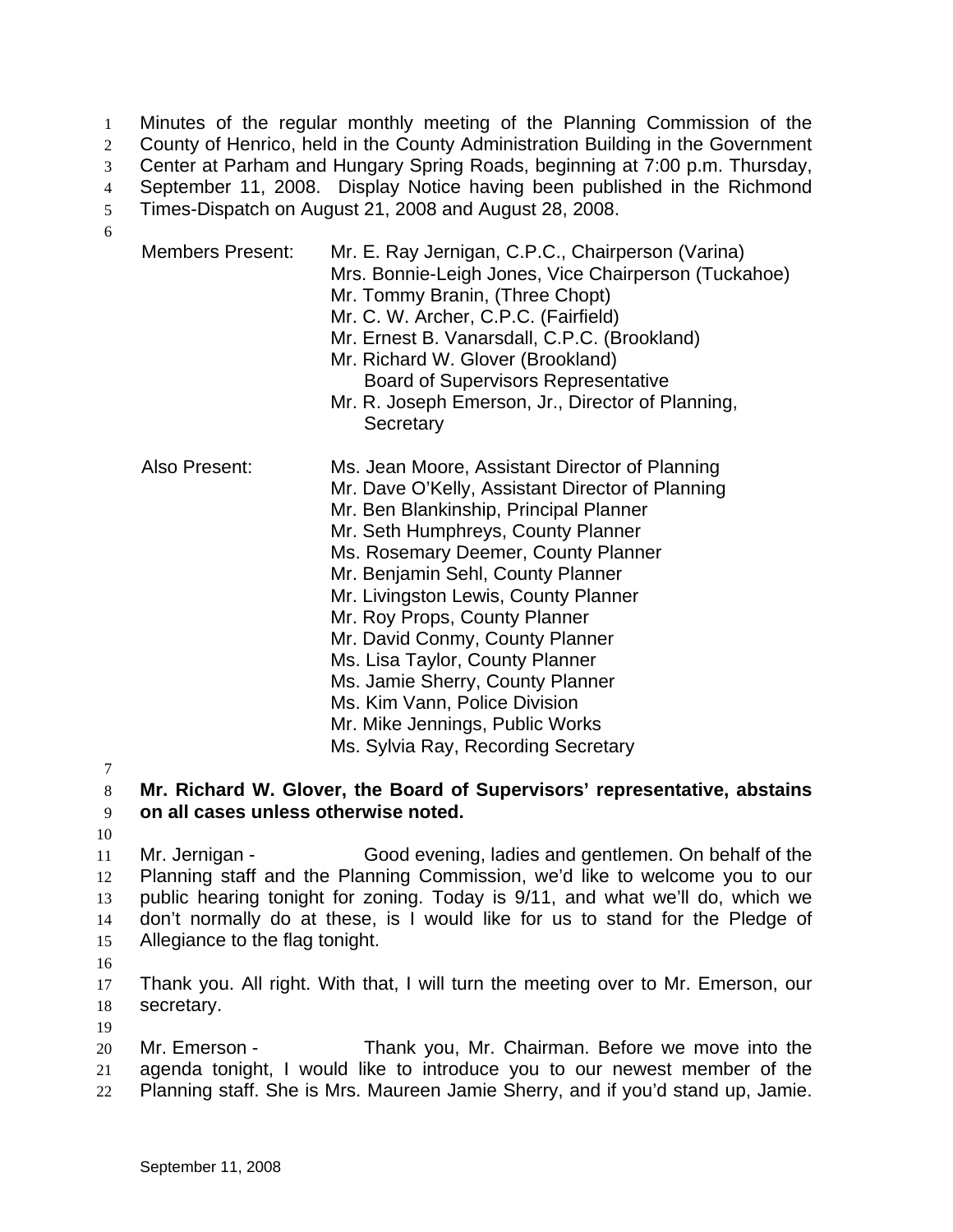She comes to us from the private sector. She was in business for herself for a while, and prior to that, she worked with the City of Richmond. She holds a Master's degree in Urban Planning from Virginia Commonwealth University, as well as Bachelor's degree in Political Science, and an Associate degree in Legal Administration. We welcome her here tonight, and I know all of you will enjoy working with her. 23 24 25 26 27 28

30 31 32 Mr. Jernigan - Nice to have you on board. Also with us tonight is our attending member from the Board of Supervisors, Mr. Glover. It's a pleasure to have you with us, sir.

33

35

41

43

45

29

34 Mr. Glover - Thank you.

36 37 38 39 Mr. Emerson - Mr. Chairman, the first item on your agenda tonight are the requests for withdrawals and deferrals. Those will be presented by Ms. Jean Moore.

40 Mr. Jernigan - The you going to do the public hearing first?

42 Mr. Emerson - Not until [inaudible]. We're okay to wait for [inaudible].

44 Mr. Jernigan - **Okay.** 

46 47 48 49 50 51 52 Ms. Moore - Thank you. The first is on page 2 of your agenda, and this is for a withdrawal. The case is C-30-08, and the applicant was Young Lee. The site is located at the southwest line of Darbytown Road, approximately 370 feet south of its intersection with Shirleydale Avenue. This was a request to rezone from R-4 One-Family Residence District to B-2 Business District. As I stated, the applicant has withdrawn this case, so no action is needed by the Commission tonight.

53

## 54 *(Withdrawn)*

55 56 57 58 59 60 **C-30-08 Young Lee**: Request to rezone from R-4 One-Family Residence District to B-2 Business District, Parcel 804-710-9593, containing 0.81 acres, located on the southwest line of Darbytown Road approximately 370 feet south of its intersection with Shirleydale Avenue. Uses will be controlled by zoning ordinance regulations. The Land Use Plan recommends Multi-Family Residential, 6.8 to 19.8 units net density per acre.

61

62 63 64 65 66 67 68 Ms. Moore: The first case for request for deferral is on page 2 of your agenda, and it's P-16-08. The applicant is New Cingular Wireless PCS, LLC. The site is located on the west line of Upham Drive, approximately 500 feet north of its intersection with Wilkinson Road. The request is for a provisional use permit in order to construct a 120-foot high internal array monopole telecommunications tower and related equipment. The deferral is requested to the October 9, 2008 meeting.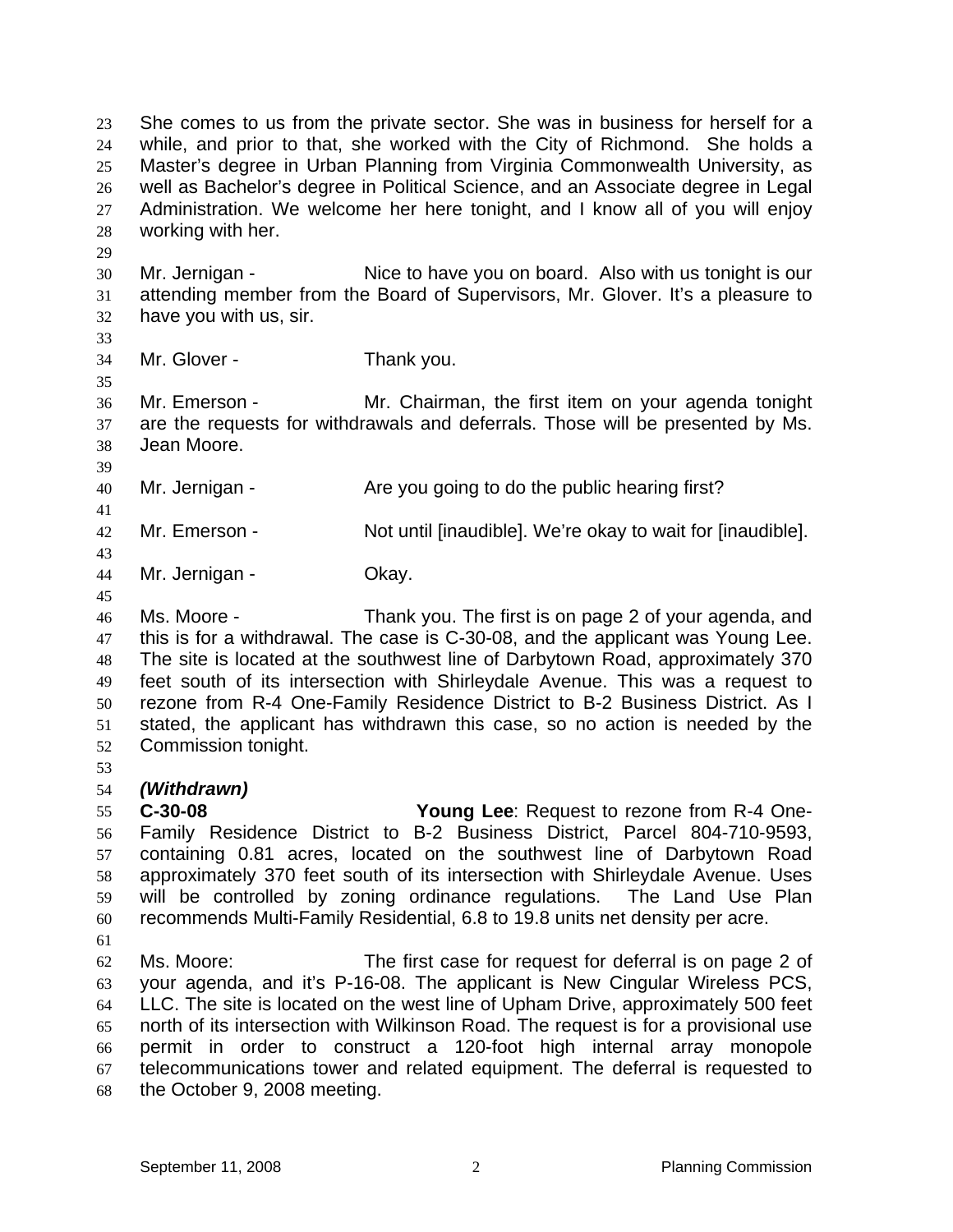70 71 72 73 74 75 76 77 78 79 80 81 82 83 84 85 86 87 88 89 90 91 92 93 94 95 96 97 98 99 100 101 102 103 104 105 106 107 108 109 110 111 112 113 **P-16-08 Gloria L. Freye for New Cingular Wireless PCS, LLC**: Request for a Provisional Use Permit under Sections 24-95(a)(3), 24-120 and 24-122.1 of Chapter 24 of the County Code in order to construct a 120' high internal array monopole telecommunications tower and related equipment, on part of Parcel 789-754-3978, located on the west line of Upham Drive approximately 500 feet north of its intersection with Wilkinson Road (Chamberlayne Farms Shopping Center). The existing zoning is B-2C Business District (Conditional). The Land Use Plan recommends Commercial Concentration. Mr. Jernigan - Is there any opposition to deferral of case P-16-08, Gloria L. Freye for New Cingular Wireless PCS, LLC? Female in audience - Yes. Mr. Jernigan - Do you have opposition to the deferral? Mr. Archer? Mr. Archer - This case has not been deferred as of yet, Mr. Chairman. It's a relatively new case, and I understand there have been changes made in the civic association since Monday of this week. Mr. Dovi - May I come up? Mr. Archer - Yes, sure, come on. Mr. Vanarsdall - You're not much of a stranger to us, are you? Mr. Dovi - I'm strange, but. The civic association— Mr. Jernigan - Would you state your name for the record please? Mr. Dovi - I'm sorry. I'm Chris Dovi. I'm not here as a representative of the media, I am here as a private citizen and a resident of 5910 Rois Road, which is within a mile of this location. The civic association, yes, did vote up new leadership, and that was at the most recent meeting earlier this week. However, at that meeting, we also took a vote to oppose this, and that was a unanimous vote of a roomful of people representing a civic association with a membership of 3,000 people. We oppose this cell tower. This is a location that is inappropriate. It faces the road. There is no buffer between where it is, no treeline. You can see the location where it is, the proximity of the school. It would be clearly visible from Wilkinson Road, and it is in a shopping center that, frankly, has been allowed to get away with quite a bit of interesting things lately in terms of what's allowed in there. There is a daycare,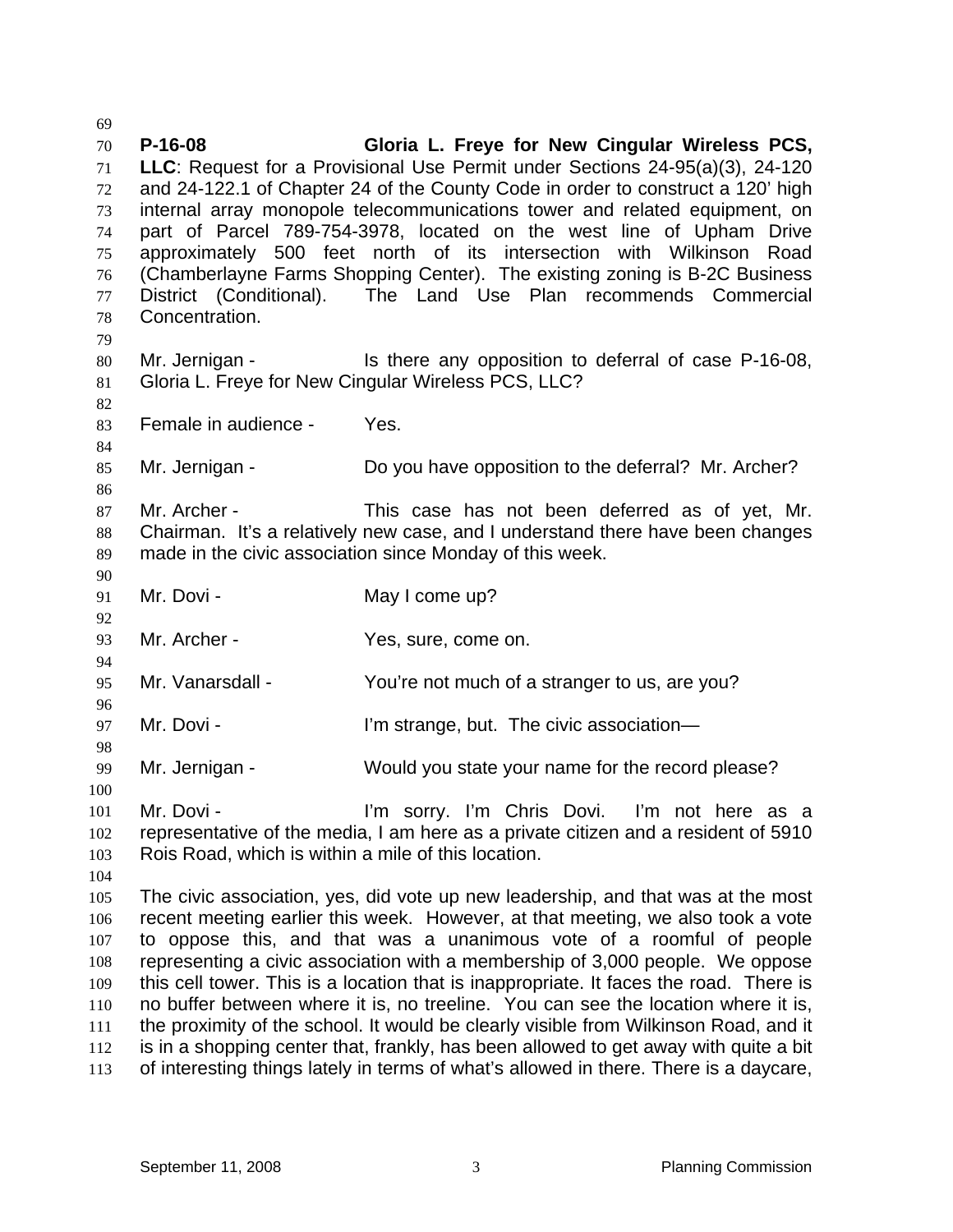which is a lovely use, or reuse, I guess, repurposing of this old strip mall. There is also right next door—and sharing a wall—a tattoo parlor. 114 115 116 117 118 119 120 121 122 123 124 125 126 127 128 129 130 131 132 133 134 135 136 137 138 139 140 141 142 143 144 145 146 147 148 149 150 151 152 153 154 155 156 157 158 159 This is a nice neighborhood. The entire area is a fine little neighborhood. It's older home stock, but it's a lot of brick and block, and slate roofs. Although we've had some change in leadership, the person who came and asked for the deferral, who was a member of the association recently up as the vice president, was not charged to speak for the association. In fact, she spoke without the association's knowledge. Mr. Archer - The Music of It I can respond to that, Mr. Chairman. Mr. Dovi, of course you certainly know you have every right to oppose the case; however— Mr. Dovi - **Actually, I had to make sure I did have that. Ask Andy.** Andy. Mr. Archer - Based on the lack of information that I think the entire neighborhood has because Ms. Frye has not really had an opportunity to meet with all of you. Some of the people that she did meet with expressed no opposition. Mr. Dovi - Who did she meet with? Mr. Archer - I have no idea; she'd have to tell you. Mr. Dovi - She met on the telephone with our vice president, who was the person who came and asked for the deferral originally. She'd also previously spoken—or I guess representatives of AT&T, or Cingular, or whoever this is, spoke with about five of us who went to the meeting that they had at the school. Explained everything that they were planning. Then we took that information back to the civic association, along with our own research, and my knowledge, and some other people's knowledge, combined knowledge, and kind of let folks know what was going on. We came out of that meeting with a unanimous decision by the civic association to oppose this. Mr. Archer - Understood. I guess what I'm saying is I think it is proper, and would certainly be within the bounds of courtesy, to allow her to make a presentation so that those new members or other members of the neighborhood can have a chance to hear what her presentation is. We're not approving it, the case itself. Mr. Dovi - The State of Licensia is the secomes I know, but what happens with that is this becomes something that—You, I think, are familiar with sort of the momentum of any situation like this. There are people who are opposed to this, and people's lives take over after a while. It's really easy as, I guess AT&T, who has a lot of time to devote to this. I have two kids at home and I work a job. I have a lot less time to spend on this. For them to ask for a deferral, and then hold some sort of a—In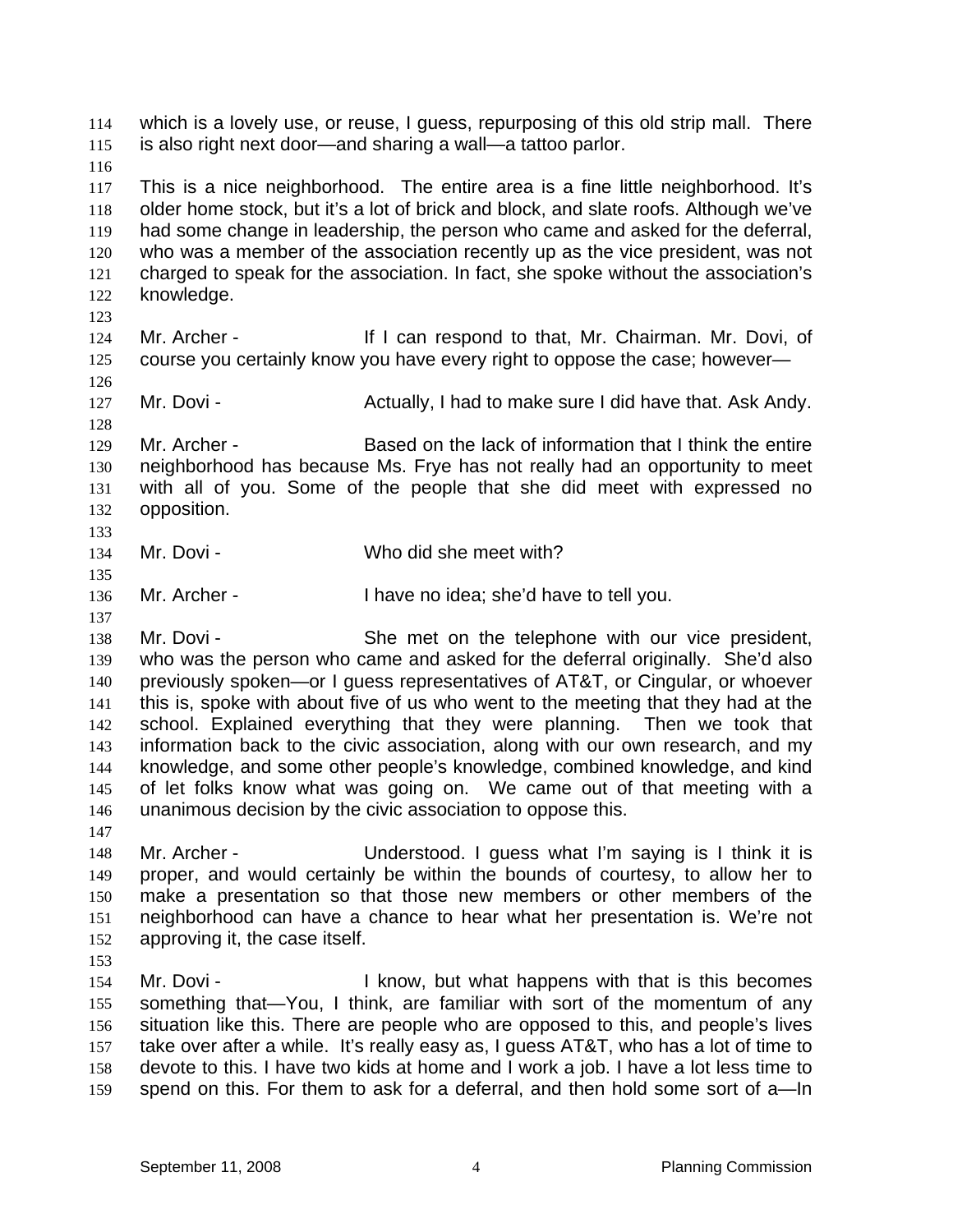fact, actually, it should be mentioned that for that initial meeting at the school, per the usual, I guess, procedure, they sent out notices letting folks know about this civic meeting at the school, and it went to five houses. That was, of course, the homes that were directly adjacent to where this cell tower was proposed. That's doesn't cut it. It was their fault that they didn't have this meeting that you're speaking about. 160 161 162 163 164 165

167 Mr. Jernigan - **Okay.** 

169 170 Mr. Dovi - They had their opportunity to inform the neighborhood that they were interested in telling us about it, and they didn't.

172 173 174 Mr. Archer - Not to prolong this anymore than we have to, I think Ms. Freye needs the opportunity to respond to that, and then we'll make a decision on how we're going to proceed.

176 Mr. Dovi - Chav.

178 179 Mr. Archer - Thanks for coming up, though. Appreciate it. Ms. Freye, could you come up and speak to this please?

181 182 183 184 185 186 187 188 189 190 191 192 Ms. Freye - Yes sir. Good evening, Mr. Chairman, members of the Commission. My name is Gloria Freye. I'm the attorney from McGuireWoods here on behalf of the applicant. This motion is for deferral. We're not here to discuss the merits of the case at this point, until a decision is made on the deferral. I guess the point that was made was that some of the neighbors would like to go ahead and proceed. There was a recent development, change of position. New folks are in play, and I've been in conversation with some of their members, new members, and some of their old members, and have offered to do the deferral so that we could have a second community meeting. I've also gone to the extent of finding another place, and finding a date that would work prior to the October  $9<sup>th</sup>$  hearing that would give people two-weeks' notice to attend this second meeting.

193

166

168

171

175

177

180

194 195 196 197 198 199 There, obviously, is misinformation being circulated because it is, for a fact, not true that only five houses got notice. Every adjacent landowner, and additional landowners, were given individual invitations, as well as the invitation being sent to the North Chamberlayne Civic Association, who e-mailed it to their members. To say that only five people got notice, or five property owners got notice is totally inaccurate.

200

201 202 203 204 Mr. Archer - Okay. I think it would be the courteous thing to do, and certainly not anything unusual for us to do to grant this deferral. I will move to grant the deferral to the October 9, 2008 meeting at the applicant's request.

205 Mr. Vanarsdall - Second.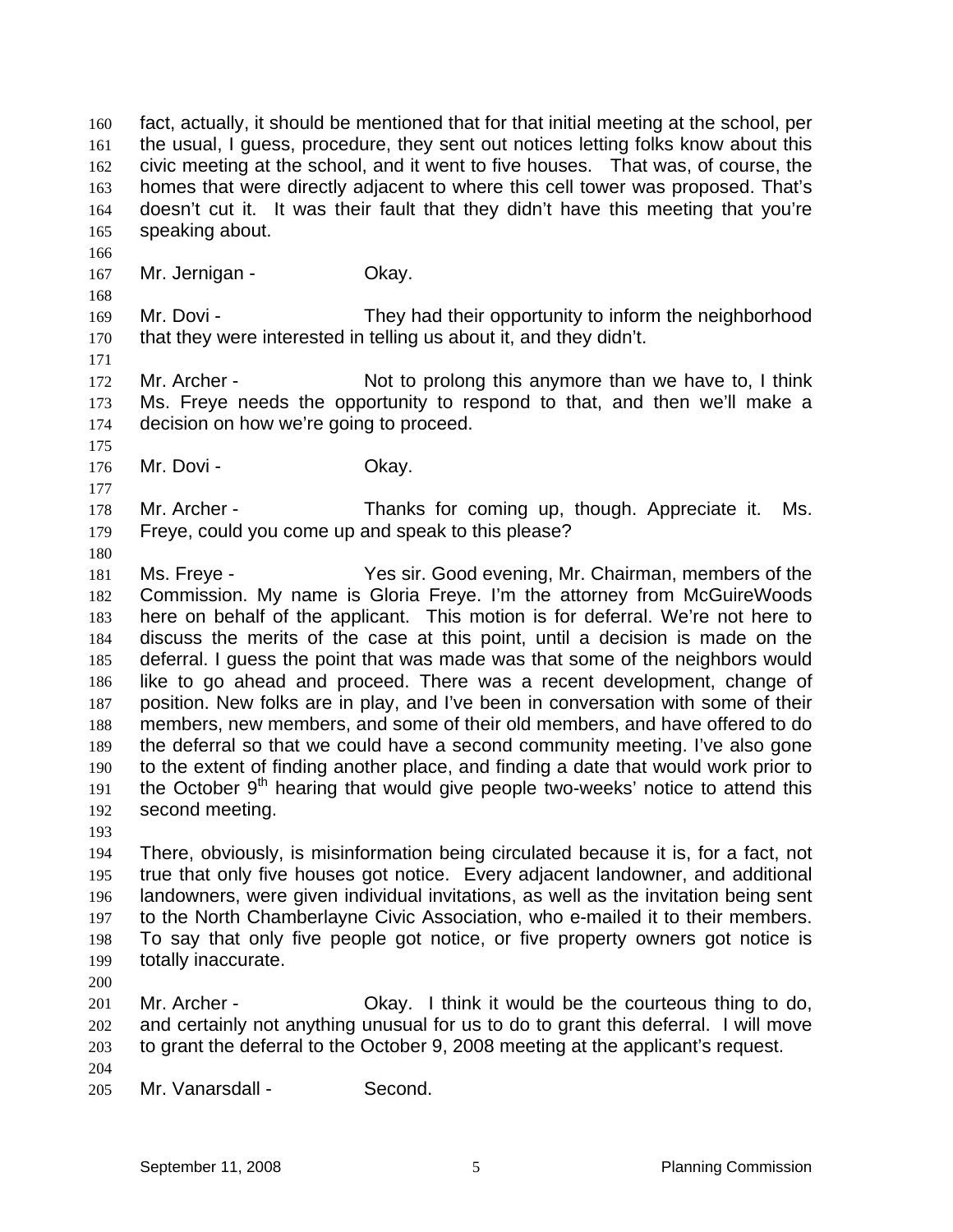207 208 Mr. Jernigan - **Motion by Mr. Archer, seconded by Mr. Vanarsdall.** All in favor say aye. All opposed say no. The ayes have it; the motion passes.

209 210 211 212 At the request of the applicant, the Planning Commission deferred P-16-08, Gloria L. Freye for New Cingular Wireless PCS, LLC, to its meeting on October 9, 2008.

214 215 216 217 218 219 Ms. Moore - The next is on page three of your agenda, and is in the Three Chopt District. It is case C-20C-08. The applicant is Patrick Sanderson. The site is located at the northeast intersection of Pouncey Tract Road and Twin Hickory Lake Drive. The request is to conditionally rezone from A-1 to O-2C Office District, where office condominiums and a bank are proposed. The deferral is requested to the October 9, 2008 meeting.

221 222 223 224 225 226 227 228 229 230 **C-20C-08 Andrew M. Condlin for Patrick J. Sanderson**: Request to conditionally rezone from A-1 Agricultural District to O-2C Office District (Conditional), Parcels 740-766-3730, 740-766-2619, 740-766-6112, 740- 765-3690, 739-766-9601 and 739-766-9016, containing 10.950 acres, located at the northeast intersection of Pouncey Tract Road (State Route 271) and Twin Hickory Lake Drive. The applicant proposes an office condominium park and bank. The uses will be controlled by proffered conditions and zoning ordinance regulations. The Land Use Plan recommends Office, Urban Residential, 3.4 to 6.8 units net density per acre, and Environmental Protection Area. The site is in the West Broad Street Overlay District.

231

206

213

220

232 233 Mr. Jernigan - Is there any opposition to deferral of case C-20C-08, Andrew M. Condlin for Patrick J. Sanderson? There is no opposition.

234

235 236 237 Mr. Branin - Well then, Mr. Chairman, I would like to move that C-20C-08, Andrew M. Condlin for Patrick J. Sanderson be deferred to the October 9, 2008 meeting, per the applicant's request.

238 239

240

Mrs. Jones - Second.

241 242 Mr. Jernigan - Motion by Mr. Branin, seconded by Mrs. Jones. All in favor say aye. All opposed say no. The ayes have it; the motion passes.

243

244 245 246 At the request of the applicant, the Planning Commission deferred C-20C-08, Andrew M. Condlin for Patrick J. Sanderson, to it's meeting on October 9, 2008.

247 248 249 250 Ms. Moore - Also on page three of your agenda is case C-33C-08. The applicant is Tom Ministri. The site is located at the southwest intersection of Quioccasin Road and Shane Road. This is a request to conditionally rezone from R-1 One-Family Residence District to O-2C Office District (Conditional). A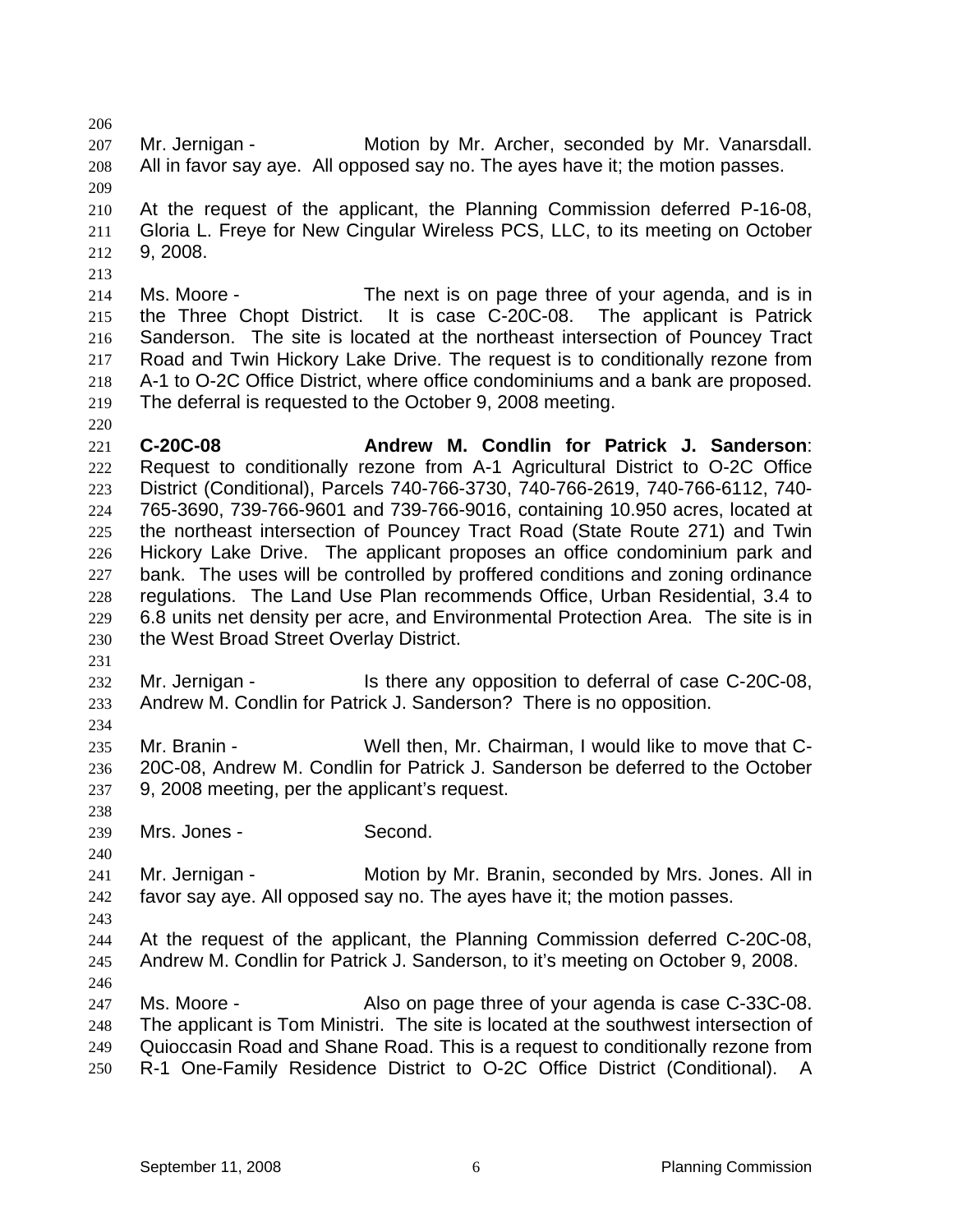daycare and office are proposed. The deferral is requested to the October 9, 2008 meeting. 251 252

254 255 256 257 258 259 260 261 **C-33C-08 Kristen D. Keatley for Tom Ministri**: Request to conditionally rezone from R-3 One-Family Residence District to O-2C Office District (Conditional), Parcels 749-745-1589, 749-745-2090, 749-745-2689, 749- 745-3289, 749-745-2479, 749-745-2474, 749-745-2469 and 749-745-2564, containing 2.04 acres, located at the southwest intersection of Quioccasin Road (State Route 157) and Shane Road. The applicant proposes a daycare and office. The uses will be controlled by zoning ordinance regulations and proffered conditions. The Land Use Plan recommends Office.

262

265

268

270

253

263 264 Mr. Jernigan - Is there any opposition to deferral of case C-33C-08, Kristen D. Keatley for Tom Ministri? There is no opposition.

266 267 Mrs. Jones - The Music Constant of C-33C-08, Kristen D. Keatley for Tom Ministri, to the October 9, 2008 meeting, at the request of the applicant.

269 Mr. Vanarsdall - Second.

271 272 Mr. Jernigan - Motion by Mrs. Jones, seconded by Mr. Vanarsdall. All in favor say aye. All opposed say no. The ayes have it; the motion passes.

273

276

274 275 At the request of the applicant, the Planning Commission deferred C-33C-08, Kristen D. Keatley for Tom Ministri, to its meeting on October 9, 2008.

277 278 279 280 281 282 Ms. Moore - The Unit received another request tonight; it's on page three of your agenda. It is C-26C-08. The applicant is Ethan and Elizabeth Krash. This is located on the north line of Dublin Road approximately 250 feet east of its intersection with Belfast Road. This request is to rezone from A-1 to R-3C (Conditional) to develop six single-family homes. The deferral is requested to the October 9, 2008 meeting.

283

## 284 *Deferred from the August 14, 2008 Meeting.*

285 286 287 288 289 290 291 292 293 294 **C-26C-08 Andrew M. Condlin for Ethan and Elizabeth Krash**: Request to conditionally rezone from A-1 Agricultural District to R-3C One-Family Residence District (Conditional), Parcel 745-764-4296, containing 2.94 acres, located on the north line of Dublin Road approximately 250 feet east of its intersection with Belfast Road. The applicant proposes up to 6 single-family homes, an equivalent density of 2.04. The R-3 District allows a minimum lot size of 11,000 square feet and a maximum gross density of 3.96 units per acre. The use will be controlled by zoning ordinance regulations and proffered conditions. The Land Use Plan recommends Suburban Residential 1, 1.0 to 2.4 units net density per acre.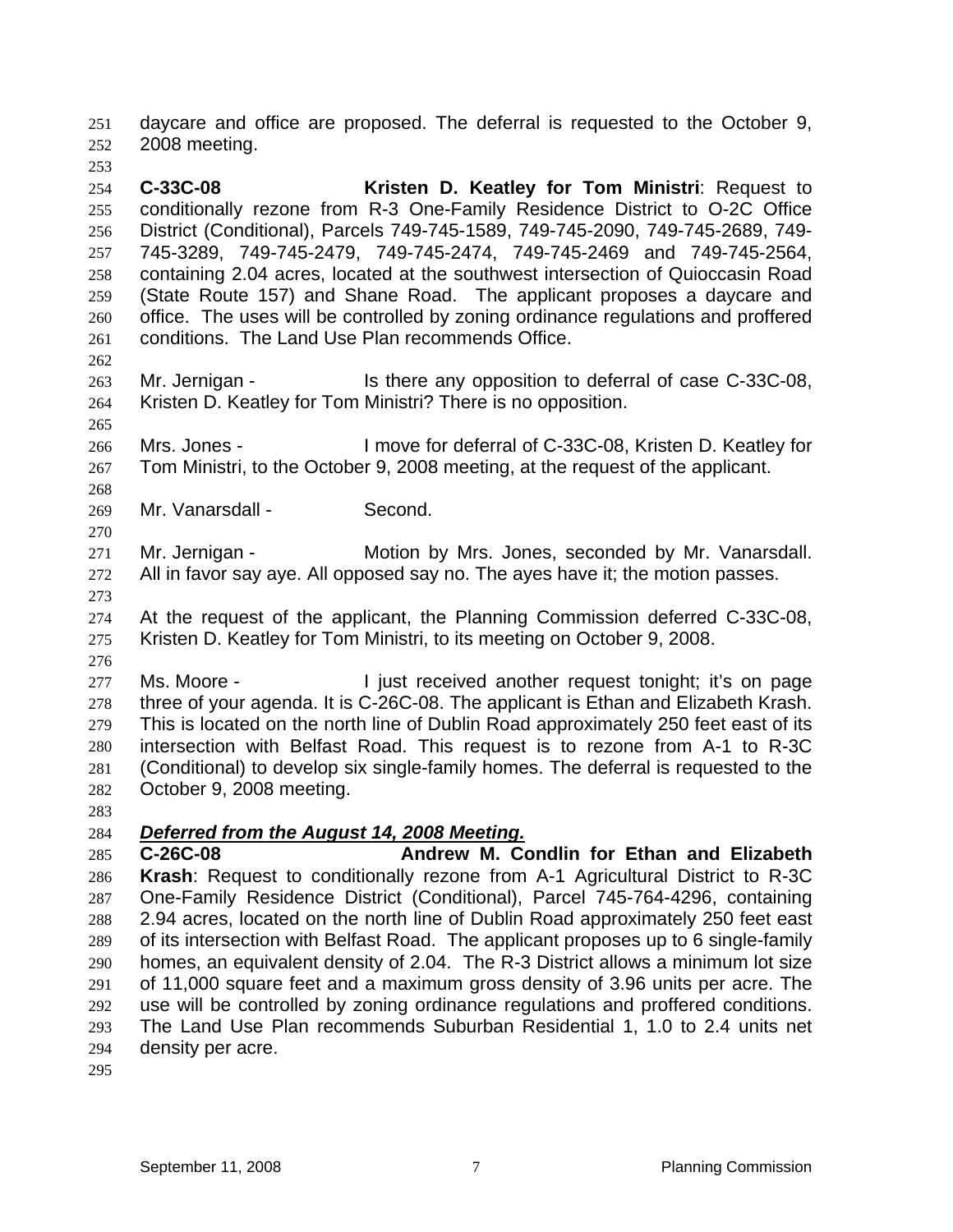Mr. Jernigan - Is there any opposition to deferral of case C-26C-08, Andrew M. Condlin for Ethan and Elizabeth Krash? There is no opposition. 296 297 298 299 300 301 302 303 304 305 306 307 308 309 310 311 312 313 314 315 316 317 318 319 320 321 322 323 324 325 326 327 328 329 330 331 332 333 334 335 336 337 338 339 340 341 Mr. Branin - **Mr. Chairman, I'm not going to move for deferral of** this; we're going to hear this one. Mr. Jernigan - **Okay.** Mr. Branin - If I may. Mr. Jernigan - Yes sir, you may. That's your call. Mr. Branin - So, I would like to request it be pulled off the request for deferral. Mr. Jernigan - We'll hear it in the order that it comes. Mr. Emerson - Mr. Chairman, that completes your requests for withdrawals and deferrals. The next item on your agenda is requests for expedited items. You have two on that agenda tonight, and those will be presented by Ms. Jean Moore. Ms. Moore - Thank you. The first is on page one of your agenda in the Brookland District. It is case P-14-08, New Cingular Wireless PCS, LLC. The site is located on the north line of Impala Place approximately 350 feet west of its intersection with Impala Drive. This is a request for a provisional use permit in order to extend the height of an existing 150-foot high monopole telecommunications tower to 169 feet. **P-14-08 Gloria L. Freye for New Cingular Wireless PCS, LLC**: Request for a Provisional Use Permit under Sections 24-95(a)(3), 24-120 and 24-122.1 of Chapter 24 of the County Code in order to extend the height of an existing 150' high monopole telecommunications tower to 169', on part of Parcel 774-749-4475, located on the north line of Impala Place approximately 350 feet west of its intersection with Impala Drive. The existing zoning is M-1 Light Industrial District. The Land Use Plan recommends Light Industry. The site is in the Enterprise Zone. Mr. Jernigan - The State any opposition to case P-14-08, Gloria L. Freye for New Cingular Wireless PCS, LLC? There is no opposition. Mr. Vanarsdall - Mr. Chairman, I move P-14-08, Gloria L. Freye for New Cingular Wireless PCS, LLC, be recommended on the expedited agenda to the Board of Supervisors for approval. Mrs. Jones - Second.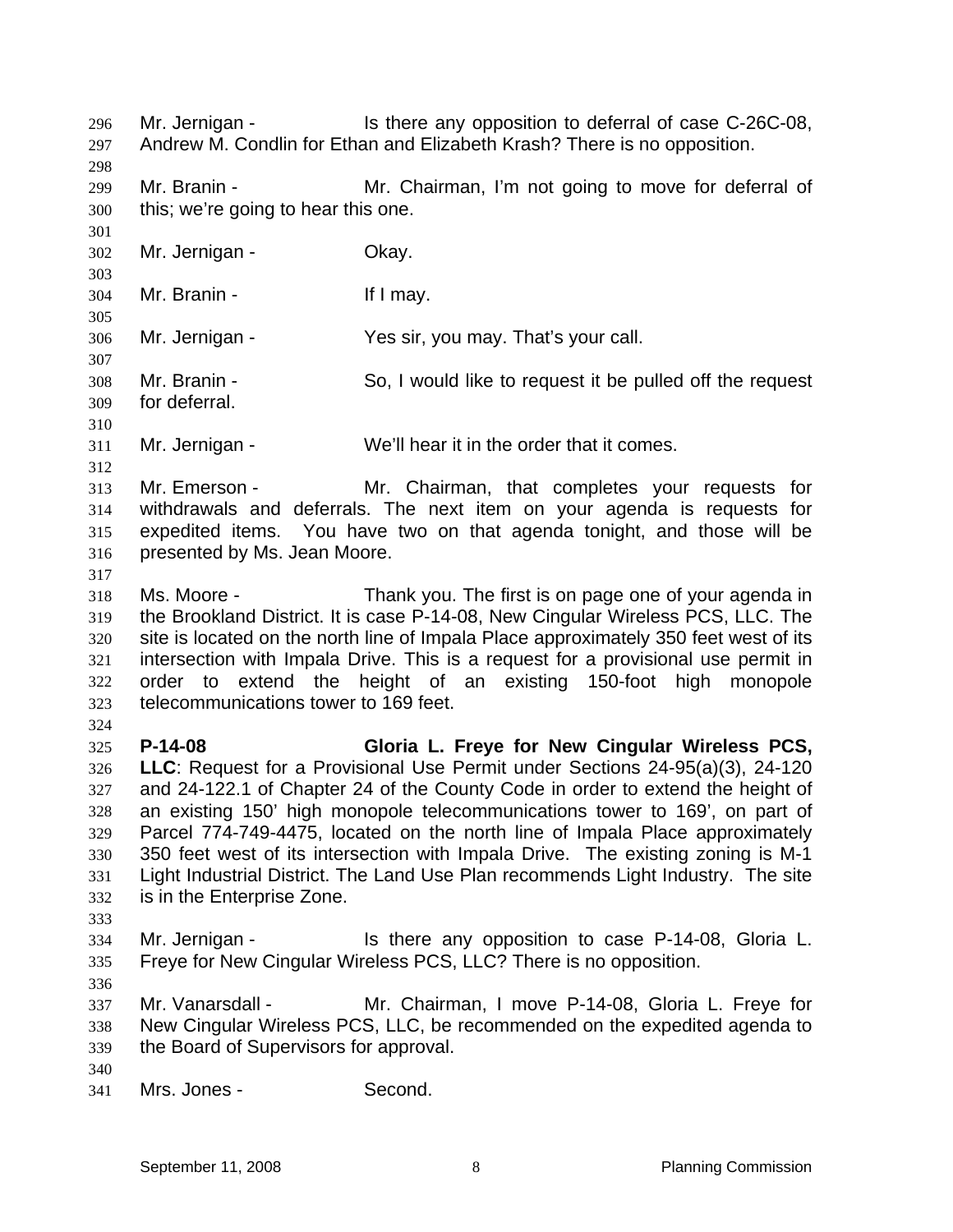343 344 345 346 347 Mr. Jernigan - **Motion by Mr. Vanarsdall, seconded by Mrs. Jones.** All in favor say aye. All opposed say no. The ayes have it; the motion passes. **REASON: Acting on a motion by Mr. Vanarsdall, seconded by REASON:** Mrs. Jones, the Planning Commission voted 5-0 (one abstention) to recommend the Board of Supervisors **grant** the request because when properly developed and regulated by the recommended special conditions, it would not be detrimental to the public health, safety, welfare and values in the area and it would provide added services to the community. 348 349 350 351 352 353 354 355 356 357 358 359 360 361 362 363 364 365 366 367 368 369 370 371 372 373 374 375 376 377 378 379 380 381 382 383 384 385 386 387 Mr. Glover - **Mr. Chairman.** Mr. Jernigan - Yes sir. Mr. Glover - I'm abstaining from all zoning cases simply because all recommendations come to the Board of Supervisors for a final decision. Mr. Jernigan - So noted. Thank you. Ms. Moore - The next case is on page 2 of your agenda, and is in the Fairfield District. The cast is C-32C-08. The applicant is Dominion Youth Services. The site is located on the west line of Chamberlayne Road approximately 225 feet north of its intersection with Wilmer Avenue. This is a request to conditionally rezone from O-2 Office District to B-2C Business District (Conditional). Classrooms within an existing building to teach pre-vocational courses as part of the Dominion Youth Services are proposed. **C-32C-08 Donnovan Miller for Dominion Youth Services:** Request to conditionally rezone from O-2 Office District to B-2C Business District (Conditional), Parcel 787-746-0532, containing 2.93 acres, located on the west line of Chamberlayne Road (U. S. Route 301) approximately 225 feet north of its intersection with Wilmer Avenue. The applicant proposes to convert an existing building to pre-vocational classroom space. The use will be controlled by zoning ordinance regulations and proffered conditions. The Land Use Plan recommends Office. Mr. Jernigan - The Stephen Is there any opposition to case C-32C-08, Donnovan Miller for Dominion Youth Services? There is no opposition, Mr. Archer. Mr. Archer - **Mr. Chairman, I move that case C-32C-08, Donnovan** Miller for Dominion Youth Services, be moved to the Board of Supervisors with a recommendation for approval. Mr. Vanarsdall - Second.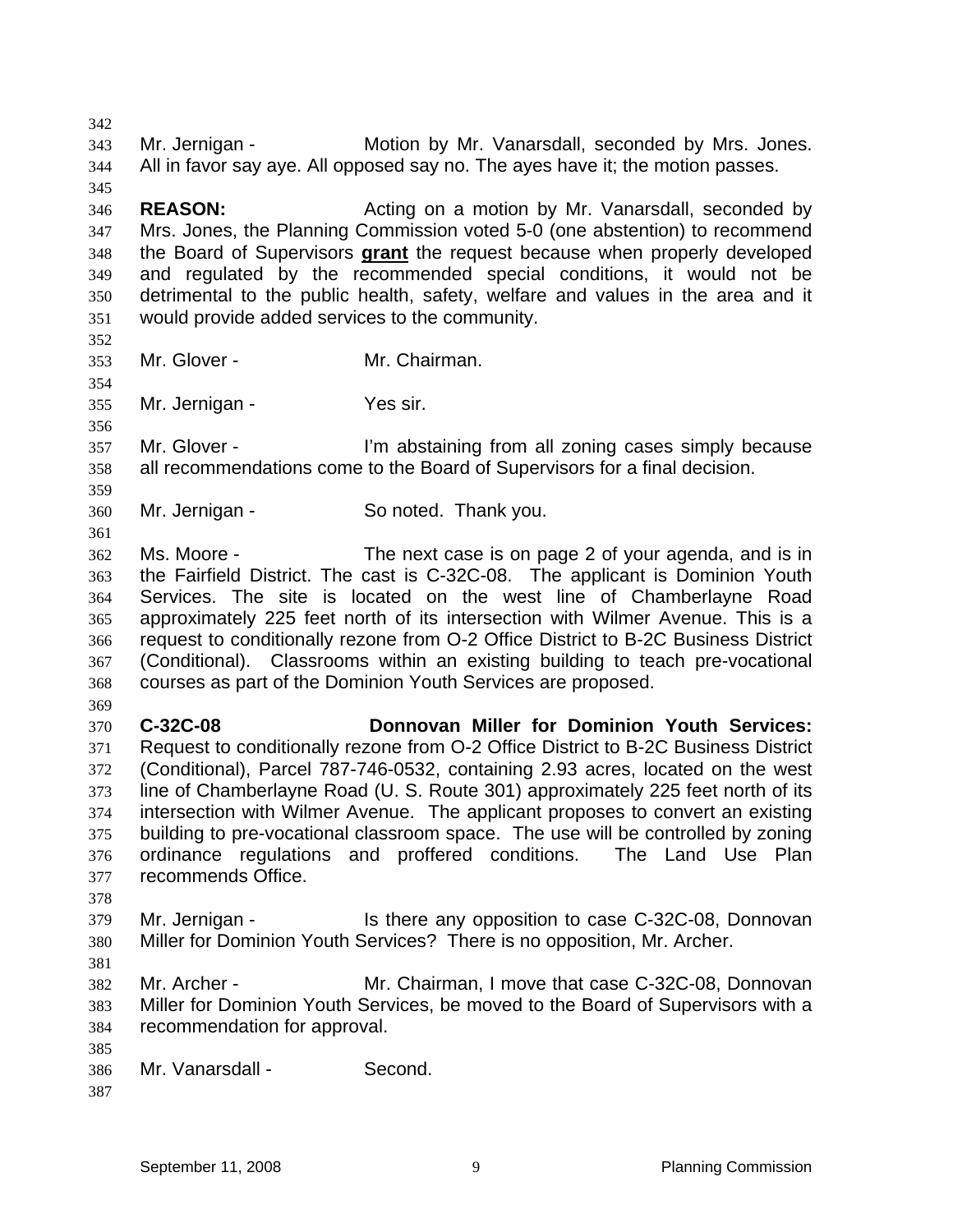Mr. Jernigan - Motion by Mr. Archer, seconded by Mr. Vanarsdall. All in favor say aye. All opposed say no. The ayes have it; the motion passes. 388 389 390 391 392 **REASON:** Acting on a motion by Mr. Archer, seconded by Mr. Vanarsdall, the Planning Commission voted 5-0 (one abstention) to recommend the Board of Supervisors **grant** the request because it would not be expected to adversely affect the pattern of zoning and land use in the area and the proffered conditions will provide appropriate quality assurances not otherwise available. 393 394 395 396 397 398 399 400 401 402 403 404 405 406 407 408 409 410 411 412 413 414 415 416 417 418 419 420 421 422 423 424 425 426 427 428 429 430 431 432 433 Ms. Moore - Thank you, Mr. Chairman. Mr. Emerson - Mr. Chairman that takes us into the regular agenda. You have four cases to hear tonight, along with one public hearing on an ordinance amendment. That public hearing is the first item you will hear. It is to amend and re-ordain Section 24-95 of the Code of the County of Henrico, titled *Additional requirements, exceptions, and modifications*, concerning the approval process for alternative fence heights. You will recall that we did have a work session on this subject at your meeting on August 12, 2008. That will be presented by Mr. Ben Blankinship. Mr. Jernigan - Good evening, Mr. Blankinship. Mr. Blankinship - Mr. Chairman, members of the Commission. The purpose of this presentation is to discuss a proposed amendment to the Zoning Ordinance concerning alternative fence heights. The Zoning Ordinance limits the height of fences, walls, and hedges. Fences in front yards are limited to 3 feet, 6 inches, except in planting strip easements, where they are limited to 7 feet. That provision has been in the Zoning Ordinance since 1960. Experience has shown that in most cases in a front yard, a 3-foot 6-inch fence is tall enough. There are times, however, when a taller fence may be necessary. In those cases, the Planning Commission may approve an alternative fence height greater than 3 feet, 6 inches as part of a landscaping plan. Over the past five years, the Planning Commission has reviewed an average of four such requests per year. In April, the Board of Supervisors held a work session on an alternative fence height request at 2008 Fondulac Road. The Planning Commission had denied the request for a taller fence, and the applicant appealed your decision to the Board of Supervisors. Now, any time authority is delegated to the Planning Commission, clear guidelines are necessary for exercising that discretion. There should be objective criteria for approving or denying an application. The current text of the Zoning Ordinance is shown on this slide. It says that the Planning Commission may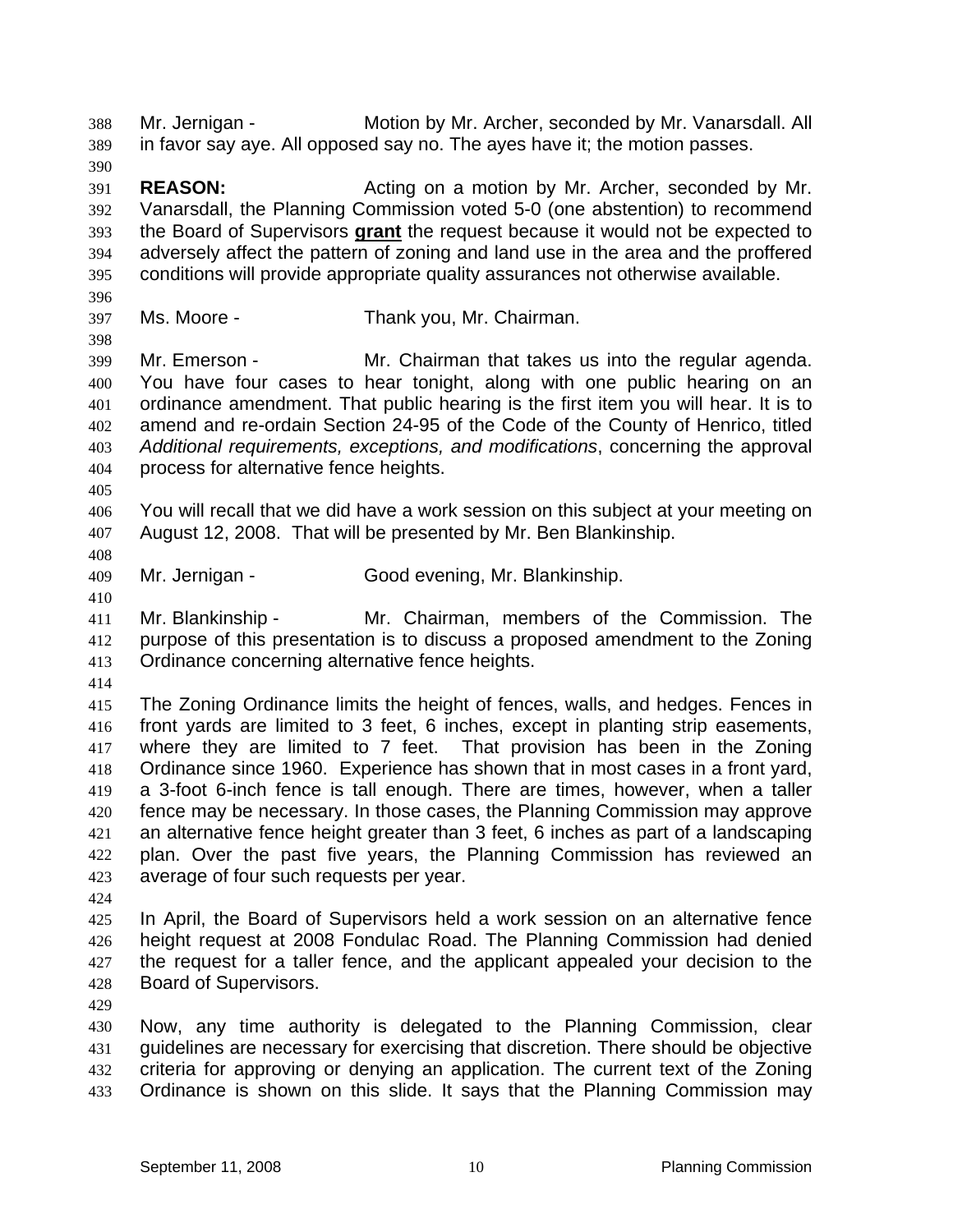approve an alternative fence height that does not adversely affect these five criteria. That provides some guidance, but the concern was expressed at the work session that perhaps it was not clear enough. As a result, the staff has proposed the following amendment, which would give the Planning Commission authority to approve alternative fence heights, but would provide additional guidance when exercising that power. The main change is that if none of the five criteria is found to be adversely affected, then the Commission shall approve the request. 434 435 436 437 438 439 440 441 442 443 444 445 446 447 448 449 450 451 452 453 454 455 456 457 458 459 460 461 462 463 464 465 466 467 468 469 470 471 472 473 474 475 476 477 478 Our research has shown that over the past five years, the average height approved for fences in the front yard has been 5 feet, 6 inches. In planting strip easements, and in business office and industrial districts, alternative fence heights would be limited to 10 feet. In residential districts where the code limits the height to 3 feet 6 in the front yard, the proposed amendment would limit alternative fence heights to 7 feet. That's the complete text of the amendment, and I'd be happy to answer any questions. Mr. Jernigan - The Are there any questions for Mr. Blankinship from the Commission? This is a public hearing, so do we have anybody in the audience that has any questions? Okay. We just need a motion to send it to the Board? Mr. Emerson - Yes sir. You need a motion with a recommendation to the Board of Supervisors. Mr. Archer - Mr. Chairman, I move that the proposed amendment be sent to the Board of Supervisors with a recommendation for approval. Mr. Vanarsdall - Second. Mr. Jernigan - Motion by Mr. Archer, seconded by Mr. Vanarsdall. All in favor say aye. All opposed say no. The ayes have it; the motion passes. Mr. Blankinship - Thank you, Mr. Chairman. Mr. Jernigan - Thank you, Mr. Blankinship. Mr. Emerson - Mr. Chairman, that takes you to the next item on your agenda. **P-15-08 James W. Theobald for Rebkee Partners Powhatan, LLC**: Request for a Provisional Use Permit under Sections 24- 58.2(a), 24-120 and 24-122.1 of Chapter 24 of the County Code in order to operate a retail drug store 24 hours per day, on part of Parcel 773-737-3077,

479 located at the southwest intersection of Willow Lawn Drive and W. Broad Street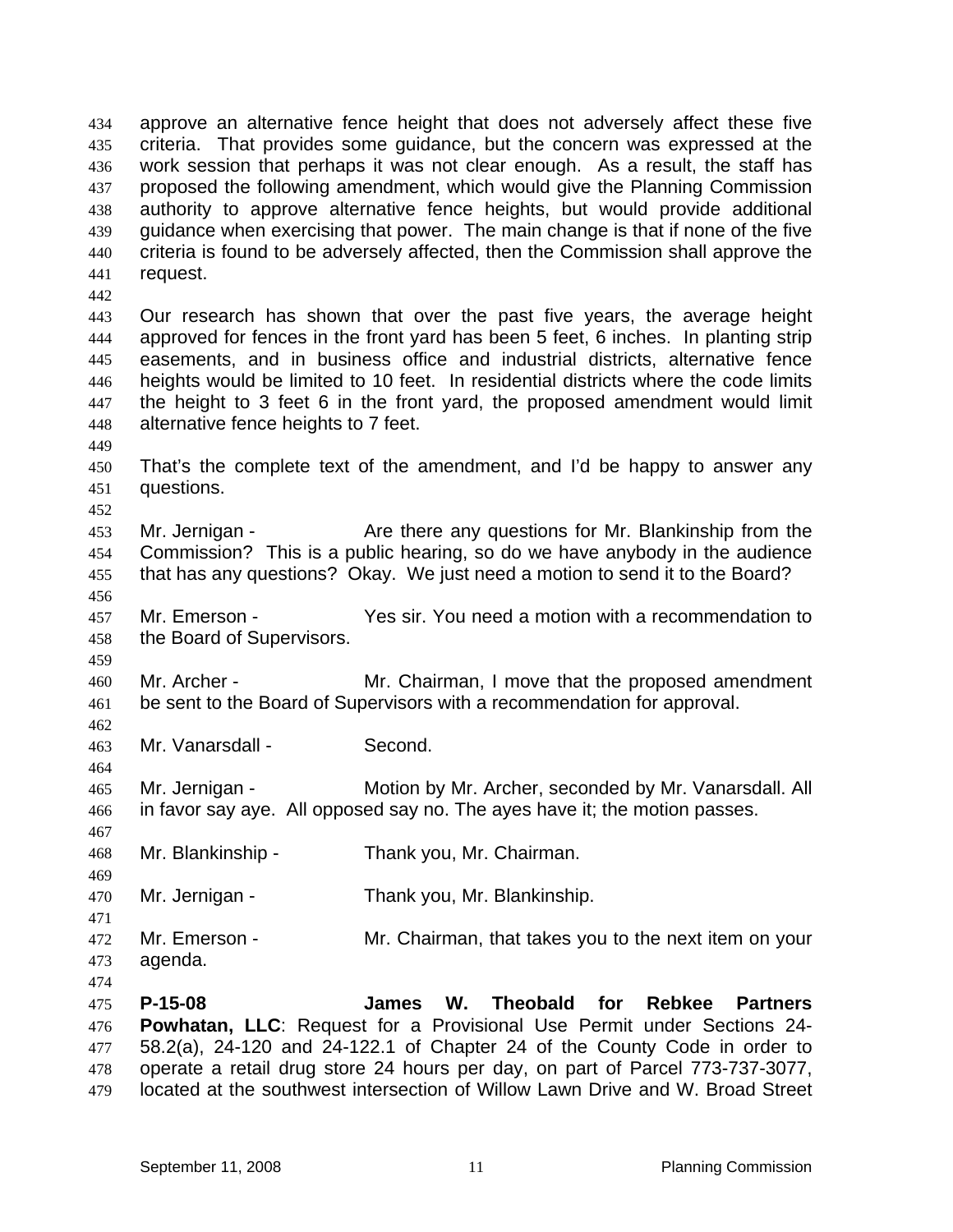(U. S. Route 250). The existing zoning is B-2 Business District. The Land Use Plan recommends Office. The site is in the Enterprise Zone. 480 481

483 484 485 Mr. Jernigan - Do we have any opposition to case P-15-08, James W. Theobald for Rebkee Partners Powhatan, LLC? There is no opposition. Good evening, Mr. Humphreys.

487 Mr. Humphreys - Good evening, Mr. Chairman. Thank you very much.

488 489 Mr. Jernigan - You may proceed.

490

482

486

491 492 493 494 495 Mr. Humphreys - This request is to allow 24-hour operation for a retail drug store at 5001 W. Broad Street. The existing CVS is zoned B-2 and is surrounded by commercial and office uses. Businesses in B-2 districts are allowed to operate from 6 a.m. until 12 midnight, and extended operation is allowed with approval of a provisional use permit, which this request is for.

496

497 498 499 500 The 2010 Land Use Plan recommends Office uses for the site. This request would be consistent with the existing commercial activities within the surrounding area. The site is also located in the County's Enterprise Zone, which encourages economic investment in the area.

501

502 503 504 505 Three previous requests for extended hours have been approved for tenants of the Shops at Willow Lawn shopping center located just to the south of this property, and other establishments in the general area currently operate during extended hours in the B-3 and M-1 Zoning Districts.

506

507 508 509 510 511 512 513 514 515 516 517 518 519 520 521 522 523 524 525 Staff believes this current request to operate a retail drug store 24 hours per day is substantially similar to the approved requests to operate under extended hours, and is not expected to adversely impact adjacent properties subject to the revised conditions which have just been handed out to you. These conditions include, but are not limited to: within two months of the approval of this provisional use permit, the owner and/or operator of the establishment and the Crime Prevention Unit of the Division of Police shall conduct a security survey of the location and store operations to identify potential security risks. The owner and/or operator shall then implement the mutually agreed upon security measures affecting the property; the owner and/or operator of the establishment shall install and maintain a security camera and video system designed by a security specialist which complies with the detailed conditions; in the event that evidence such as police calls to the premises or complaints indicates the extended hours of operation are having an adverse effect—such as increased public nuisance, loitering, excessive noise outside the building, criminal assault, traffic, etcetera—on the surrounding area, the Board of Supervisors may hold a public hearing to consider revoking the provisional use permit; and at least one uniformed security officer shall be on duty during the extended hours of operation, midnight to 6 a.m. The security officer shall periodically monitor the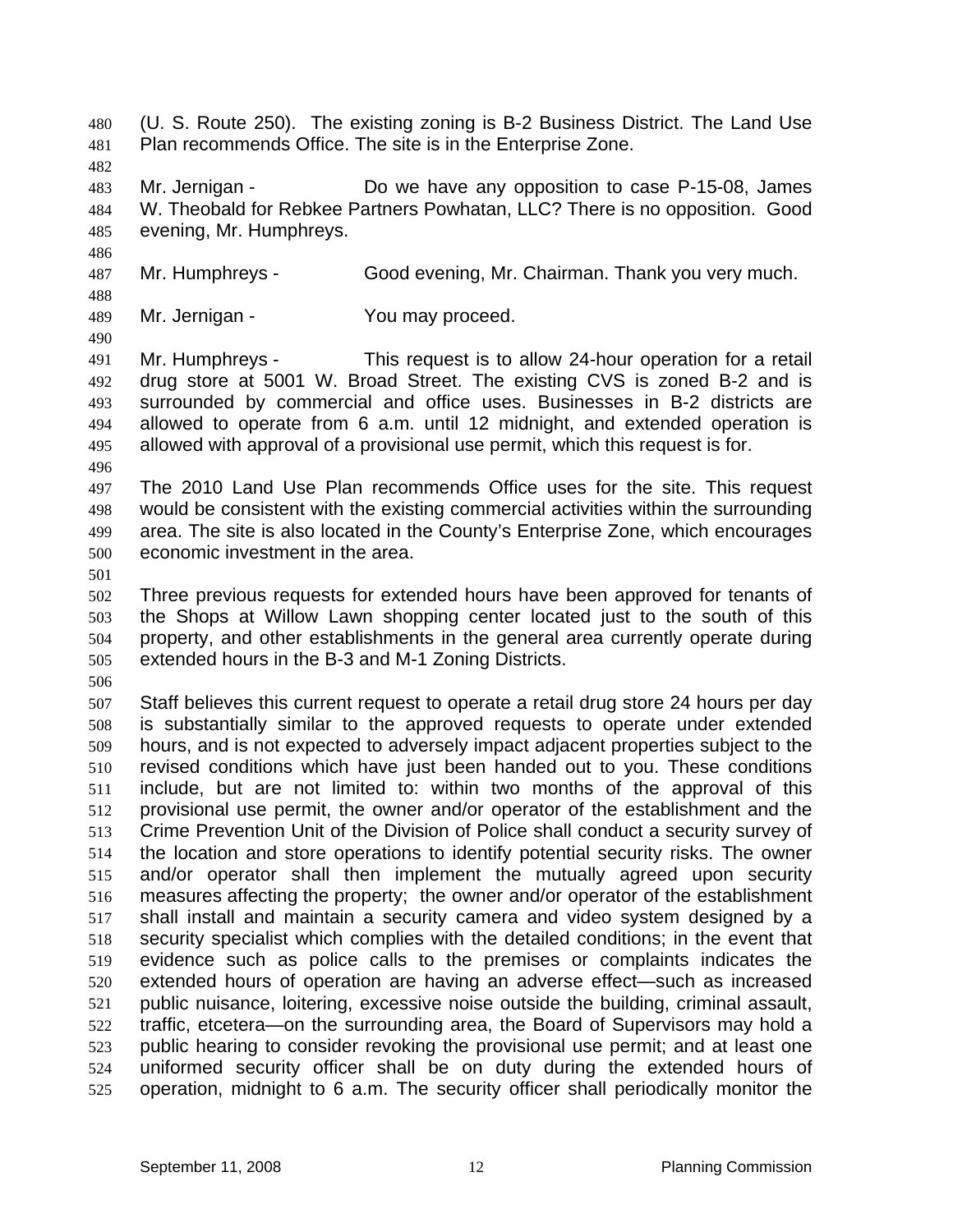exterior of the premises as well as the interior for possible criminal activity. Any security officer shall be an off-duty uniformed law enforcement officer. 526 527 528 529 530 531 532 533 534 535 536 537 538 539 540 541 542 543 544 545 546 547 548 549 550 551 552 553 554 555 556 557 558 559 560 561 562 563 564 565 566 567 568 569 570 571 Staff supports this request subject to the conditions as presented to you this evening. This concludes my presentation and I would be happy to answer any questions you may have. Mr. Jernigan - The Are there any questions for Mr. Humphreys from the Commission? Mr. Vanarsdall - I don't have anything because we've talked many times. Mr. Branin - **Has Ms. Vann looked at this case?** Mr. Jernigan - Ms. Vann, would you come down for a second? I want to ask you something that's a general question, nothing directly related to this. Mr. Vanarsdall - Thank you. Ms. Vann - **Good evening. Kim Vann with Henrico Police.** Mr. Jernigan - When they say they're going to install security cameras, after they're installed, do you ever go by, or anybody from the police to check the resolution of the pictures? Ms. Vann - The My understanding is oftentimes the community officer for the area will drop by to introduce himself and take a look at it. I know that when it's a required condition, the community inspector for that area will also go out and do periodic checks to make sure they're keeping the tapes as long as they're supposed to, or the digital images—that type of thing. There is occasion that I've done that, but I'm not an expert on security cameras, so I try to not make a comment one way or the other. Mr. Jernigan - I know when the Shops at White Oak came through, I specified that I wanted a camera in there good enough to tell if somebody shaved that morning. When that case came around, it had been right after that child had been abducted out in the Midwest, and the resolution on the camera was so horrible that you couldn't pick it up. I just wanted to know if somebody was checking on it. Ms. Vann - Yes. Especially for the cases that are provisional use permits, we do have a pretty good system going now. Mr. Jernigan - Ckay. Thank you so much.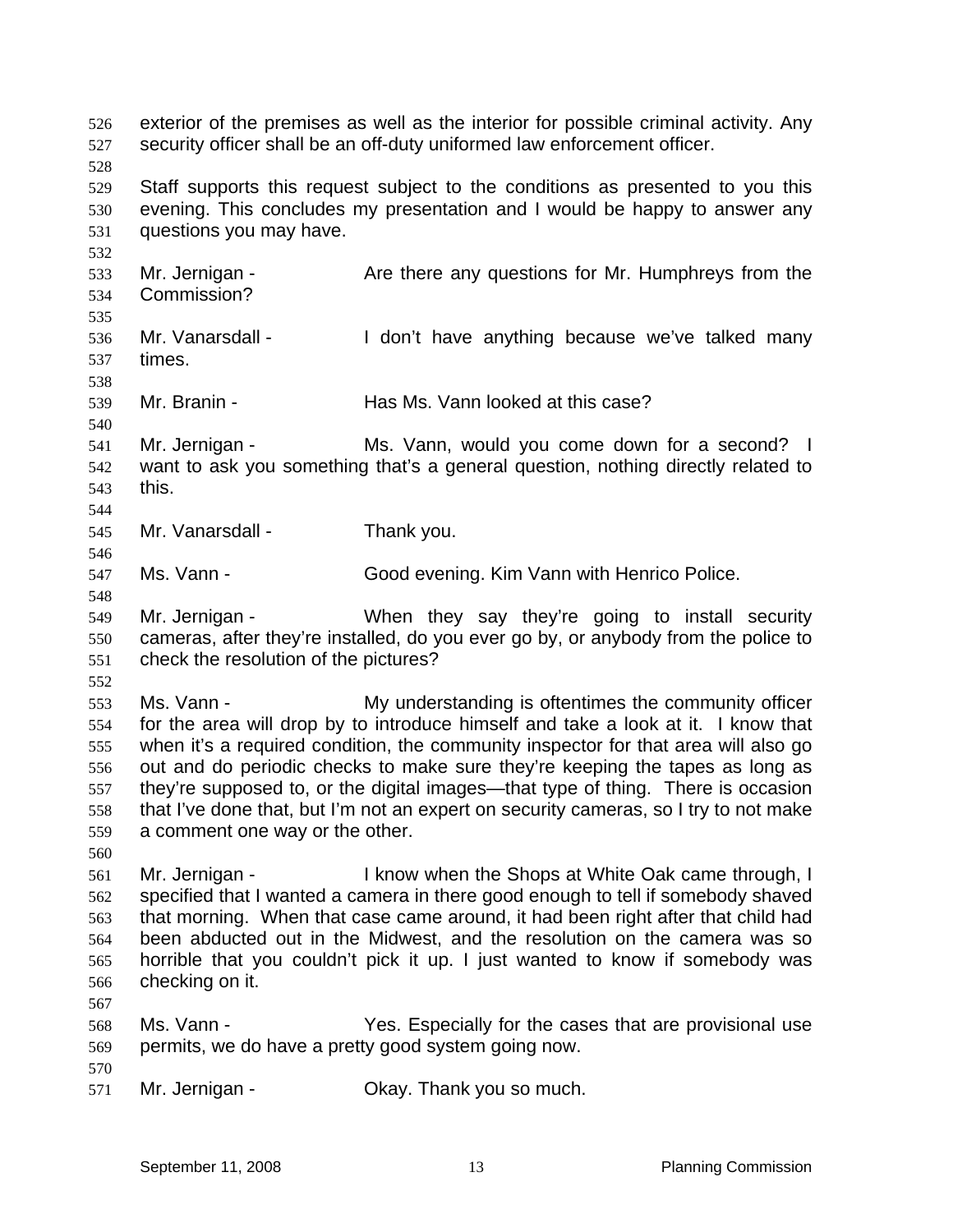572 573 574 575 576 577 578 579 580 581 582 583 584 585 586 587 588 589 590 591 592 593 594 595 596 597 598 599 600 601 602 603 604 605 606 607 608 609 610 611 612 613 614 615 616 617 Mr. Branin - **MS. Vann, could you help with these?** I've never seen this many conditions. Ms. Vann - Yes sir. Part of the conditions fell in what's called the security standards that we created with the Planning Office probably in 2000. It seems like there's a trigger for that when there's a provisional use permit for extension of hours, or outdoor dining, or a billiards parlor—that type of thing. Certain conditions may trigger it if everybody feels like it's appropriate. Mr. Branin - The Have they had any problems out here. Ms. Vann - Since they opened in January, there have been 17 total calls for service for incidents. We've had three robberies out there; two were in the same evening—or I should say morning time, overnight. One was early morning. Mr. Branin - These are during regular business hours. Ms. Vann - Chie was during the 12 a.m. to 6 a.m. timeframe. Mr. Branin - What kind of patrols do we have in this area? Ms. Vann - The Couldn't tell you. I know that we try to make our presence as much as possible, but I couldn't tell you. Mr. Branin - What kind of powers do rental police security guys have versus an off-duty police officer? Ms. Vann - The My understanding is an off-duty police officer or deputy sheriff can make an arrest. Other than that, anybody serving as a uniformed officer or private security would have to call the police, and contain the person there until Henrico Police got there. Mr. Branin - Which would you recommend is better, giving that this has had robberies and so many incidents? Ms. Vann - We always feel like a police officer or some type of uniform is always a deterrent, as are many other things. Mr. Branin - All right, just checking. Mr. Jernigan - Thank you, Ms. Vann. Mr. Vanarsdall - I don't need to hear from the applicant.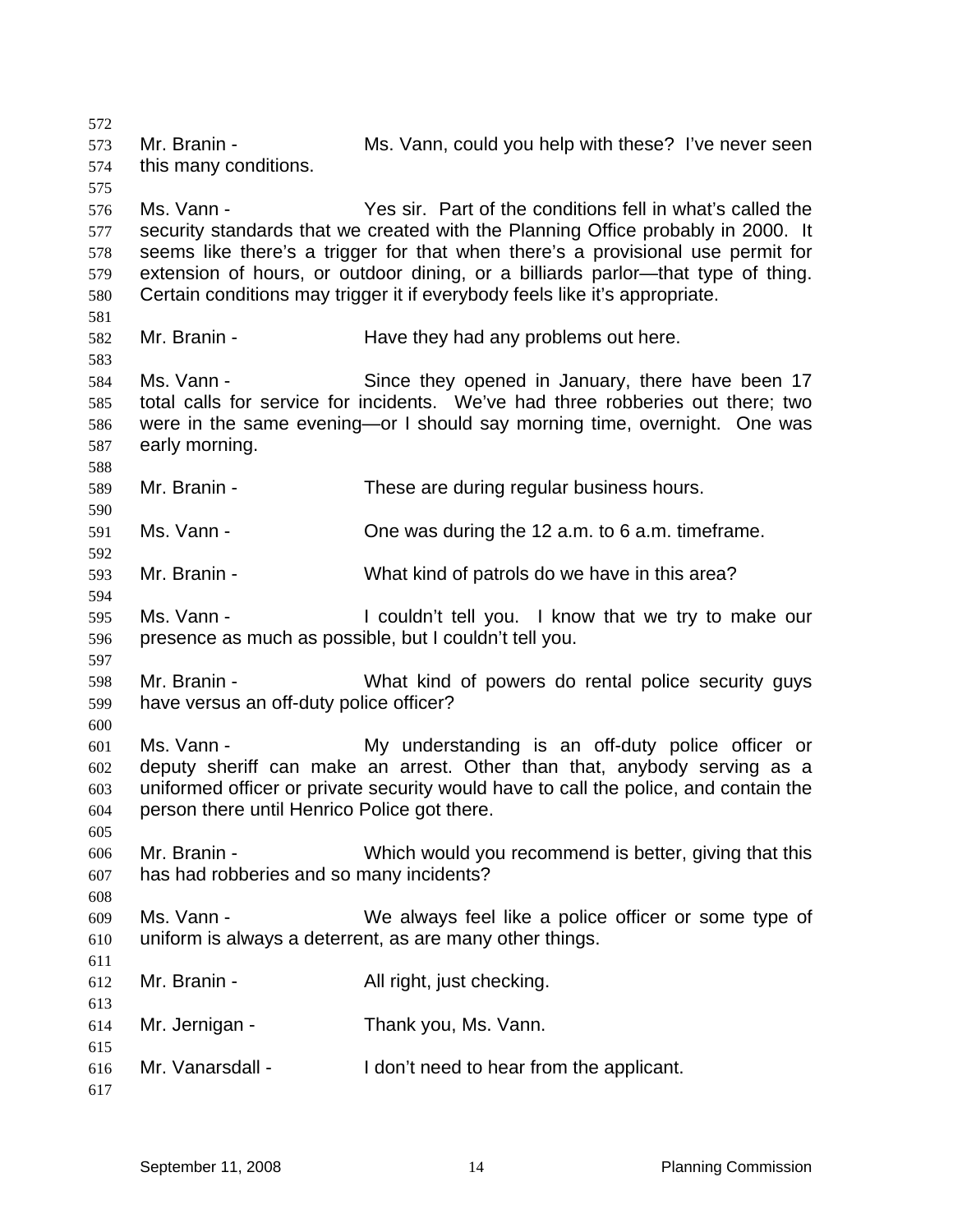| 618        | Mr. Jernigan -                            | Sir?                                                                                                                                                            |
|------------|-------------------------------------------|-----------------------------------------------------------------------------------------------------------------------------------------------------------------|
| 619<br>620 | Mr. Vanarsdall -                          | I do not need to hear from the applicant.                                                                                                                       |
| 621        |                                           |                                                                                                                                                                 |
| 622        | Mr. Jernigan -                            | Well, then you have it, Mr. Vanarsdall.                                                                                                                         |
| 623        |                                           |                                                                                                                                                                 |
| 624<br>625 | Mr. Vanarsdall -                          | I want to thank Kim Vann from the Police Department,<br>and Captain Alberta-who couldn't be here tonight; is on the firing range-for                            |
| 626        |                                           | their help, and Mr. Humphreys for his help on this, and the attorney who handled                                                                                |
| 627        |                                           | this, Mr. Theobald. I know he worked on this hard, and I appreciate that.                                                                                       |
| 628        |                                           | With that, Mr. Chairman, I recommend P-15-08, James W. Theobald for Rebkee                                                                                      |
| 629        |                                           | Partners Powhatan, LLC, be sent to the Board of Supervisors for approval with                                                                                   |
| 630<br>631 | conditions 1 through 7.                   |                                                                                                                                                                 |
| 632        |                                           |                                                                                                                                                                 |
| 633        | Mr. Archer -                              | Second.                                                                                                                                                         |
| 634        |                                           |                                                                                                                                                                 |
| 635        | Mr. Jernigan -                            | Motion by Mr. Vanarsdall, seconded by Mr. Archer. All                                                                                                           |
| 636        |                                           | in favor say aye. All opposed say no. The ayes have it; the motion passes.                                                                                      |
| 637        |                                           |                                                                                                                                                                 |
| 638        | <b>REASON:</b>                            | Acting on a motion by Mr. Vanarsdall, seconded by                                                                                                               |
| 639        |                                           | Mr. Archer, the Planning Commission voted 5-0 (one abstention) to recommend                                                                                     |
| 640        |                                           | the Board of Supervisors grant the request because it is compatible with                                                                                        |
| 641        |                                           | surrounding uses and when properly developed and regulated by the special                                                                                       |
| 642        |                                           | conditions, it would not be detrimental to the public health, safety, welfare, and                                                                              |
| 643        | values in the area.                       |                                                                                                                                                                 |
| 644        |                                           |                                                                                                                                                                 |
| 645        | Deferred from the August 14, 2008 Meeting |                                                                                                                                                                 |
| 646        | C-25C-08                                  | <b>Kristen</b><br>D.<br>Keatley for<br><b>Child</b><br><b>Tuckaway</b>                                                                                          |
| 647        |                                           | <b>Development Center:</b> Request to conditionally rezone from R-2AC One-Family                                                                                |
| 648        |                                           | Residence District (Conditional) and B-1C Business District (Conditional) to B-1C                                                                               |
| 649        |                                           | Business District (Conditional), Parcels 803-701-8673 and 803-701-3978,                                                                                         |
| 650        |                                           | containing approximately 5.22 acres, located at the southeast intersection of New                                                                               |
| 651        |                                           | Market Road (State Route 5) and Midview Road. The applicant proposes a                                                                                          |
| 652        | daycare.                                  | The use will be controlled by zoning ordinance regulations and                                                                                                  |
| 653        |                                           | proffered conditions. The Land Use Plan recommends Suburban Residential 1,                                                                                      |
| 654        |                                           | 1.0 to 2.4 units net density per acre, and Commercial Concentration.                                                                                            |
| 655        |                                           |                                                                                                                                                                 |
| 656        | Mr. Jernigan -                            | Is there any opposition to case C-25C-08, Kristen D.                                                                                                            |
| 657        |                                           | Keatley for Tuckaway Child Development Center? We do have opposition. Mr.                                                                                       |
| 658        |                                           | Emerson, would you explain our rules of opposition please?                                                                                                      |
| 659        |                                           |                                                                                                                                                                 |
| 660        | Mr. Emerson -                             | Yes sir. For the time limits for the public hearing                                                                                                             |
| 661<br>662 |                                           | process, the applicant is allowed ten minutes to present the request, and time<br>may be reserved for responses to testimony. Opposition is allowed ten minutes |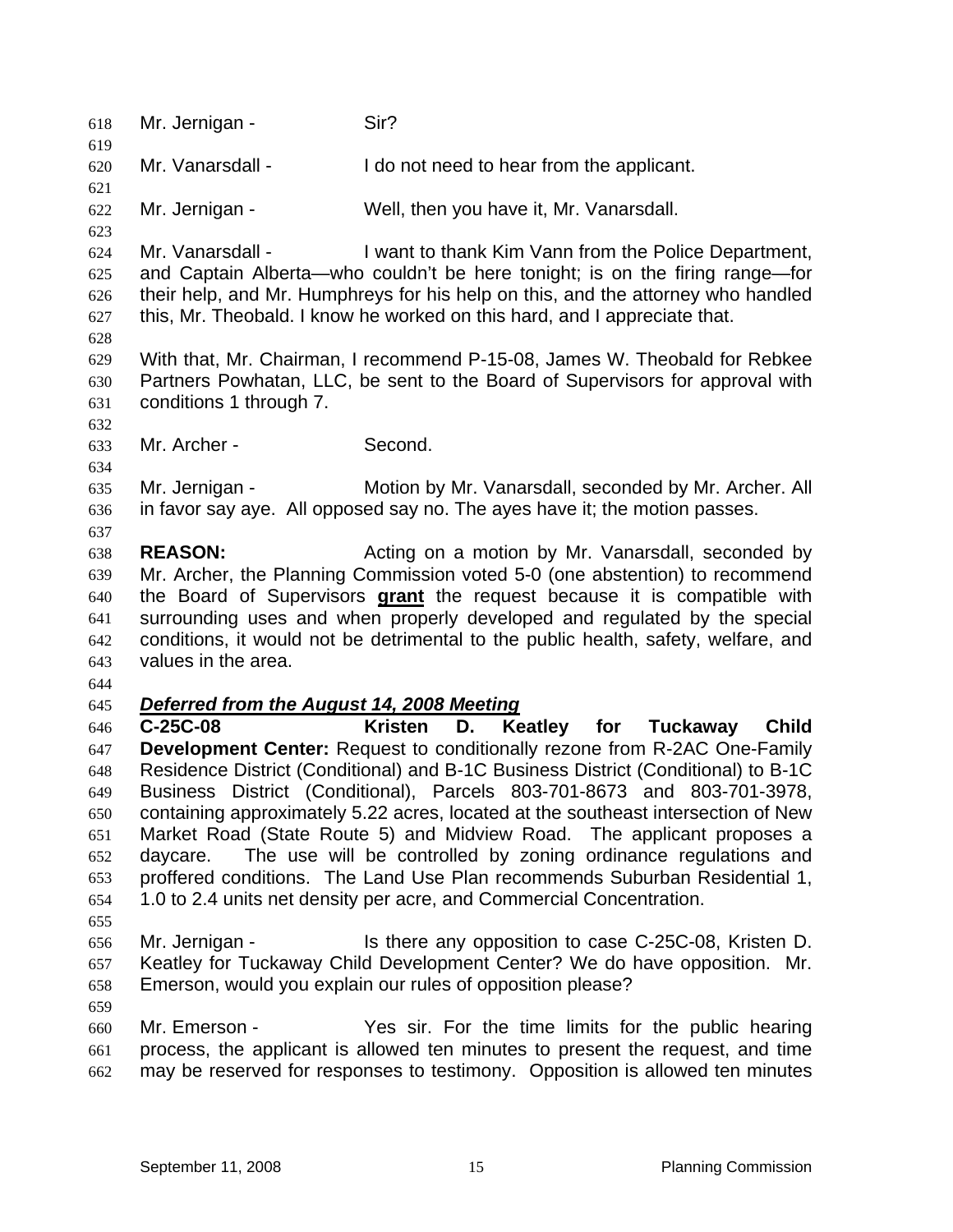to present its concerns. Commission questions do not count into the time limits, and the Commission may waive time limits for either party at its discretion. 663 664 665 666 667 668 669 670 671 672 673 674 675 676 677 678 679 680 681 682 683 684 685 686 687 688 689 690 691 692 693 694 695 696 697 698 699 700 701 702 703 704 705 706 707 708 Mr. Jernigan - Thank you. Ms. Deemer, how are you tonight? Ms. Deemer - The Soussettime, thank you. Good evening members of the Commission. The subject site is zoned B-1C and R-2AC and is located at the southeast intersection of Midview Road and New Market Road. The site is currently vacant, but was approved for a seven-lot residential subdivision, and a small, one-acre daycare via rezoning case C-34C-03. The applicant is proposing to rezone the entire 5.22 acres to accommodate a 12,000-square-foot daycare. The 2010 Land Use Plan recommends Suburban Residential 1 and Commercial Concentration for the site. The area designated for commercial use would expand under this rezoning; however, the applicant has proffered that the only use permitted would be the daycare. The applicant held a community meeting on July  $29<sup>th</sup>$  to discuss the rezoning request with nearby property owners. In response to residents' concerns, the applicant has submitted revised proffers dated today that include an architectural elevation, fence detail, and a revised concept plan. Similar to the previously-approved case, the applicant is proffering a 100-foot setback from New Market Road, a 40-foot-wide buffer along New Market Road, and no direct access to and from New Market Road. In addition, the applicant is proffering that any building constructed on the property will be of brick, and be of colonial-style architecture similar in color and theme to the veterinary clinic at 1320 New Market Road. By limiting the use of the site to a daycare facility and providing proffers to ensure compatibility with surrounding properties, staff can support this request. That concludes my presentation, and I'd be happy to answer any questions you may have. Mr. Jernigan - The Are there any questions for Ms. Deemer from the Commission? Thank you, ma'am. Would the applicant come down, please? Ms. Keatley - Good evening, Mr. Chairman, members of the Commission. For the record, my name is Kristen Keatley, and I work for Balzer and Associates. I'm here tonight on behalf of our client, Tuckaway Childhood Development Center, who is requesting a rezoning to allow for their seventh facility in the Richmond area.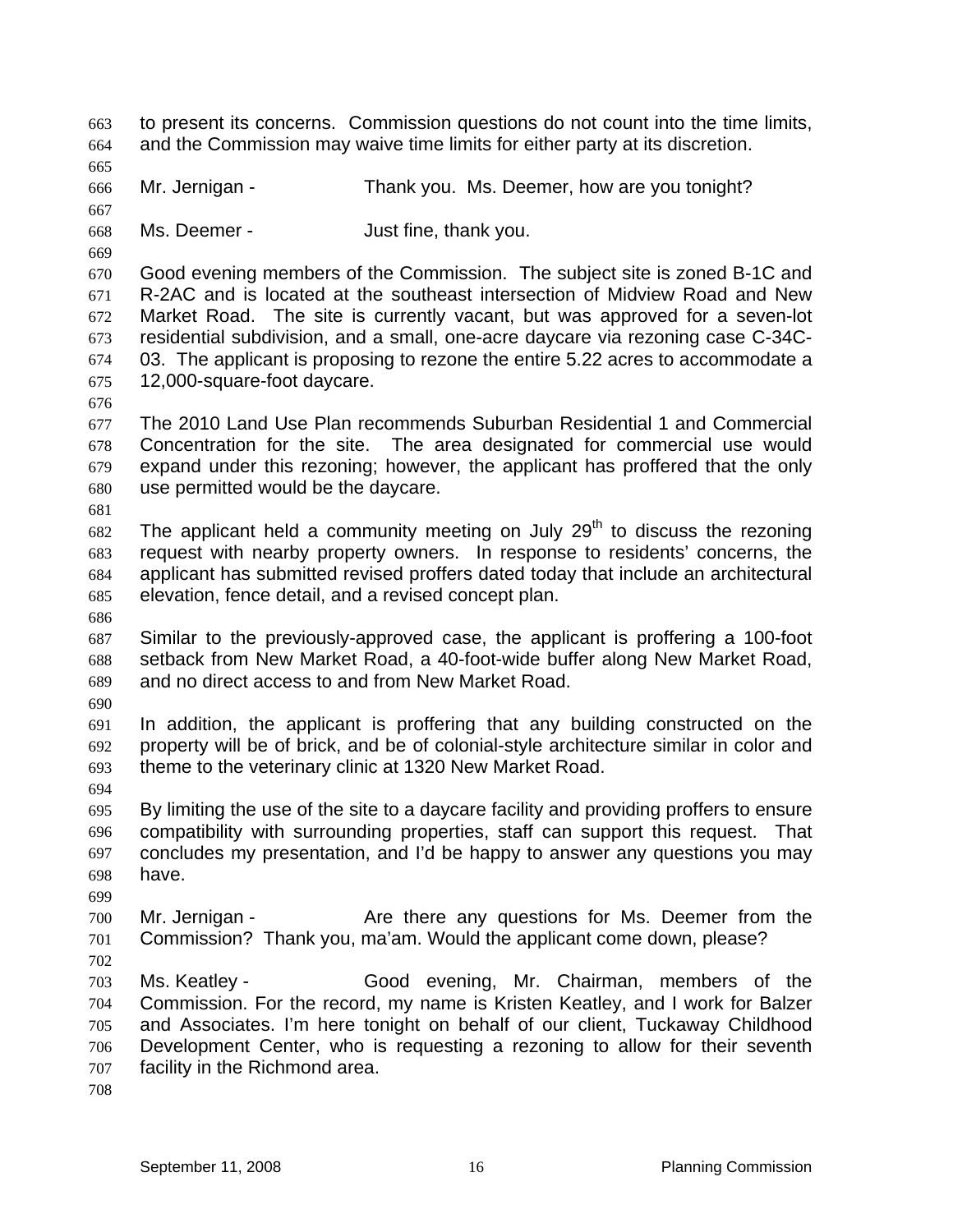Some of the highlights of this project include not only the proffered design considerations such as buffers and landscaping, and limitations on signage, lighting, and nuisance noises, but we've committed to the layout, the fencing, and the architectural exhibits that are part of this application. I would also like to point out that with the development of this project, we will be improving Midview Road to include the realignment of the intersection with New Market Road, as it's shown on this concept plan on the screen. 709 710 711 712 713 714 715

716

717 718 719 720 721 722 As with any case, this has brought up some questions and concerns from the neighbors, and citizen's groups that are out in Varina—the Varina Beautification Committee, to be exact. We would like to thank Mr. Jernigan and the staff in helping to address all the concerns of those involved, and hope that the changes that we've made to this case reflect our commitment to provide the community with a quality development, and a better alternative for their childcare needs.

723

724 725 726 727 I feel that we have provided the County with a good case, and I look to you for a favorable recommendation to the Board. However, should the need arise, I would like to reserve the ability to come back up and rebut whatever the issues are that arise.

- 729 730 731 I would like you to know, too, that our owners are here tonight, as well as the architect and engineer, and one of the directors from the center, if there are any questions for them.
- 732

734

745

752

728

733 If you have any further questions of me, I'll be happy to answer them.

735 736 737 738 739 740 741 742 743 744 Mr. Jernigan - I want you to know I know Mr. Nelson met with you all, and said you had a very productive meeting. We can see the reflection in the proffers, and in the way that you're basing it off—What used to be a bank, is now the veterinarian office, which is the Colonial style. The only thing that I know that I did discuss with Mr. Nelson that probably is not in here was the window mullions, which I was expressing to you earlier. They have mullions in the windows that are between the glass, and then they have them that are removable. If they are the removable type, the only thing I wanted to do is when they clean the windows, put them back up. Other than that, that's about the only issue that I had on here, and I'm sure that we can clear that up.

746 747 748 749 Ms. Keatley - I certainly hope that we can address that at time of POD. I do believe the end of that architectural condition leaves in there the ability for the Planning Commission to reject any portions of the architecturals that you all don't like.

750 751 Mr. Jernigan - All right. Are there any questions for Ms. Keatley?

753 754 Mrs. Jones - The Yes. I just want to clarify. The fencing that we saw in the example, where will that fence be?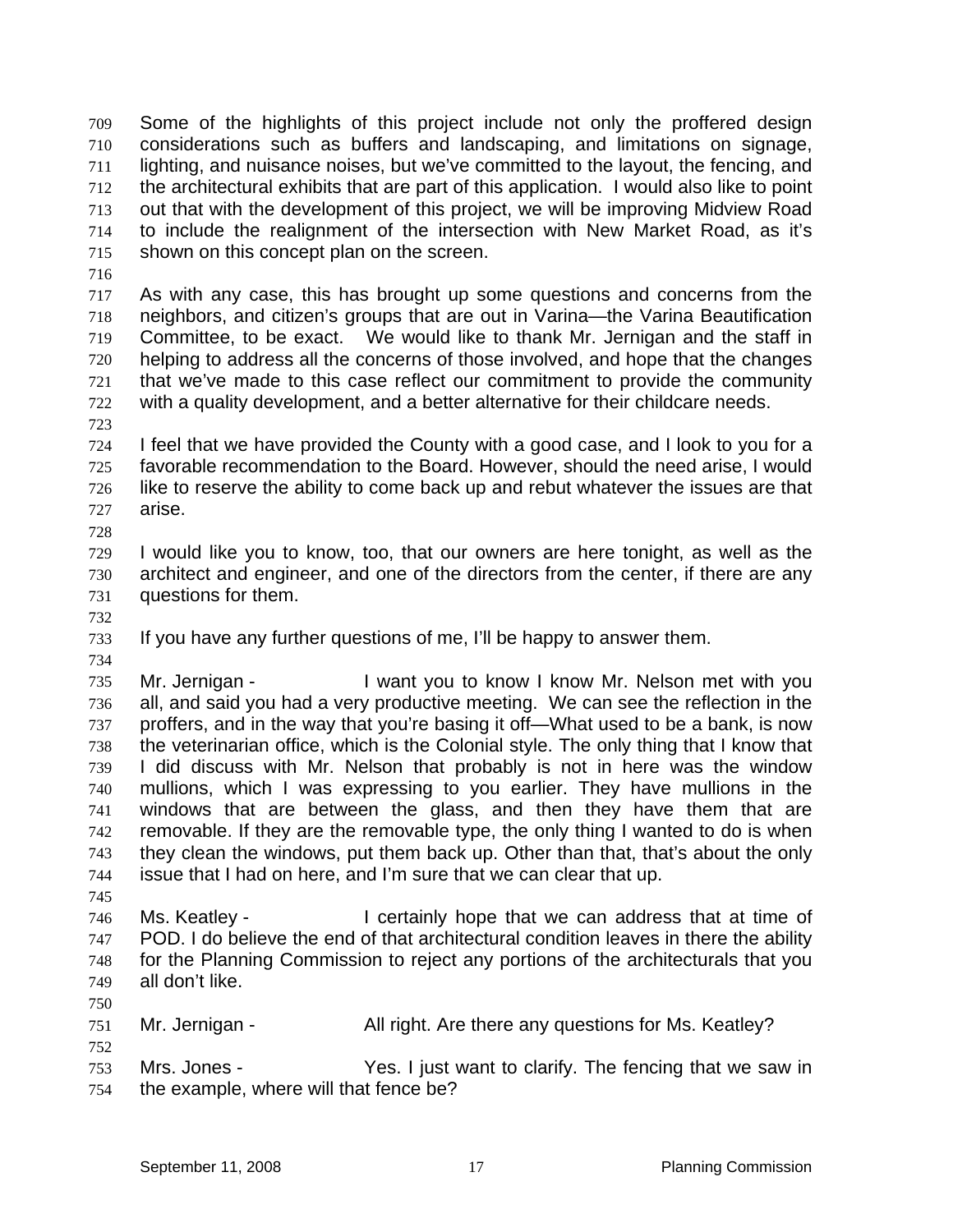755 756 757 758 759 Ms. Keatley - I believe the intent is to have that scalloped fencing the whole way around the play yard. The additional portion of that proffer speaks to having pillars of a certain size spaced out between that, so that'll allow for, say, three or four scalloped panels, and then a substantial pillar.

761 762 763 764 765 766 767 768 769 770 771 772 773 774 775 776 777 778 779 780 781 782 783 784 785 786 787 788 789 790 791 792 793 794 795 796 797 798 799 Mrs. Jones - Can you point to the play yard? Ms. Keatley - **Point to the what?** Mrs. Jones - The play yard? You say it's going around the play yard? Mr. Jernigan - The play area. Ms. Keatley - It's almost the entire boundary of this whole piece. Mrs. Jones - That's what I was wondering. This is right at your property line? Ms. Keatley - Ckay, there we go. Mrs. Jones - Okay. So, it's going to go all the way around there? Ms. Keatley - Yes, and it comes back down Midview, and then jumps back to the building. That's why we added the additional, what I call an architectural, element to the fence along the street frontages, so you don't have a vast piece of white. Mrs. Jones - That's what I was thinking, the vastness of the white on very visible portions of the property. Ms. Keatley - Right. Mr. Jernigan - Okay. Any more questions for Ms. Keatley? All right, thank you. We do have opposition, so would the first person like to come down, please? State your name for the record. Mr. Turner - The Tim Larry Turner. I live at 1508 Midview Road. Mr. Chairman, and members of the Commission. Several years go when we met, I remember coming to this room and also seeing one of the supervisors here. Our community at that time spent a lot of time in disposing of the Messier property, which is the land in question. In fact, we've been here twice; this is the third time. I hope we don't have to come again.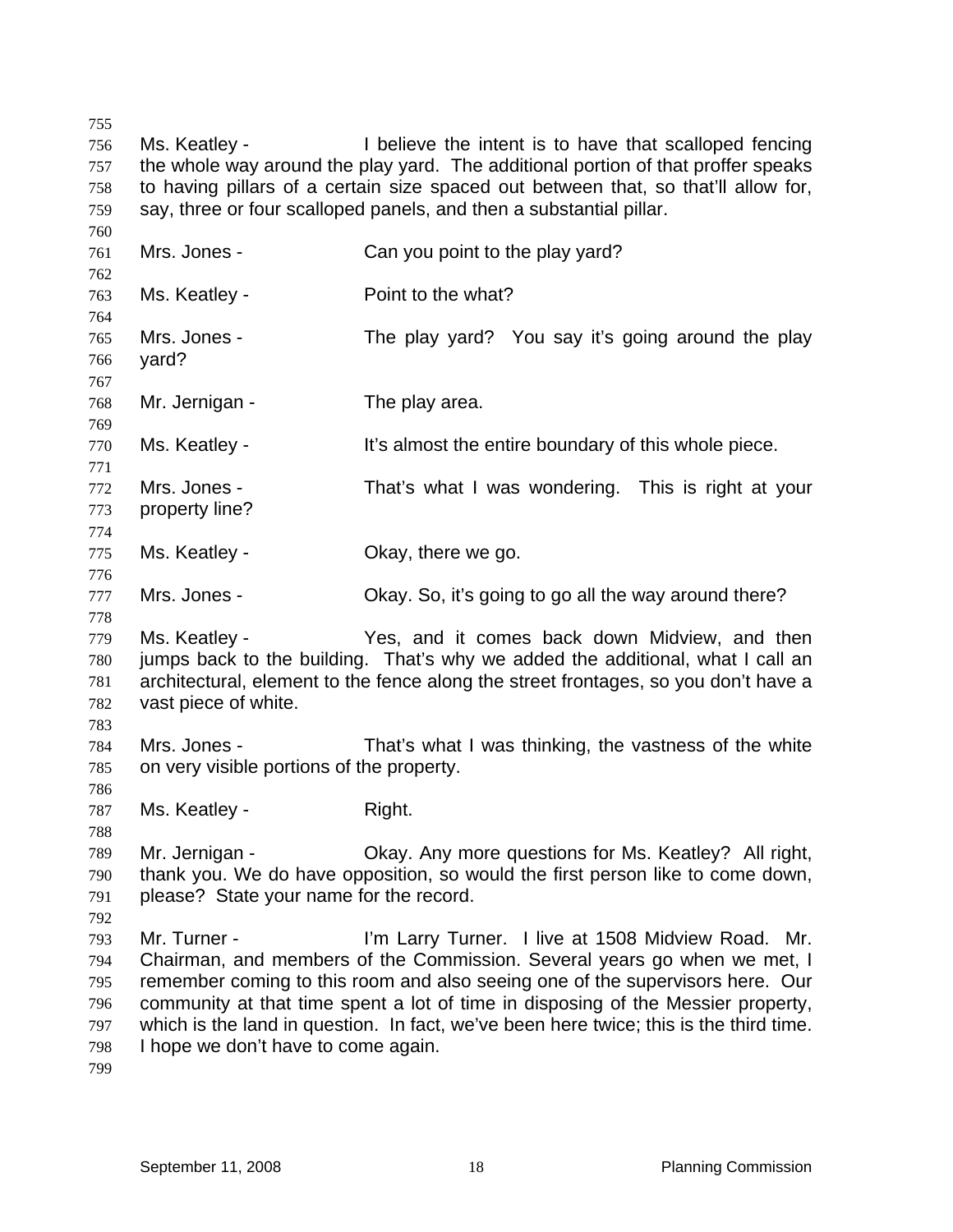My opposition to this—and I speak for at least three families—has to do with the zoning of the business. When you talk about the County Plan, and it refers to what is going to be allowed, or at least what you think will be allowed, on the corner of Midview and Route 5, the corner of that intersection to me means corner. What you're doing in here, or what you're being asked to do, is to come off Route 5 onto Midview, and you'll be coming east, and you'll come to my property, which is about 1200 feet from Route 5. Now, in my estimation of that, that's not really the corner of Midview and Route 5. 800 801 802 803 804 805 806 807

808

809 810 811 812 813 814 815 816 817 818 819 I, along with the two or three of us, we're concerned that once this corner is zoned for business, regardless of what it's zoned for, it's awful hard to change it. I think that there are many aspects, good aspects to the childcare center, and I have expressed those in our community meetings. One of the real problems we have now, and it's going to get worse, is the traffic. The Planning Commission has said in its memo to us that the Public Works Department will be able to say that it will be handled okay on Midview, it will be handled okay on Route 5. But two days ago, I watched the school bus trying to get off Midview Road onto Route 5 at approximately 8:00 in the morning. I timed it; it took five minutes for that school bus to even get an opening to go south toward Varina High School, and John Rolfe Middle School.

820

821 822 823 824 825 826 827 828 Now, according also to Ms. Deemer, I think, in her memo—and I hope I quote this correctly—no up-to-date traffic count for the school of approximately 200 kids has been done on Midview or either Route 5. Now, I stand to be corrected if that's true. Now, I'm not against childcare. Those of you who know me know that I taught school in Henrico for 23 years. I taught at Varina High and I taught at John Rolfe Middle School. Therefore, I'm not opposed to that, but I feel like that we're moving very quickly into something here that accurate figures haven't been given.

829

830 831 832 833 834 835 836 837 838 We have a little history about Varina. Those of you who are here, have been here long enough to know that the State Department of Transportation doesn't give us a stoplight until someone gets killed. It's happened on Laburnum Avenue at Darbytown Road; it's happened on Route 5 where it crosses Laburnum. There's a stoplight now at Laburnum and Route 5, but once the traffic moves west toward Richmond going to that job, it's continuous traffic. Those of us who oppose this are concerned about this. The childcare people are saying that maybe they can help us get a light. Mr. Jernigan said this is a State problem, if I quoted him correctly. Therefore, that's a concern.

839

840 841 842 843 844 845 The other concern that some of us have—and I speak real slowly, so somebody hold their hand up if I'm approaching my 10 minutes. The other problem we have is the size of this building. I live there with a ranch-style house. There are two more right next to me the same size. My house is about three or four bedrooms; it's a normal size. Then you're going to come, and move, and put a school—I call it a small school—into that five acres of land with playgrounds and fences and so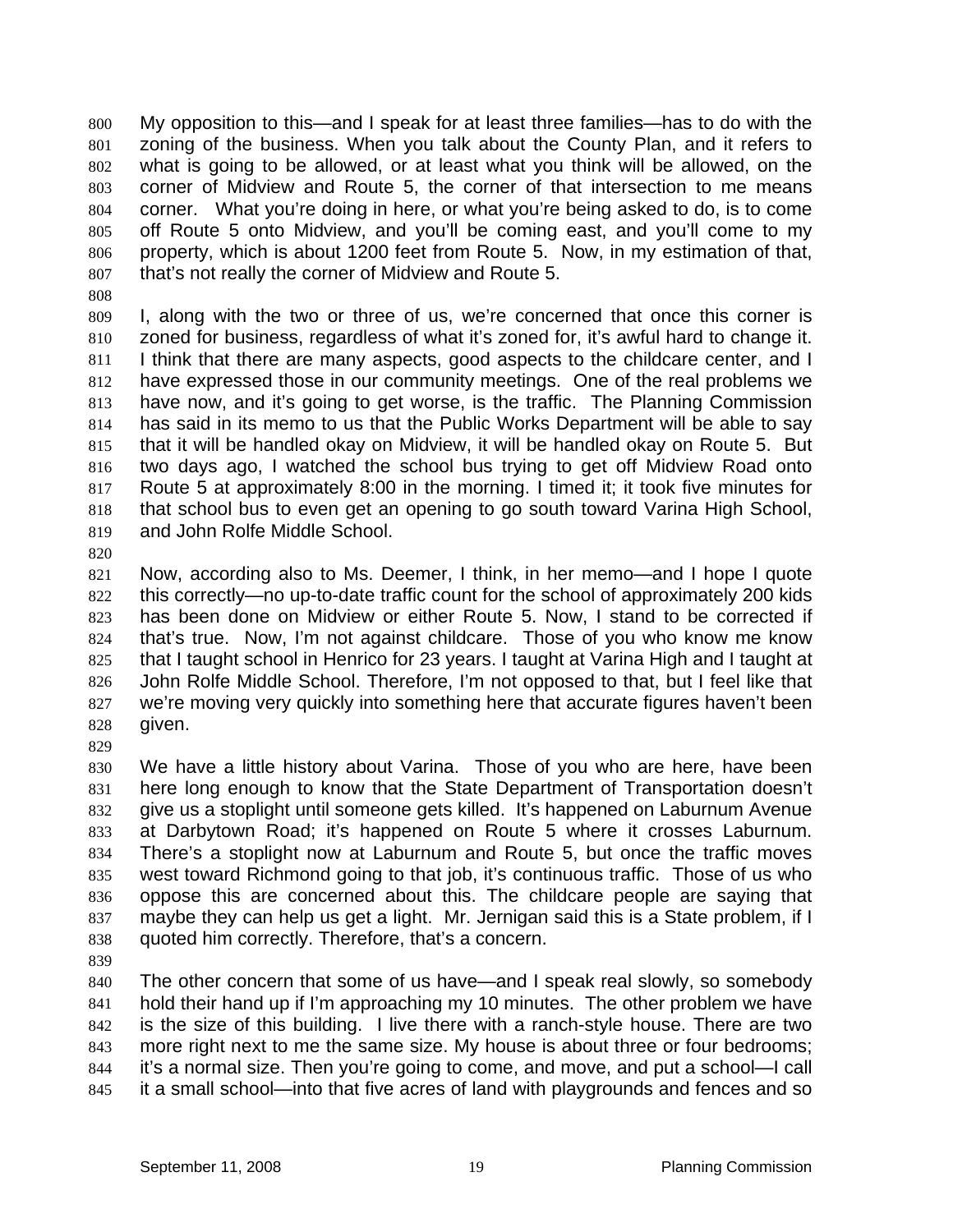forth, and it comes to 150 feet of my property. I'm concerned about traffic. I'm concerned about that huge building as it relates to the construction of our community. 846 847 848

849

850 851 852 Then, you know, there's an empty field right there on the corner of Route 5 that's dying for some business to get into. It can mushroom on us, so I would say that this is an area that we are concerned about.

853

854 855 856 857 858 859 860 One other area we're concerned about—and maybe someone can correct this for us. When we talk about moving or realigning Midview Road to the right angle for Route 5, that's a great idea. Somewhere in these proffers I read, and I read it very clearly, that when the childcare center deeds the property to the County to make that amendment to it, the relocation of it, they have 30 years, according to that. If they do not make that amendment, that correction, the property reverts to its owners.

861

864

869

862 863 I think there are some questions that need to be clarified, and those are some concerns that I have at this point. I thank you for the opportunity to express them.

865 866 867 868 Mr. Jernigan - The Mr. Turner, that's a dispensation clause that you're speaking of, the 30 years. If the County doesn't take that and realign that road, the developer is going to realign it. That property is going to be dedicated to the County.

870 871 872 873 874 Mr. Turner - I understand that, but there's no time limit, that's what I'm saying. The young lady that came up a few minutes ago who was representing the childcare center made that point clear. What she did not say, and even when I read the proffers, it said unless this is done within 30 years, the land goes back to the previous owner.

875 876

877

Mr. Jernigan - I'm going to clear that up for you.

878 879 880 Mr. Turner - You're saying to me that before this building is opened or children can go there, that the road is going to be completed and so forth?

881

887

889

882 883 884 885 886 Mr. Jernigan - It's in the project now. I'm going to get Mr. Jennings up here, who is with our Public Works Department, to clarify this a little bit. I'm not saying that the building won't be under construction and all, but I would say this road should be done within a year. I do want to discuss one thing with you about the deaths at intersections.

888 Mr. Turner - Chay.

890 891 Mr. Jernigan - That is a Varina rumor about three people having to get killed before they put up a stoplight. I heard that for years before I came in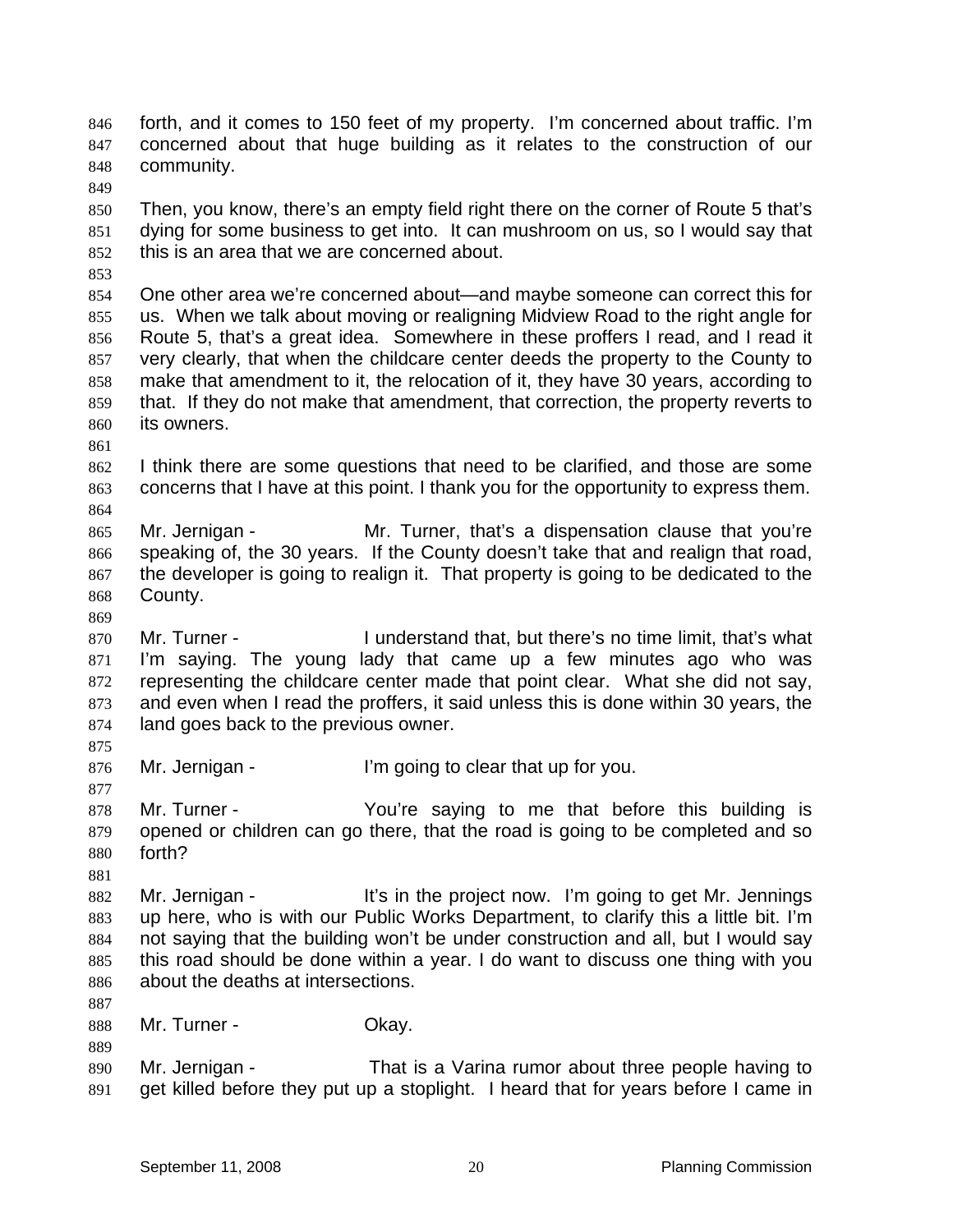here, but believe me, it's a criteria from VDOT for a traffic count when they put a stoplight up, and also a request of doing a study on it. 892 893

894

895 896 897 898 899 900 901 Mr. Turner - Well, excuse me for butting into your conversation, but I've been in the community since 1966, and I know—and I was pastor of Four Mile Creek Baptist Church before going into teaching—that we have accident after accident on Route 5 and Laburnum. I know we had them on Laburnum and Darbytown. We had people in the community saying give us a light. As far as the rumor is concerned, I agree with you that people use it that way. What the reality of it is, there were some deaths that occurred before the lights came.

902 903 904 905 906 Mr. Jernigan - That is true. The same with Gay Avenue and Masonic Lane. Mr. Donati definitely went after VDOT to put a light up there because he felt we needed it, and we got it. Are there any questions from the Commission?

907 908 909 910 Mrs. Jones - The Mr. Turner, I may not have understood exactly what you were saying, but I thought you were expressing some concerns about the other uses of this property with the change of zoning. I'm sure you know this, but I just wanted to reiterate that this is for daycare use only.

912 913 914 915 916 917 Mr. Turner - Mr. Jernigan assured us in the community meeting that if—For instance, the childcare is developed and they do well for a few years, and then all at once they decide that the business is not here for us and they decide to go out of business. Then we are left with that zoning, we are left with the building, and we are left with other types of businesses that would come right in. On a personal basis, it's 150 feet from my property.

918

911

919 920 Mr. Jernigan - No, they can't. They've proffered that this will be strictly a daycare center.

921

923

928

922 Mr. Turner - The Lunderstand that.

924 925 926 927 Mr. Jernigan - Even if they go out of business. A proffer goes with the land forever. If for some reason Tuckaway was to go out of business, and somebody else wanted to buy that building, they would have to come back to this Commission, just as we are right now, to change that proffer.

929 930 931 932 Mr. Turner - I understand that, but my point is the building is going to be there, and it might not be a childcare center. It might be another type of business. It's a fear of those of us who have a piece of property and live there that we are concerned about that.

933

934 935 936 937 Mr. Jernigan - That's what I'm trying to reassure you that there wouldn't be anything else there but a daycare center. If these people were to go out, another daycare center may come in there, but you can't put any other business in there.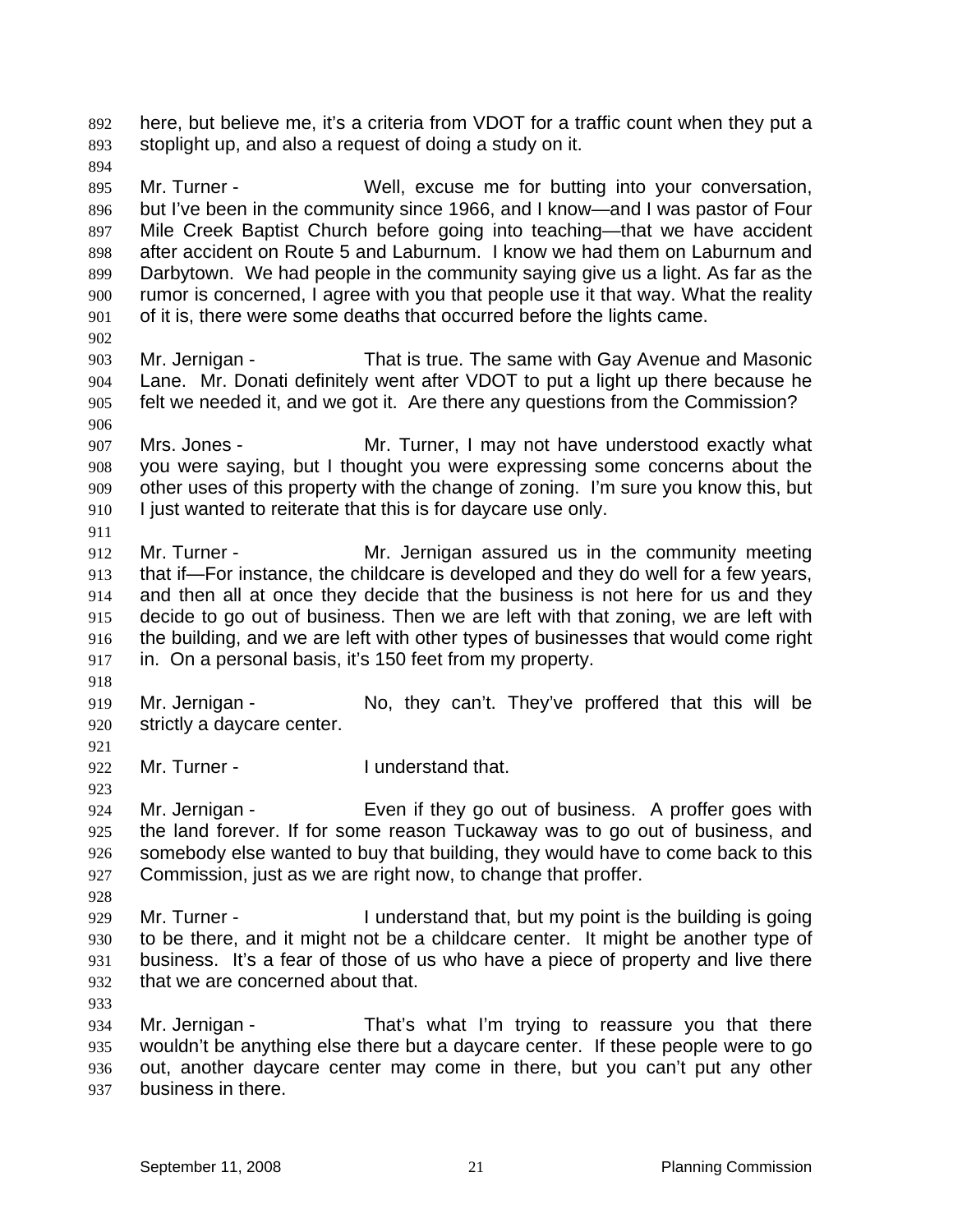| 938        |                                                    |                                                                                          |
|------------|----------------------------------------------------|------------------------------------------------------------------------------------------|
| 939        | Mr. Turner -                                       | We understand that.                                                                      |
| 940        |                                                    |                                                                                          |
| 941        | Mr. Jernigan -                                     | Okay.                                                                                    |
| 942        |                                                    |                                                                                          |
| 943        | Mr. Turner -                                       | Thank you.                                                                               |
| 944        |                                                    |                                                                                          |
| 945        | Mr. Jernigan -                                     | Okay, thank you, Mr. Turner.                                                             |
| 946        |                                                    |                                                                                          |
| 947        | Mr. Turner -                                       | There may be some others of our group.                                                   |
| 948<br>949 | Mr. Jernigan -                                     | Okay. I want you all to realize, too, because you were                                   |
| 950        |                                                    | here in '03, that this property—except for the R-2AC property—was already                |
| 951        | zoned and had a standing POD for a daycare center. |                                                                                          |
| 952        |                                                    |                                                                                          |
| 953        | Mr. Turner -                                       | Yes, and we agree with that one.                                                         |
| 954        |                                                    |                                                                                          |
| 955        | Mr. Jernigan -                                     | They took this additional land for facilities for the                                    |
| 956        |                                                    | children, plus I think two swimming pools that they wanted to put in. That's the         |
| 957        | reason that they had the additional property.      |                                                                                          |
| 958        |                                                    |                                                                                          |
| 959        | Mr. Turner -                                       | Well, do something about the traffic.                                                    |
| 960        |                                                    |                                                                                          |
| 961        | Mr. Jernigan -                                     | Mr. Turner, anytime you have something, you're going                                     |
| 962        |                                                    | to have traffic, and that I can't control. It's better than having more housing in       |
| 963        |                                                    | there, because this traffic kind of rolls in in the morning, and rolls out at night, and |
| 964        |                                                    | you don't have a whole lot in between. I appreciate you coming out tonight.              |
| 965        |                                                    |                                                                                          |
| 966        | Mr. Turner -                                       | Thank you.                                                                               |
| 967        |                                                    |                                                                                          |
| 968        | Mr. Jernigan -                                     | Thank you. Mr. Jennings, could you come up please?                                       |
| 969        | Mr. Jennings -                                     | Good evening. I'm Mike Jennings, Traffic Engineer for                                    |
| 970<br>971 | Henrico County. Yes, Mr. Jernigan.                 |                                                                                          |
| 972        |                                                    |                                                                                          |
| 973        | Mr. Jernigan -                                     | Please clear this up for me. I know that this is going to                                |
| 974        |                                                    | be taken care of, but what's the normal procedure for road improvements, time            |
| 975        | limits along with the development?                 |                                                                                          |
| 976        |                                                    |                                                                                          |
| 977        | Mr. Jennings -                                     | With this case, it will be done with the POD when it                                     |
| 978        |                                                    | comes in, and they will not get their Certificate of Occupancy without doing those       |
| 979        |                                                    | road improvements. I guess it depends on when construction starts when they              |
| 980        |                                                    | would actually do it, but it would be along with the construction of this building,      |
| 981        | the realignment of that road.                      |                                                                                          |
| 982        |                                                    |                                                                                          |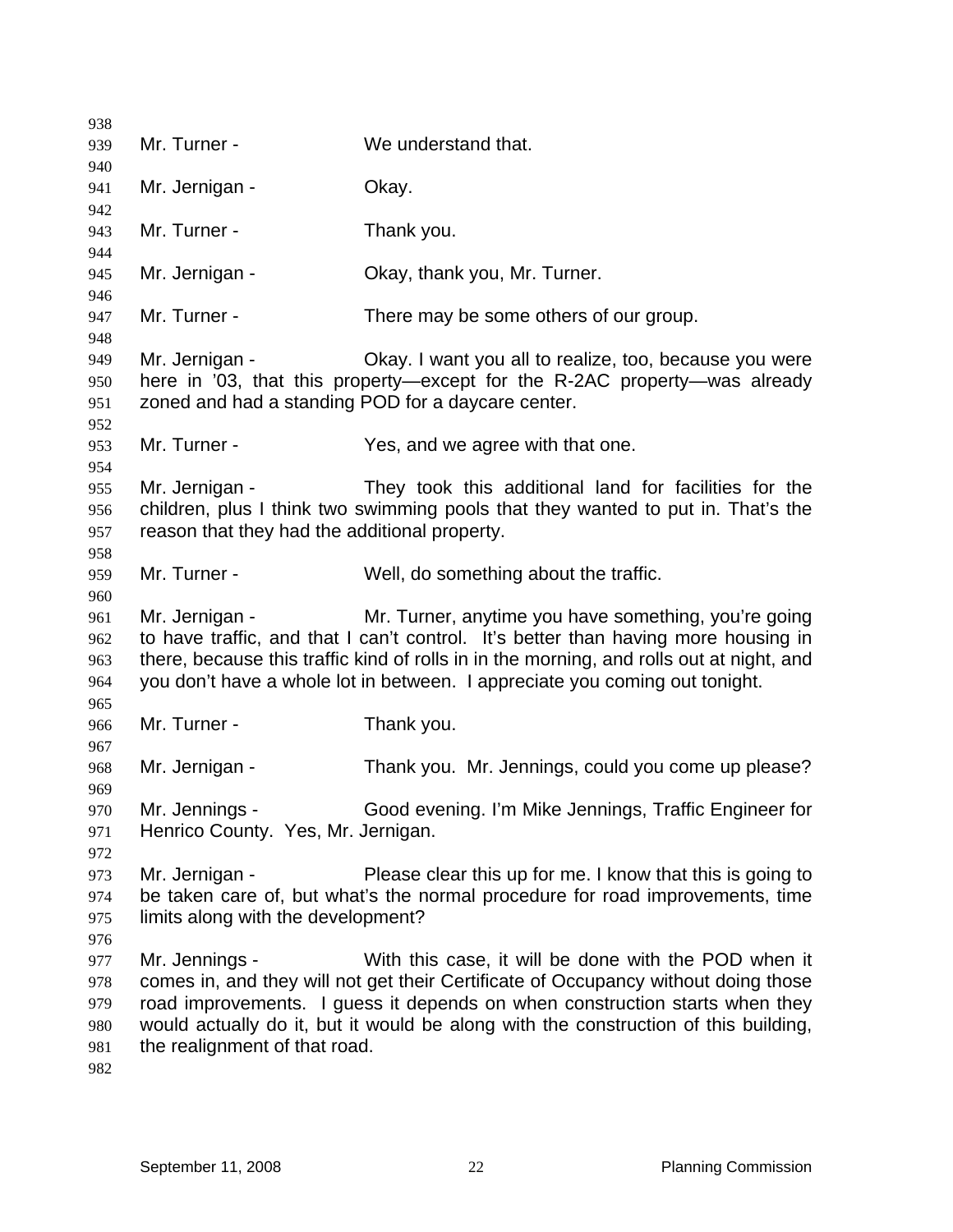Mr. Jernigan - Ckay. All right, thank you, sir. Any other questions? So, Mr. Turner, that answers that. This road will have to be completed before they can get their Certificate of Occupancy and open for business. Okay, thank you, sir. Any comments? 983 984 985 986 987 988 989 990 991 992 993 994 995 996 997 998 999 1000 1001 1002 1003 1004 1005 1006 1007 1008 1009 1010 1011 1012 1013 1014 1015 1016 Ladies and gentlemen, we've been working on this for a little while. This property was already zoned previously. I think Tuckaway has done a nice job to meet with the rest of the neighborhood and Varina Beautification to bring this building up to the standards—and Mr. Nelson, I appreciate your work on this—that we need for Varina. I think this fits. Mr. Turner is right, it is a big facility, and it houses a lot of kids, but it's going to be a nice facility for our children. At this point, I'm feeling okay with it. With that, I move for approval of case C-25C-08, Kristen D. Keatley for Tuckaway Child Development Center. Excuse me, I need to waive the time limits first. I make a motion to waive the time limits on case C-25C-08, Kristen D. Keatley for Tuckaway Child Development Center. Mr. Branin - Second. Mr. Jernigan - Motion by Mr. Jernigan, seconded by Mr. Branin. All in favor say aye. All opposed say no. The ayes have it; the motion passes. I make a motion to approve case C-25C-08, Kristen D. Keatley for Tuckaway Child Development Center, and send it to the Board of Supervisors for their approval. Mr. Branin - Second. Mr. Jernigan - **Motion by Mr. Jernigan, seconded by Mr. Branin.** All in favor say aye. All opposed say no. The ayes have it; the motion passes. **REASON:** Acting on a motion by Mr. Jernigan, seconded by Mr. Branin, the Planning Commission voted 5-0 (one abstention) to recommend the Board of Supervisors **grant** the request because it provides for appropriate development and the proffered conditions should minimize the potential impacts on surrounding land uses. 1017 1018 1019 1020 1021 1022 1023 1024 1025 1026 1027 1028 Thank you all so much for coming out. **C-31C-08 James F. Shepherd for UCP Limited Partnership**: Request to conditionally rezone from B-1 Business District to RTHC Residential Townhouse District (Conditional), part of Parcel 832-714-1636, containing 7.46 acres, located on the south line of E. Williamsburg Road (U.S. Route 60) at the northern terminus of Whiteside Road. The applicant proposes a residential townhouse development with a maximum of 45 units, an equivalent density of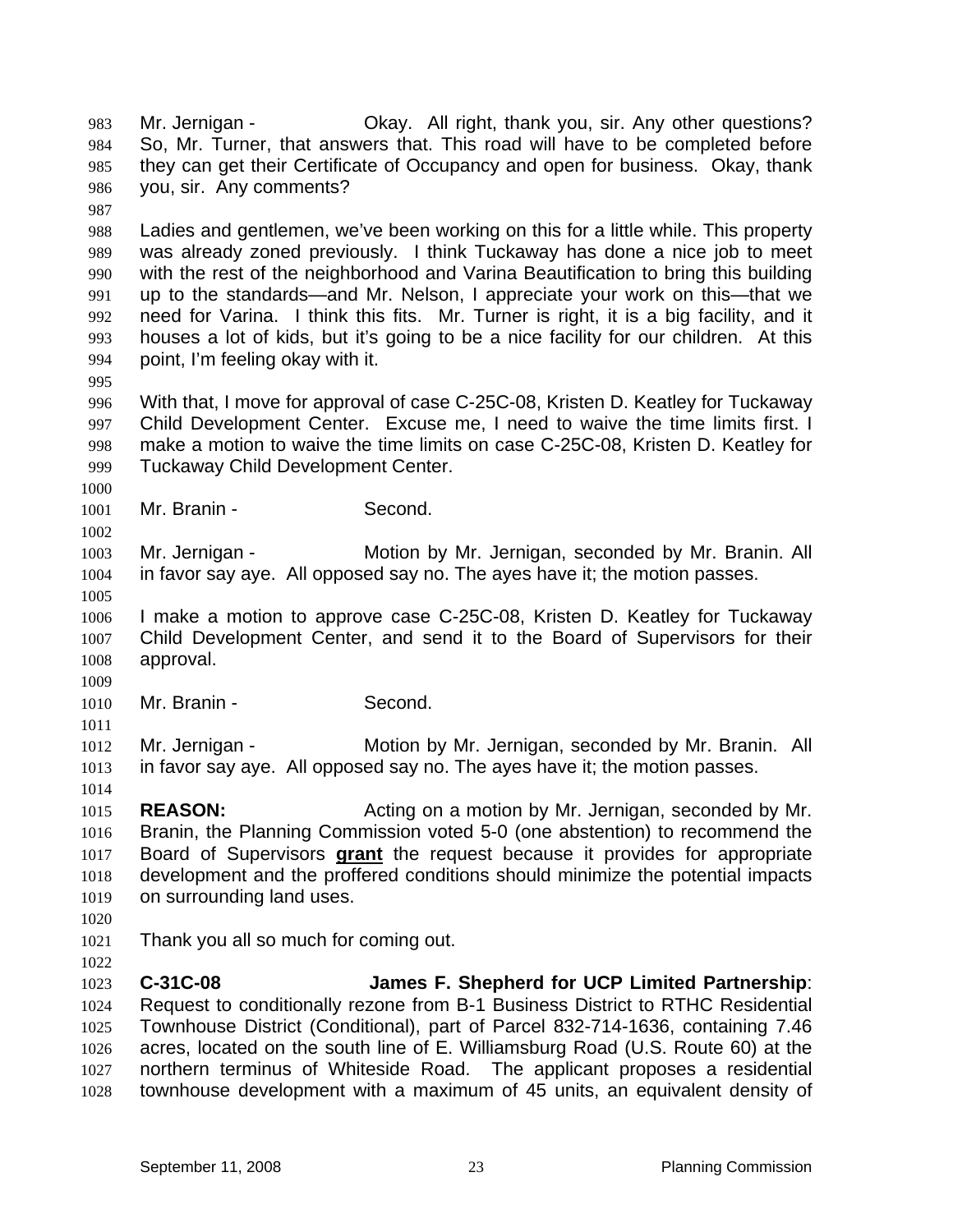6.03 units per acre. The maximum density allowed in the RTH District is nine (9) units per acre. The use will be controlled by zoning ordinance regulations and proffered conditions. The Land Use Plan recommends Office. The site is in the Airport Safety Overlay District. 1029 1030 1031 1032 1033

1034 1035 1036 Mr. Jernigan - Is there any opposition to case C-31C-08, James F. Shepherd for UCP Limited Partnership? We do have opposition. Mr. Sehl, good evening.

1037 1038

1039

1040 1041

1042

1045

1043 Mr. Sehl - I'm fine, thank you.

Mr. Jernigan - How are you?

1044 Mr. Jernigan - You may proceed, sir.

Mr. Sehl - Good evening, Mr. Chairman.

1046 1047 1048 1049 1050 Mr. Sehl - Thank you. The applicant is proposing to rezone 7.46 acres of a larger 7.84-acre site for the development of 45 townhouses, an equivalent density of 6.03 units per acre. A portion of the subject site would remain zoned B-1 to allow for access to B-1 zoned property located at the interior of the subject site, which has not been included with this request.

1051

1052 1053 1054 1055 The 2010 Land Use Plan recommends Office for the subject property. This request is not consistent with this designation, but because of access restrictions to Williamsburg Road, and adjacent zoning patterns, residential development could be appropriate if properly designed and regulated.

1056

1057 1058 1059 1060 1061 1062 1063 1064 1065 1066 1067 1068 1069 1070 1071 1072 The applicant has proffered a concept plan, which shows how the site would be developed. Access points would be provided to Whiteside Road and an unnamed state-maintained frontage road to the west. Interior roads would be private, and the applicant has provided a proffer committing to constructing those roads to County standards. The applicant has submitted revised proffers, dated September  $9<sup>th</sup>$  and distributed to you this evening, which address many of the concerns outlined in the staff report. Major aspects of the proffers include: a minimum of 55% of the units would contain brick fronts; the units would be consistent with the proffered architectural elevations shown here, and would be a minimum of 1583 square feet; a 20-foot buffer would be provided along the western boundary of the property and 10-foot buffers would be provided along Williamsburg Road and the southern and eastern property lines; townhouse units would contain sprinklers for fire protection; front and side yard areas would be sodded and irrigated; entrance signage would be consistent with the proffered sign exhibit; and sidewalks would be provided along one side of all interior roadways.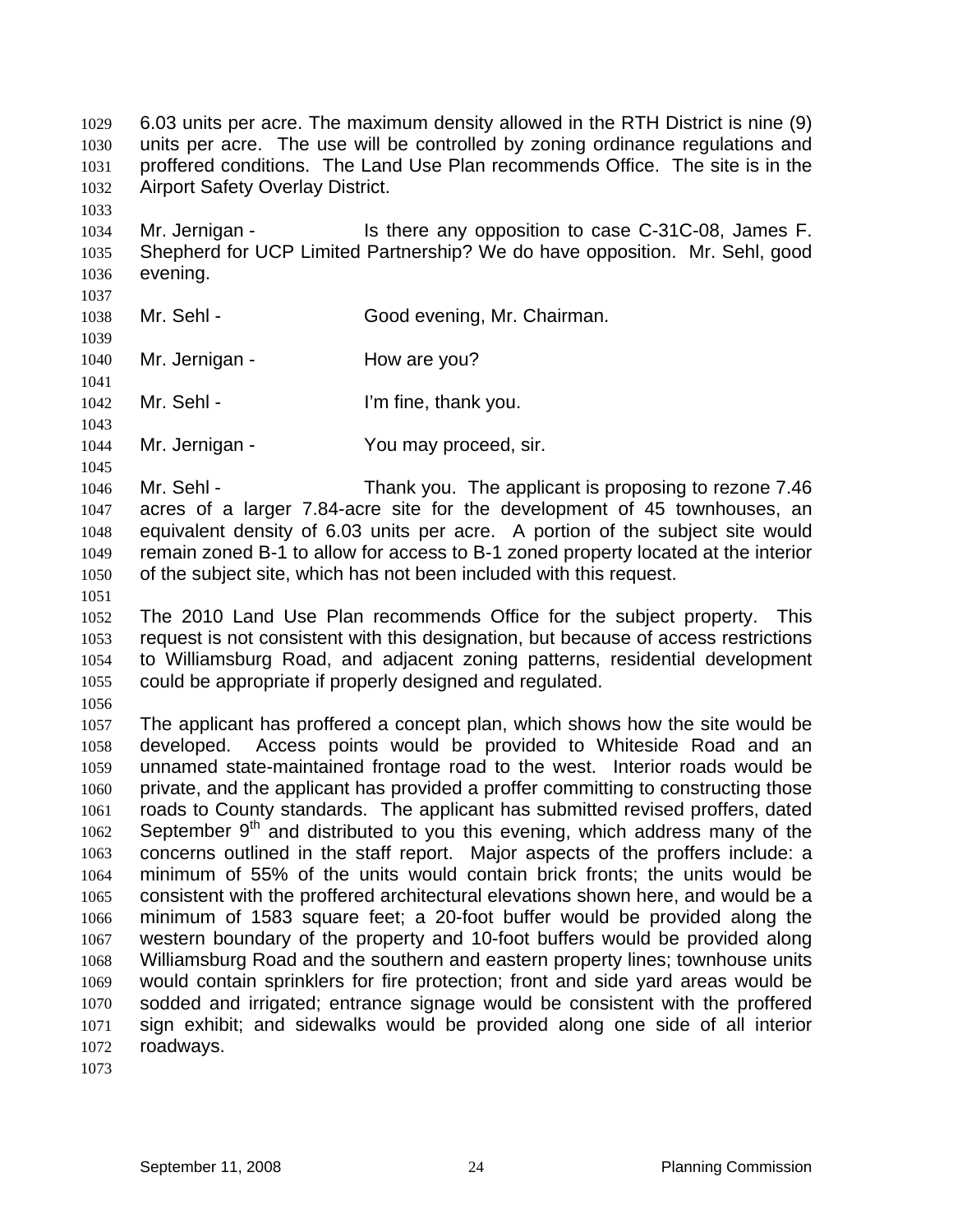The revised proffers address many of the concerns noted in the staff report, but staff continues to note concerns about the joint access to the adjacent property located at the interior of the site, which would remain zoned B-1. 1074 1075 1076

- 1078 1079 1080 1081 1082 1083 Staff believes including the adjacent property in this request would provide for a more cohesive development and would eliminate potential use conflicts in the future. If the property is unable to be incorporated with this development, staff believes the access to the remaining B-1 zoned property should be completely separated from the residential development, and not run though the parking lot to be used by future residents.
- 1084

1089

1092

1097

1111

1115

1117

1077

1085 1086 1087 1088 Staff believes residential uses could be appropriate for the site, and if the applicant were able to include the adjacent property in the request, or reduce future potential use conflicts by providing separate access to the remaining B-1 zoned property located to the interior of the site, staff could support this request.

- 1090 1091 This concludes my presentation. I would be happy to try and answer any questions you might have.
- 1093 1094 1095 1096 Mr. Jernigan - The Are there any questions for Mr. Sehl from the Commission? All right. Mr. Sehl, I know when you e-mailed this to me the other night, when we were talking about the road. I don't really see that much difference from what we had.
- 1098 1099 1100 1101 1102 1103 Mr. Sehl - The previous version, the version that was distributed to you this evening, has this area here, which is the hammerhead that the applicant plans to include. Therefore, there would be a turnaround area without being able to go straight into the remaining B-1 zoned property located here. Previously, this went straight in without this turnaround here.
- 1104 1105 1106 1107 1108 1109 1110 Mr. Jernigan - Ckay. We're caught in a little bit of a spot here because I don't like where the B-1 has to come through to get in here either. Unfortunately, Williamsburg Road is a limited access highway, and we can't come off Route 60 and go directly in. Before I spoke with the developer, and thought that maybe we could have the driveway coming in like it is now, but maybe have a 12-foot private driveway that just comes off and goes into the B-1. I guess this will work here. It's just a tough situation altogether.
- 1112 1113 Mr. Branin - **Mr. Chairman, this is a conceptual, right?**
- 1114 Mr. Jernigan - Yes sir.
- 1116 Mr. Branin - The You'll have another opportunity to work on this.
- 1118 1119 Mr. Jernigan - Oh, yes, we're going to have some more opportunity to work on it, but what we've looked at, there's no other way. We can't build a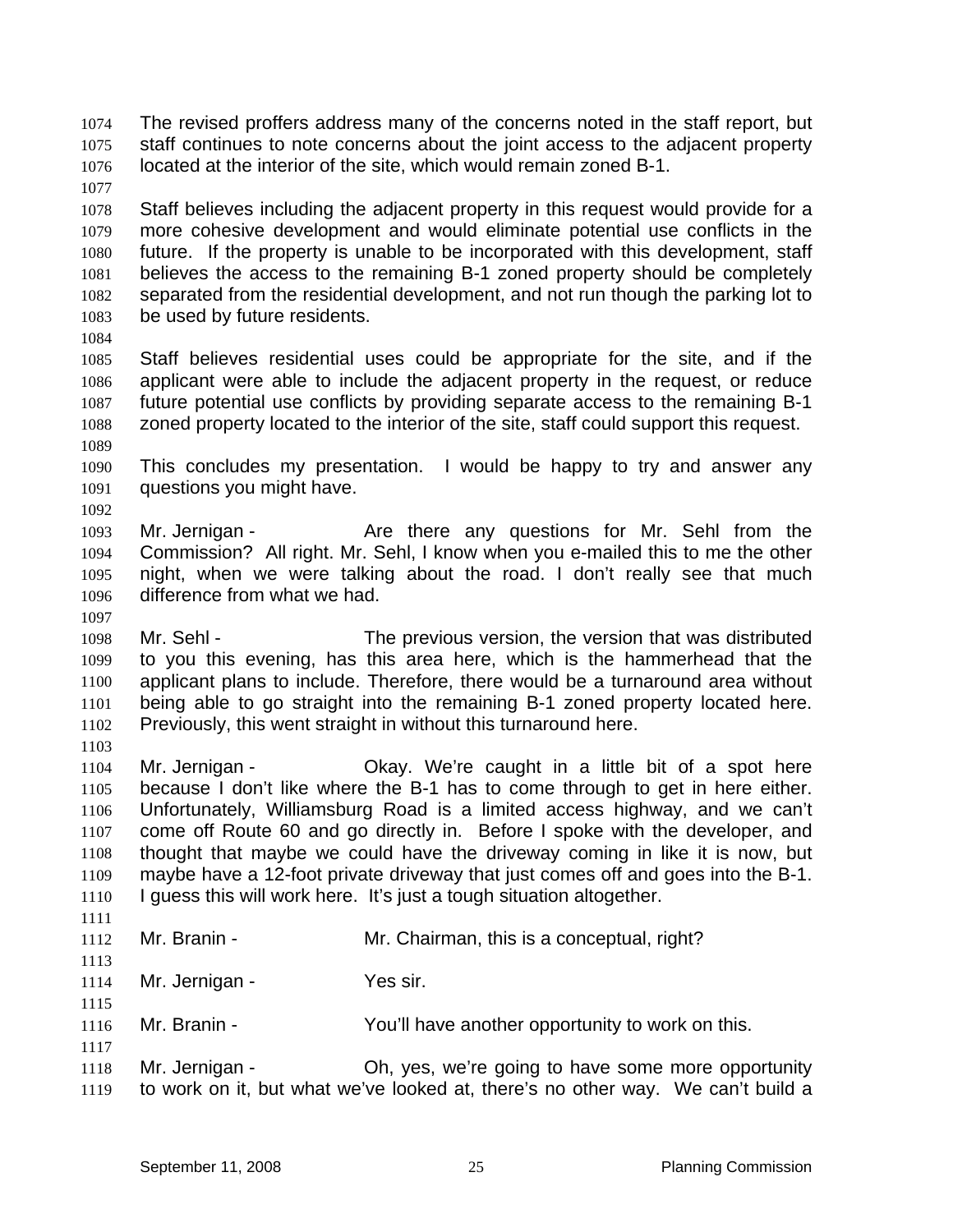road to come into the B-1 just for one person to use. That's a little cost-prohibitive there. Okay. I'd like to hear from the applicant, please. 1120 1121

1122

1123 1124 1125 Mr. Jones - Good evening, Mr. Chairman, members of the Commission. My name is Russell Jones. I'm here tonight representing UCP Limited Partnership.

1126

1127 1128 1129 1130 1131 To address your concerns, with the construction of 295 and Route 60 interchange, the limited access was placed on this property by the State of Virginia. We would love to be putting offices in there, or some other type of business, but limited access really prevents it from being used at all that way. It's really very limited.

1132

1133 1134 1135 1136 1137 1138 1139 We tried to develop a quality residential development that would work in this community. The staff recommendations for the proffers we've tried to meet, and go beyond what they've asked for. The zoning line between the B-1 and the proposed RTHC zoning was drawn to give access for Mrs. Phelps' property. Her property has been used as a single-family home, and it is still being used as a single-family home. We can't predict the future, but more than likely, her property will continue that way because it also has limited access.

1140

1141 1142 1143 I would like to have had that property included in this, and be rezoned to residential, but the Phelps' are not really in a position, from what I've talked to them about, to be able to do that.

1144

1145 1146 1147 1148 1149 1150 1151 1152 So, I think what we're proposing is a good transition, and still in the future it will continue to be single-family. It's not going to be a restaurant. It's probably not going to be a dentist office, or a lawyers' office. If it were, it would not have that much of an impact on the residential development. There would be very few people coming and going. It doesn't make good sense to build another road into it for that one house. My landscape architect is here, and he can go over some of the problems with putting another road in, if you'd like to hear that. Mr. Shepherd?

1153

1154 1155 1156 1157 1158 1159 1160 1161 1162 1163 1164 Mr. Shepherd - The Mr. Chairman, members of the Commission, my name is Jimmy Shepherd. I'm a landscape architect and private consultant. I did the layout for this proposed development. One of the main things I tried to do in this development was to provide a lot of open space. All of these areas you see in here are existing trees, and those would remain. Another design feature is that all the units back up to this green space. None of the units would face out into the road, or back up to adjacent properties. This really allows for a quality development, and a really nice neighborhood. We feel if a road is required, a single access road to Mrs. Phelps' property, that a lot of that open space would be lost, and this layout would be jeopardized. It wouldn't be the quality development that we're proposing. Thank you.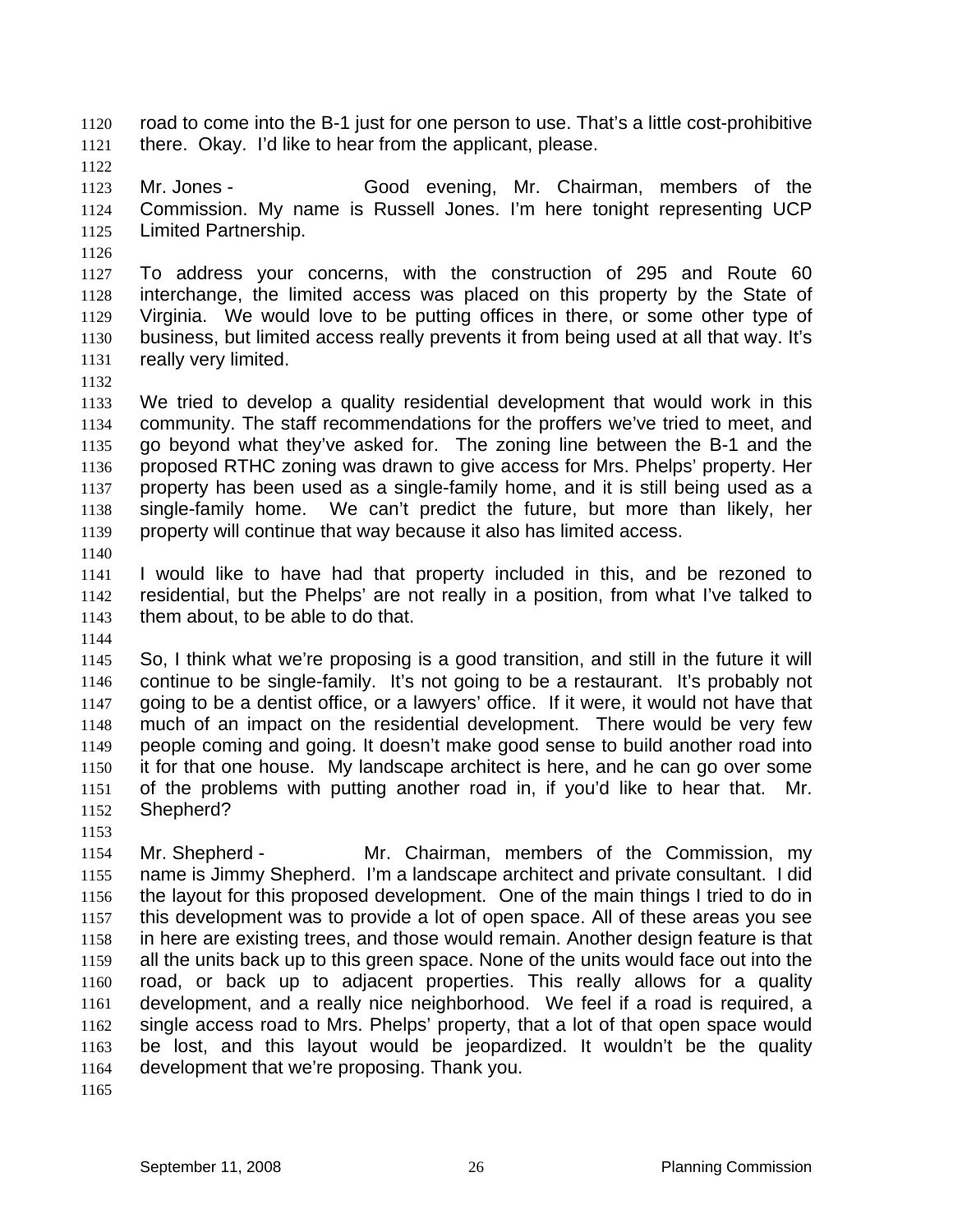Mr. Jernigan - Reading through the proffers on sod and irrigation, you're showing the front and side yard, but what about the backyard, because this is to all be maintained by the HOA, correct? 1166 1167 1168 1169 1170 1171 1172 1173 1174 1175 1176 1177 1178 1179 1180 1181 1182 1183 1184 1185 1186 1187 1188 1189 1190 1191 1192 1193 1194 1195 1196 1197 1198 1199 1200 1201 1202 1203 1204 1205 1206 1207 1208 1209 1210 Mr. Shepherd - We did not include the backyards since the backyards are fenced. It would be the front and side. It would be those public areas, and would be maintained by the homeowners' association. Mr. Jernigan - There's not that much rear area, as most of that is wooded, but you do have a rear yard. Mr. Shepherd - Yes, there is a rear yard. Maybe it's difficult to see on this plan, but these units do call for a 12 by 12 deck on the second floor that would be, of course, in the rear of the units. That would allow for more outdoor space. Mr. Jernigan - Depending on how things go tonight, we're going to have to discuss this. I also noticed one other thing. On the brick content, I think we will bump that to 60%. Mr. Jones - Mr. Jernigan, I do remember a conversation we had about 60% brick. We're certainly willing to do that, if that's what you think would help bring it up to a more quality development. Mr. Jernigan - I think the development looks good now, but we had discussed that, and you said you would do that. I figured that was just missed in the proffers. Mr. Jones - Sir, we're willing to do 60% brick, absolutely. Mr. Jernigan - The All right. Any questions from the Commission for these gentlemen? Mrs. Jones - The other points that were covered in the staff report, I'm trying very quickly to look through here and see if they're all addressed. Mr. Jones - Yes ma'am, take your time. Mrs. Jones - **Have they all been addressed?** Mr. Jones - The Muslim Chessian Messing Yes ma'am, I think so. Take your time. There may be some others that we have overlooked. Mrs. Jones - You need to be a speed-reader sometimes up here.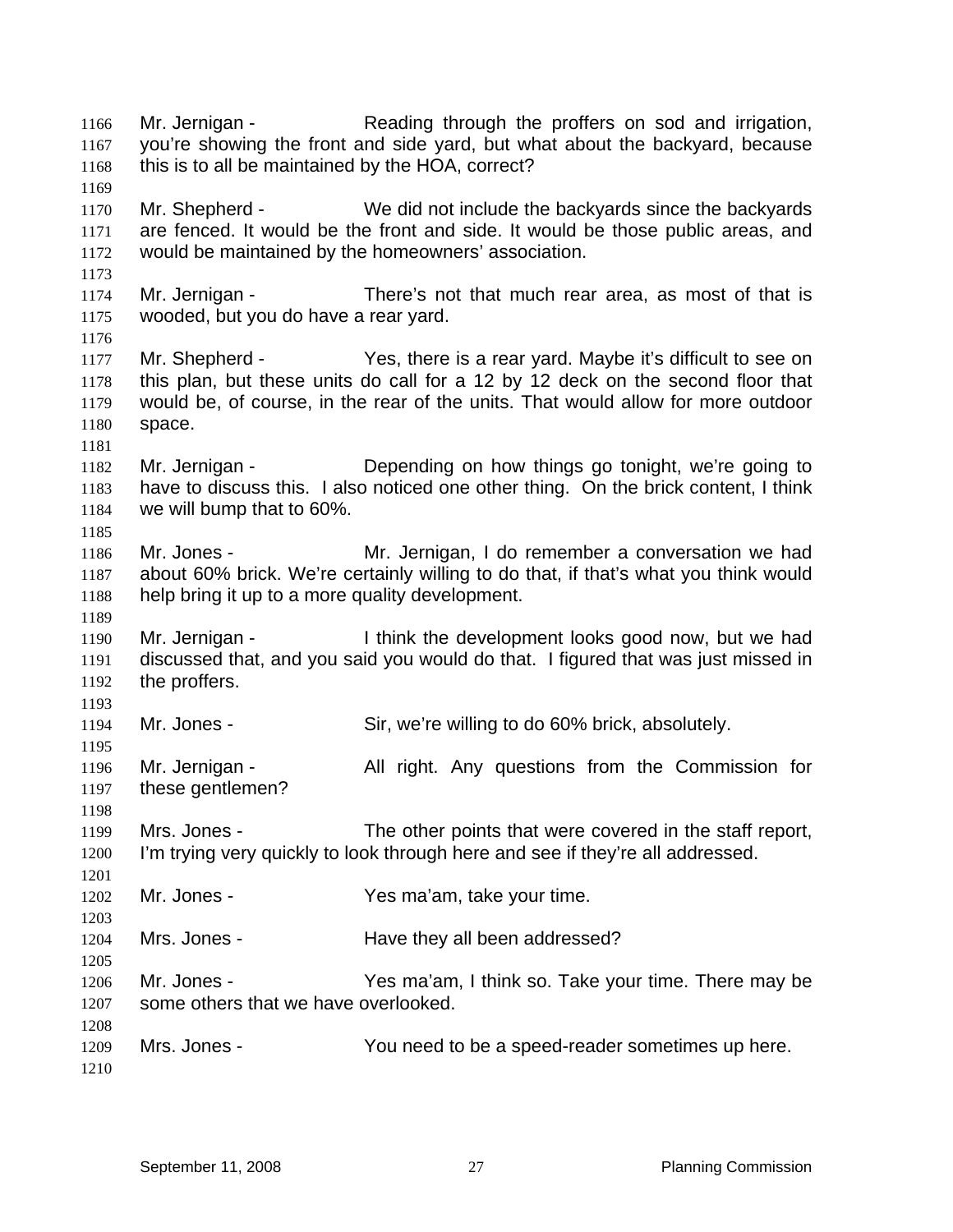1211

Mr. Jones - The Muslim School and The Muslim I know. We spent two years working on this, so obviously we're still trying to get it perfected.

1212 1213

1214 Mr. Jernigan - We do have opposition.

1215

1217

1219

1222

1216 Mr. Jones - Thank you, Mr. Jernigan.

1218 Mrs. Jones - Thank you.

1220 1221 Mr. Jernigan - We do have opposition, if you all would like to come down now. Please state your name for the record please.

1223 1224 1225 1226 1227 1228 1229 1230 1231 1232 Mr. Hicks - Good evening. My name is Scott Hicks. I'm here speaking on behalf of the residents of the B-1 zoned property. I understand it's being referred to that consistently, and it's not inaccurate, but I think the important thing to remember here is that it is a residence, and it has been a residence since construction 80 years ago. It's a historic residence, but more importantly, it's a residence that is being used now, and there is more than just one person there. I'm actually Phyllis Phelps' grandson. My parents would be here as well. They live there, as well as my two youngest brothers. Unfortunately, they couldn't make it, and I was asked to step in and speak for them.

1233

1234 1235 1236 1237 1238 I've heard the applicant speak a lot about the quality of the development here, and particularly about how something like an access road specifically for the property, for 807 East Williamsburg Road, would compromise the quality of the development. I can only answer that I think without an access road you're compromising the quality of life for the people who live there.

1239

1240 1241 1242 1243 1244 1245 1246 1247 1248 1249 1250 1251 1252 1253 1254 My family didn't ask for any of this to be zoned anything other then residential, and certainly not for multi-family residential around it. The entire project, obviously, will have significant impact on their enjoyment of their own property here. There has been a significant buffer on all sides for 25 years since my grandmother bought this piece of property. Again, that's compromised significantly by what they're trying to do here. Unfortunately, the applicants didn't really start off on a very good note with my family because they failed—I'm sure it was an oversight—to notify us of the first meeting that was held. I think other folks who are on Whiteside Road were notified of a public meeting that they held at the library. I guess it was a couple months ago. Unfortunately, I came late to the party. Neither the family that lives there, nor the family that lives next door in the rental house that's on the property was notified by mail. It only came to their attention that something was going to be done, or something was in the works through one of the neighbors who actually had been notified, who would really not be affected by this development happening anyway.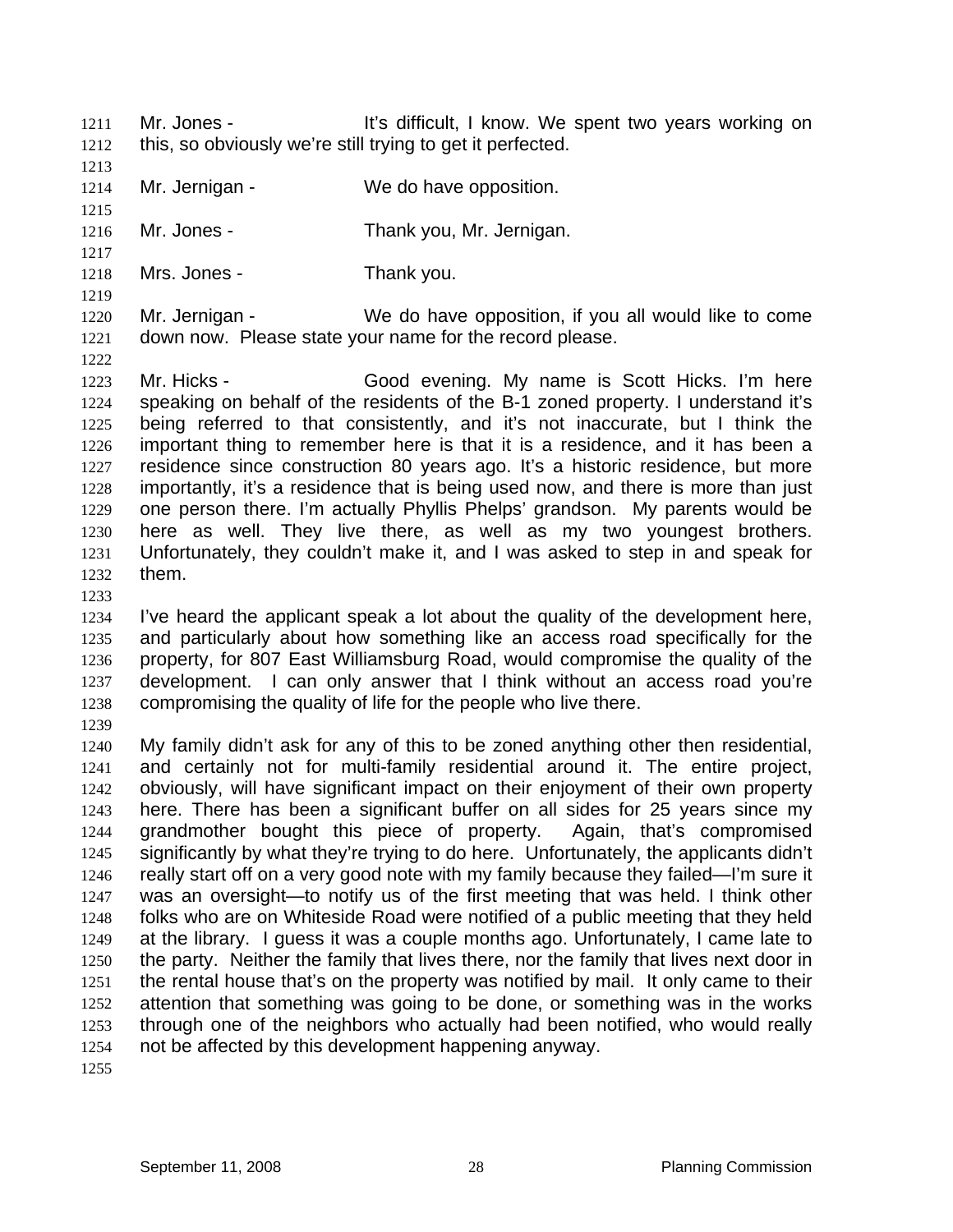I also noted that there is a proposed buffer in construction, I suppose, between the construction on the development parcel and the property on the west side. I don't recall reading anything about a buffer between this development and the actual property that's right in the middle of it. I think there's a big privacy issue here. There are going to be hundreds of people living here, and basically right on top of this family that's lived there for 25 years, and had hoped to live there much longer. 1256 1257 1258 1259 1260 1261 1262 1263

1264 1265 1266 1267 1268 1269 1270 1271 1272 1273 1274 1275 Myself and my family, we all oppose, obviously, any sort of development like this around there, and certainly not without some concessions. Obviously, another huge consideration is we feel it's going to be a devaluation of the property. If I'm correct, Mr. Jones may have contacted my family to make an offer for this piece of property sometime earlier this year. If I'm correct, the offer was significantly below the tax assessed value of the property. He can dispute that if he likes; I only have the information that I was given. Again, I haven't been as directly involved with this as my parents have, but if they decided to really encroach upon my family's enjoyment of this property, the replacement value of it is certainly considerably higher than the actual tax assessed value. Once these homes are built, it's going to be devalued further. If they should decide to sell this property, who would want to buy it?

1277 Mr. Branin - The Mr. Hicks, can I ask you a question?

1278 1279

1276

1280

1290

Mr. Hicks - Certainly.

1281 1282 1283 Mr. Branin - Thought I heard you say your grandparents or your family owned all of this land that's being developed.

1284 1285 1286 1287 Mr. Hicks - No, no, no. My grandmother owns only the piece that's the B-1 in the center that's not being development. I'm sorry if I've been unclear on that.

1288 1289 Mr. Branin - Ckay. I thought you said that they sold all the rest of that land.

1291 1292 1293  $1294$ Mr. Hicks - No, they did not. I think it was in 1982 that my grandmother bought just the piece of property that you see there that's not being developed. That's the only piece that she bought.

| .<br>1295<br>1296 | Mr. Jernigan - | She bought this property in 1982?                   |
|-------------------|----------------|-----------------------------------------------------|
| 1297              | Mr. Hicks -    | I believe it was 1982. I was about 12, I would say. |
| 1298<br>1299      | Mr. Jernigan - | When was this property zoned?                       |
| 1300<br>1301      | Mr. Hicks -    | Pardon me?                                          |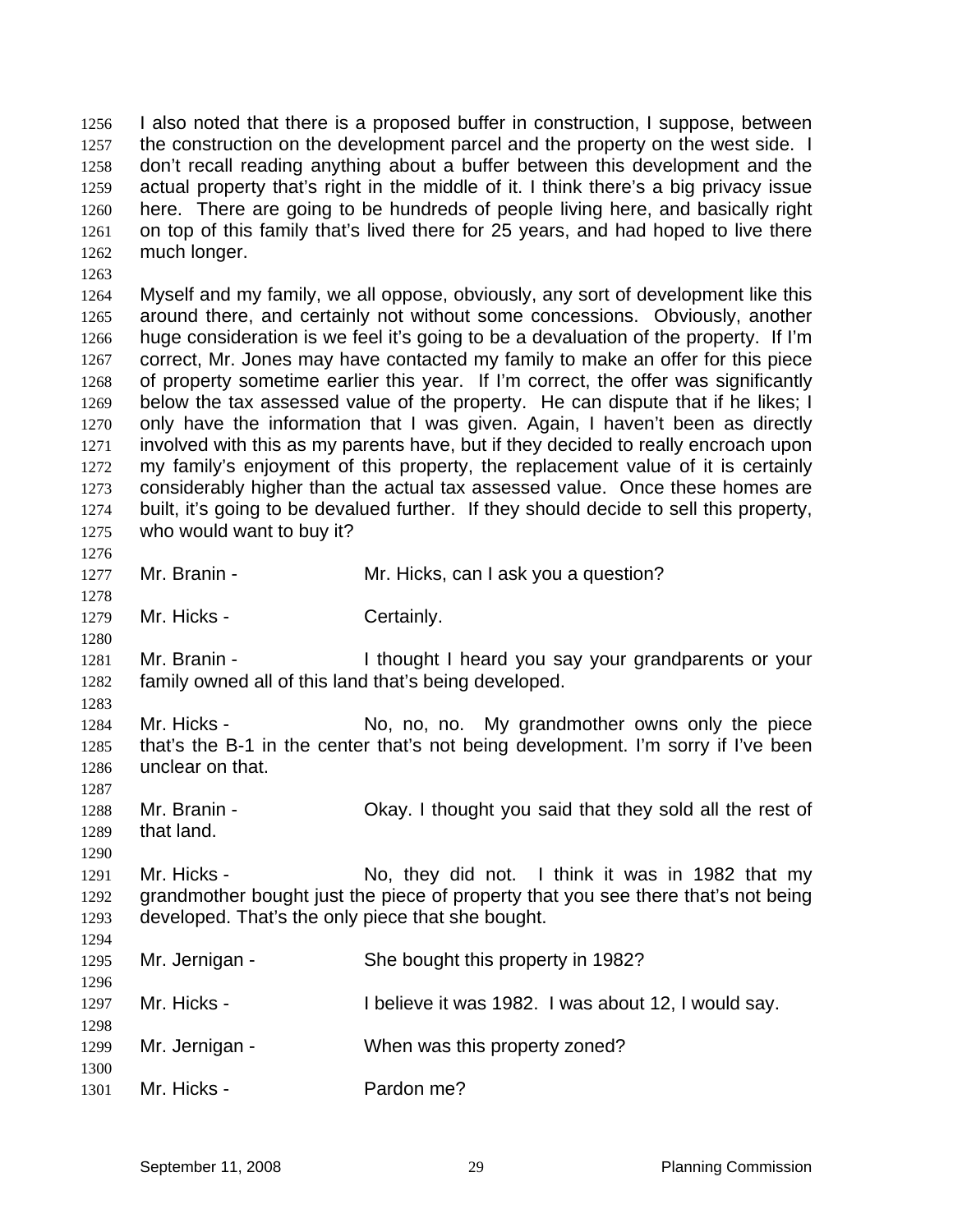1302 1303 1304 1305 1306 1307 1308 1309 1310 1311 1312 1313 1314 1315 1316 1317 1318 1319 1320 1321 1322 1323 1324 1325 1326 1327 1328 1329 1330 1331 1332 1333 1334 1335 1336 1337 1338 1339 1340 1341 1342 1343 1344 1345 1346 1347 Mr. Jernigan - When was this property zoned? Mr. Hicks - **Zoned as B-1?** Again, I've done most of my research on this today, and I'm not entirely sure. I'm almost certain it's been some time since then, and it wasn't, again, at the request of my grandparents. Mr. Jernigan - Mr. Sehl? Mr. Sehl - The Mr. Jernigan, the property was actually rezoned in 1969 in the anticipation of Route 60 being realigned through that section outside of Sandston. The property was transferred to the Phelps in 1981. Mr. Jernigan - So, the [unintelligible] had it. Mr. Sehl - The Sehl - It was transferred. Mr. Jernigan - So, it was rezoned in 1969. Okay. Mr. Hicks - **My apologies again.** Most of my research has taken place today in preparation for this, so. Obviously, we have a number of concerns about this, and we don't think that, certainly, enough has been done, or enough has been offered by the developers to compensate for the loss of enjoyment of the property. Again, not even a privacy fence has been offered. We very much oppose this development. Mr. Jernigan - The Let me ask you this. You said nobody was notified of this, but wasn't your grandmother given a packet of the designs and everything? Mr. Hicks - Of this meeting. I'm sorry again if I was unclear. The developers held a meeting a couple of months again. I think it was in the— Mr. Jernigan - Sandston Library. Mr. Hicks - The Yes. No, nothing was ever mailed or given to my family, or Kathy, who rents the house next door on the development parcel, and has rented that house for how long, Kathy? Mr. Jernigan - She didn't receive a packet that showed what was going on? Mr. Hicks - No notification was given to my family or her at all. She learned about it I believe from one of the neighbors that lives on Whiteside. Ms. Wright - [Off mike.] [Inaudible.]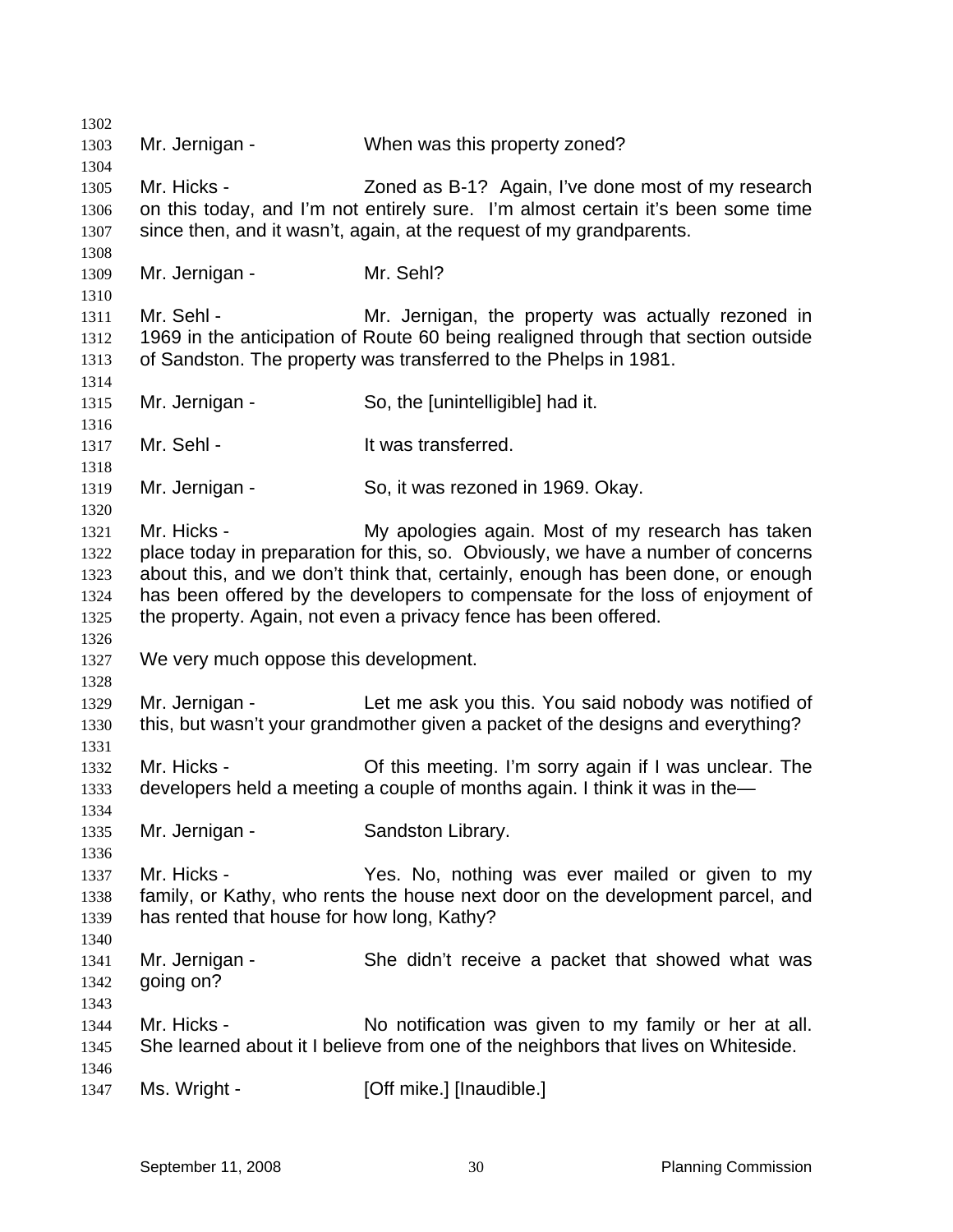1348 1349 1350 1351 1352 1353 1354 1355 1356 1357 1358 1359 1360 1361 1362 1363 1364 1365 1366 1367 1368 1369 1370 1371 1372 1373 1374 1375 1376 1377 1378 1379 1380 1381 1382 1383 1384 1385 1386 1387 1388 1389 1390 1391 1392 1393 Mr. Branin - She has to come up. Mr. Hicks - Chay, thanks. Mr. Jernigan - Ma'am, could you come down and state that for the record please? State your name for the record. Ms. Wright - Hi, my name is Kathy Wright, and I live at 805 East Williamsburg Road as a tenant of the proposed property. Mrs. Hicks did receive a copy of the plans that were sent by Mr. Shepherd, but there was not notification of a public meeting that was being held at the Sandston Library. Mr. Jernigan - I know that discussion came up the night that I was there. Ms. Wright - That's right. Mr. Jernigan - You did receive all of the paperwork on it, and knew what was going on, but didn't know about the night of the meeting. Ms. Wright - That's right. Mrs. Hicks had a copy of the proposed drawing, but neither of us knew of the public meeting. It was learned from a neighbor down the road. Mr. Jernigan - Thank you, Ms. Wright. All right, Mr. Hicks, did you have anything else to say? Mr. Hicks - Think that's it, thank you. Mr. Jernigan - All right. Are there any questions for Mr. Hicks from the Commission? All right. Did the other ladies want to speak? Okay. Would you come down please? Ms. Sharpe - Good evening. I'm Ann Sharpe and I'm the owner of the adjacent parcel to the south of this property, and the co-owner of the adjacent parcel to the west. Basically, I'm looking at this property line here. It fronts an open field that is being used for agriculture. This property line to the west also adjoins the property. I have several concerns about this proposal, and my first concern was about the 35-foot buffer that was in the application that I received. Here tonight, I hear talk of a 20-foot buffer. Not being happy with 35, I'm definitely not happy with 20. Thirty-five feet on that drawing looks like a solid block. Thirty-five feet is 11-2/3's yards. That's ten yards for a first down in football. Think about a football field, the ten-yard lines. That's what we're talking about. How many trees wide is that?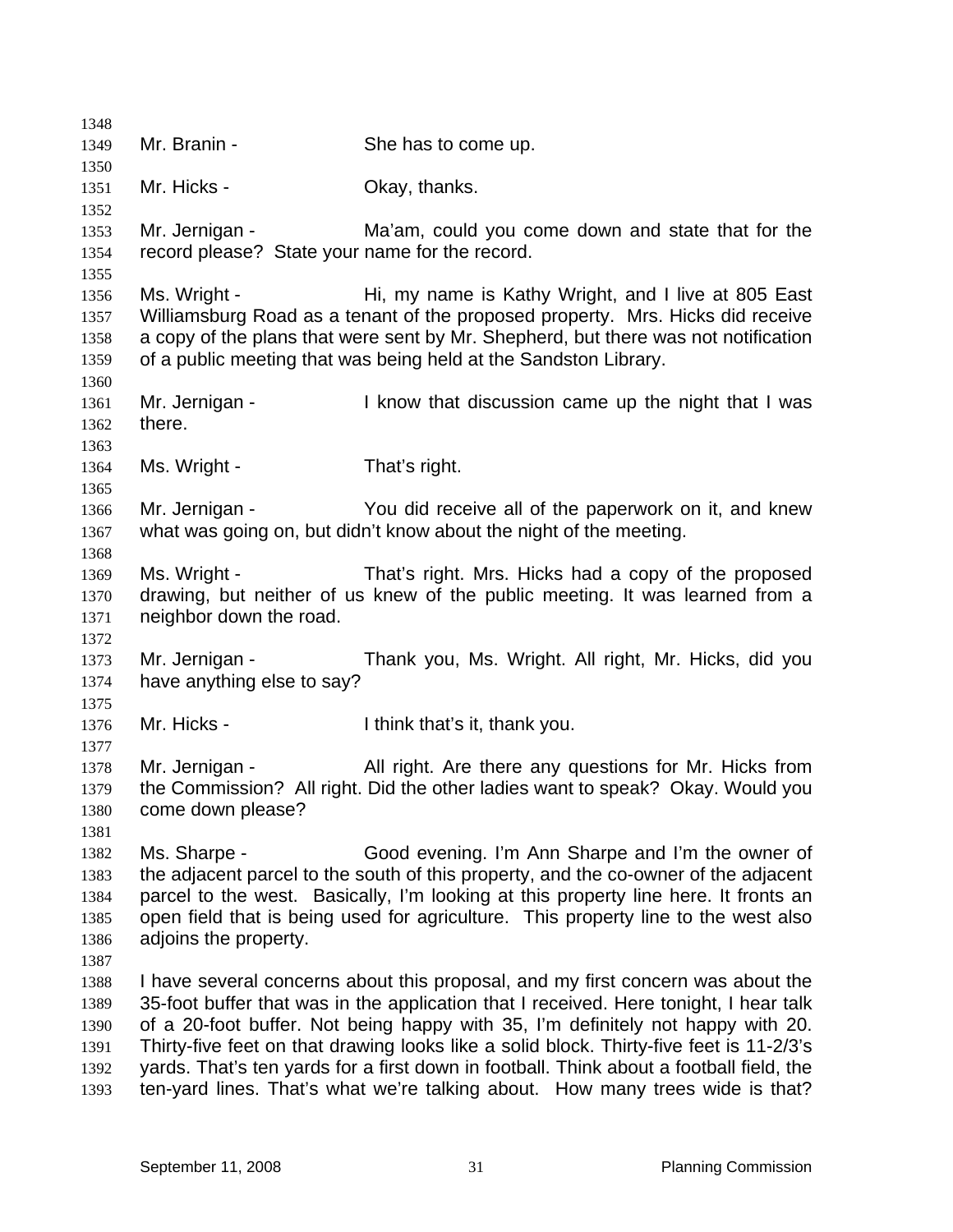Thirty-five might sound big to you, but 35 feet is not a big distance, and it's not going to be solid like it looks up there on that drawing. No buffer is planned on the southern boundary in the information that I received earlier this week. I'm concerned about this one. Therefore, I request that a six-foot privacy fence be maintained by the developer or the homeowners' association on the west line, and across here. Otherwise, our fields will become an extended play area, and we'll continue to have trash that will be coming from that area that now is all solid wooded. 1394 1395 1396 1397 1398 1399 1400 1401

1402

1403 1404 1405 1406 1407 1408 I'm also concerned about the retention basin. The best I can figure out, that must be this area right here. My copy's too small to really read clearly. This is a natural low area. I would like for someone to ensure that all of the drainage created by the concrete in this area, that that water runoff is going to be maintained on that property. Otherwise, my property right here is going to be the recipient of it.

1409

1410 1411 1412 1413 1414 1415 1416 1417 1418 1419 1420 I am concerned about the quality of construction. When reading the proposed building materials for the exterior walls, I came upon something called E-I-F-S, along with brick, wood, and vinyl. Not knowing what that was, I looked it up and did a little research. It is a lightweight synthetic wall cladding with a stucco look. I also found out that it has been proved to be unsatisfactory due to water leakage, and a lack of fire resistance inherent in the materials. Now, I'm not an expert in building materials, but when I read that, that sends up a red flag. What kind of quality construction are we looking at if you're going to propose a development and you put that in your original proffers? How will this property look in 25 years? How is it going to hold up in 50 years? Who's going to be maintaining the development?

1421

1422 1423 1424 1425 1426 1427 Another concern is the western access to the development. I have always understood that the present road is a service road created for access to two single-family homes after Williamsburg Road became limited access. The addresses of the property are currently Williamsburg Road, as a service road has no name. Will that be changed? Will the road need to be rebuilt for the increase in traffic?

1428

1429 1430 1431 1432 1433 I do not see a need for rezoning from B-1 Business District. Currently, an office complex is being built on the northwestern corner of the intersection of Williamsburg Road and Whiteside Road. Obviously, they plan on that being successful, so I don't see why this property likewise could not be developed into an office complex. I think it would be a lot better neighbor.

1434

1435 I hope that you will consider our concerns.

1436

1437 1438 What are the buffer zones as they stand now? What I have is different from what I thought I heard.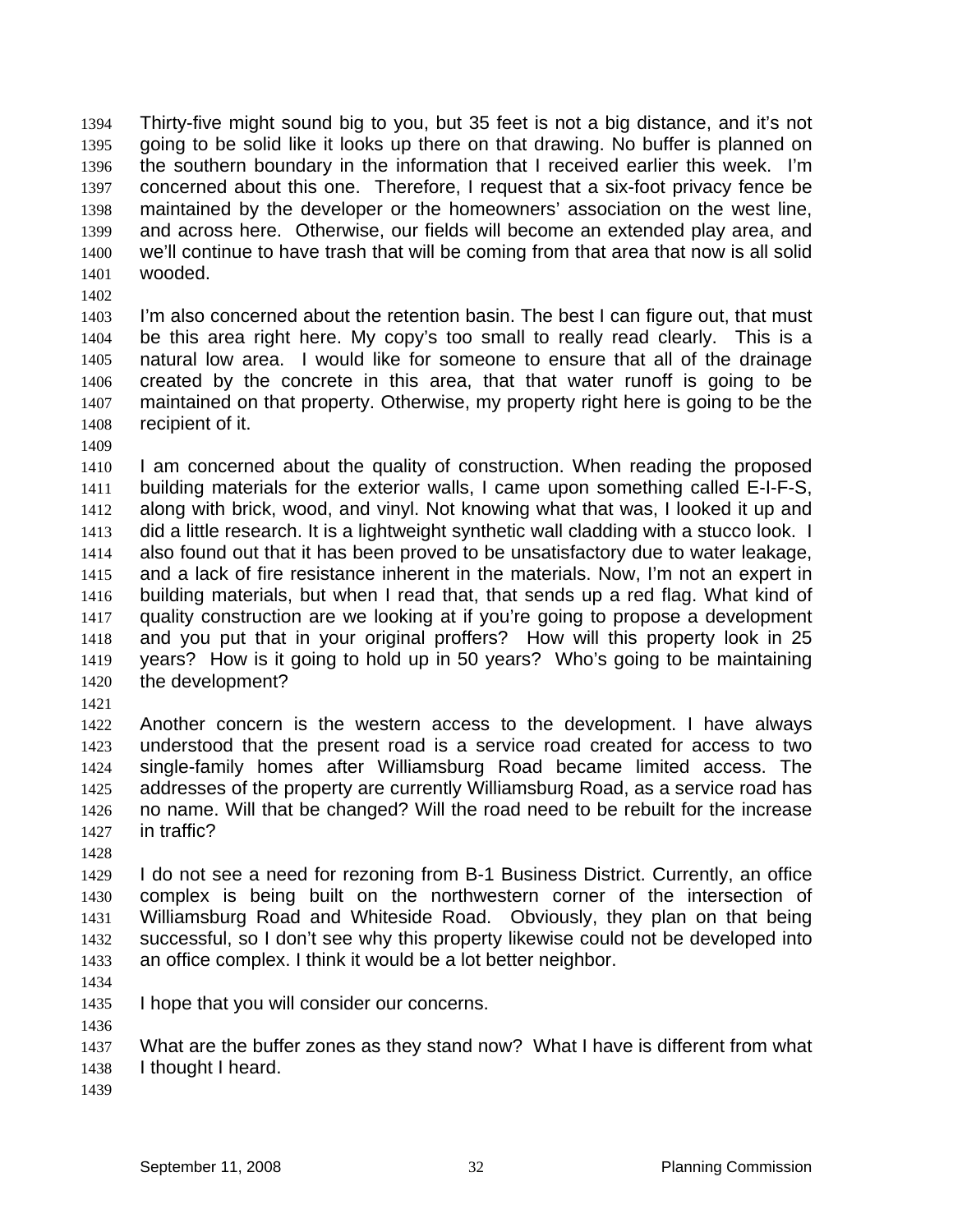1440 Mr. Jernigan - I'm sorry. I didn't hear your question. 1441 1442 1443 1444 1445 1446 1447 1448 1449 1450 1451 1452 1453 1454 1455 1456 1457 1458 1459 1460 1461 1462 1463 1464 1465 1466 1467 1468 1469 1470 1471 1472 1473 1474 1475 1476 1477 1478 1479 1480 1481 1482 1483 1484 1485 Ms. Sharpe - What are the buffer zones in the paperwork that you have tonight versus what I received last week? Mr. Jernigan - Ch, let me see here. Mr. Emerson - Mr. Sehl can respond to that. Mr. Sehl - Yes sir, Mr. Secretary. The current buffers were amended on the most recent proffers on September  $9<sup>th</sup>$  to provide for a 20-foot buffer along the western boundary line. That is reduced from 35 feet, as Ms. Sharpe said. The rest of the perimeter of the property along Williamsburg Road, and then along the southern and southeast property line will be a 10-foot transitional buffer, or a 10-foot buffer planted to a transitional buffer 10 standard. Mr. Jernigan - All right. I didn't know that we had reduced that. Mrs. Jones - Why? Mr. Jernigan - Well, we'll get to that in a second. First of all, let's get to the EIFS. That's standard procedure in all cases that we have. Ms. Sharpe - What's that? Mr. Jernigan - Energy Insulation Finishing Systems. That's what it is. It does have that stucco finish to it, but to my knowledge—and Mr. Jones, you can correct me if I'm wrong—there is no EIFS on these. It's all brick and fortytwo thousand five— Ms. Sharpe - That was in the proffers that I received. Mr. Jernigan - Right. That's in all proffers. In every case that comes through, that's in there. He's using just brick and vinyl. Mr. Sehl - Mr. Jernigan, the most recent version of the proffers also did strike EIFS as a permitted building material. Mr. Jernigan - Sir? Mr. Sehl - The In the proffers before you this evening, EIFS was struck as a permitted building material. Mr. Jernigan - Ckay, it's been removed. On the wall, you want a sixfoot fence? Normally, we don't buffer people from people, and it's going from R to A, which next door to you is an open field.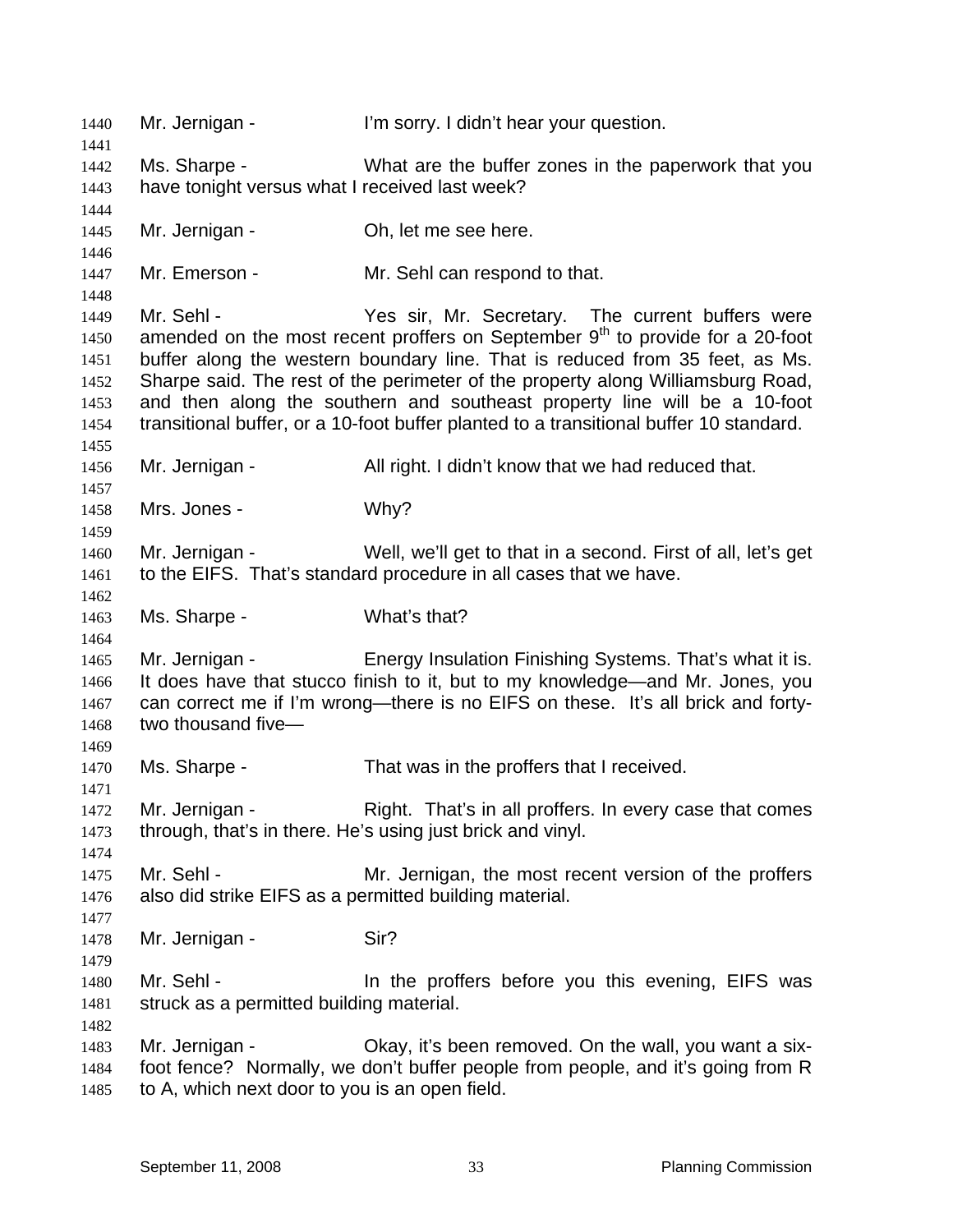1486 1487 1488 1489 1490 1491 1492 1493 1494 1495 1496 1497 1498 1499 1500 1501 1502 1503 1504 1505 1506 1507 1508 1509 1510 1511 1512 1513 1514 1515 1516 1517 1518 1519 1520 1521 1522 1523 1524 1525 1526 1527 1528 1529 1530 Ms. Sharpe - The open field is my field. Mr. Jernigan - Yes ma'am. Even if there was housing there, we don't normally put walls up between people. Ms. Sharpe - We have a privacy fence behind those apartments, and that's the only way we've been able to maintain the farmland. We still have to deal with trash, and we still have to deal with a hole in the fence where they walk across the property to cut through, which I can't really blame them, because otherwise they'd have to walk all the way around. Mr. Vanarsdall - A wooden fence? Ms. Sharpe - There's a six-foot wooden fence along this line. Mr. Vanarsdall - Always will be a hole in it. Ms. Sharpe - The Right here. The kids from here walk—they have a little path from here across here. I have to give it to them, they stick right to the line here and they walk up, and then they walk up this driveway to the service road. There is going to be an issue with this service road because, I mean, that is basically a service road. I don't know. I guess that's somebody else's problem. Mr. Jernigan - Well, we'll find out. Mr. Jennings is with us again. I'm going to call on him to come up here again. Mr. Vanarsdall - I'm glad you came tonight, Mr. Jennings. Mr. Jernigan - Good evening. Mr. Jennings - That's an interesting question, because I actually raised that with Mr. Jones about a year ago because it's a VDOT service road. It was existing back when Williamsburg Road was realigned and improved. I brought that question up with Mr. Jones when talking about this case, him showing that as a second point of access, which I encouraged. But I wasn't sure about the right to use that road, and what would be needed. I think it's gravel, as she said. I'm not 100% sure. Mr. Jernigan - So, it's not a County paper street, it is— Mr. Jennings - No. Mr. Jernigan - 
—VDOT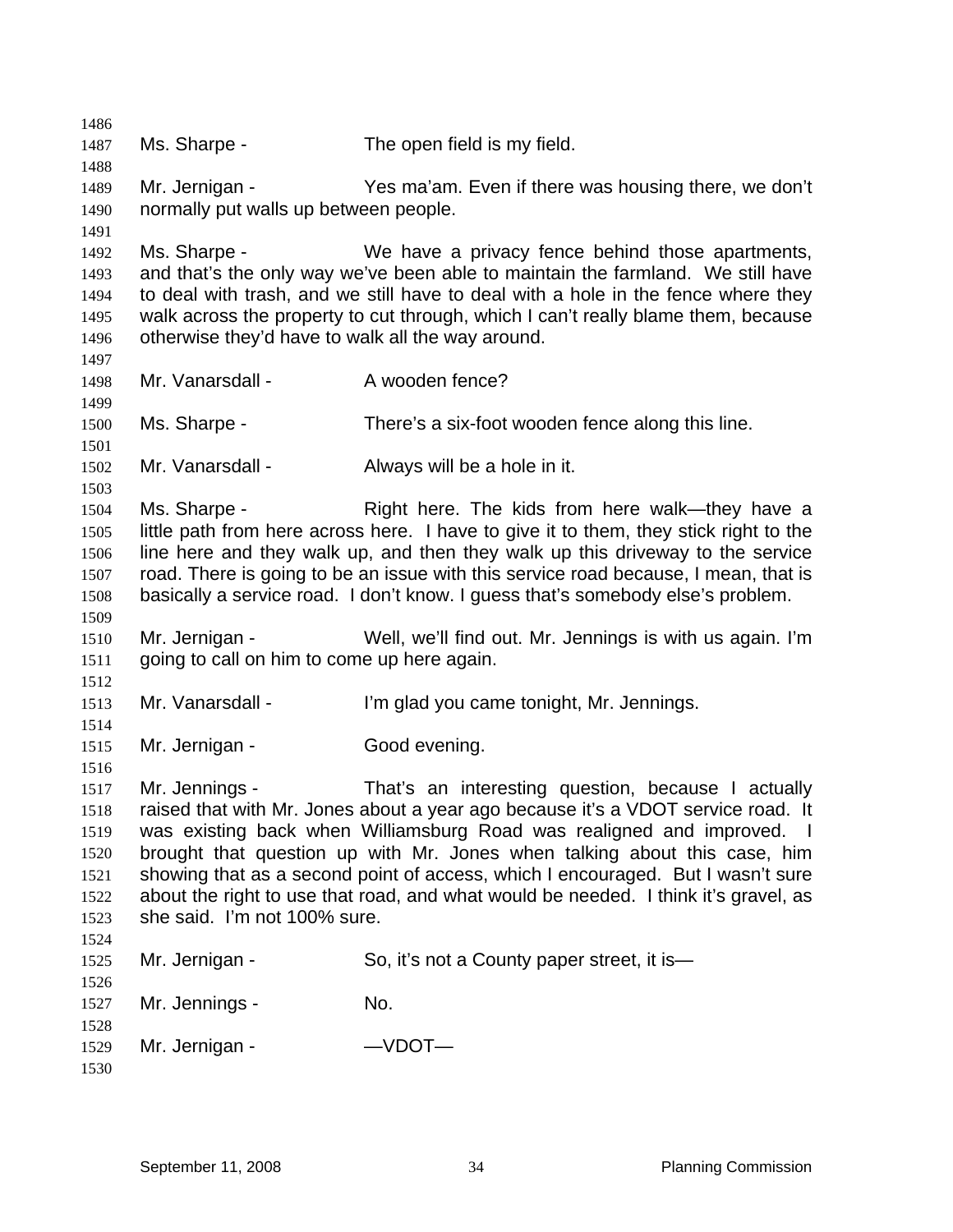Mr. Jennings - It is a VDOT service road. It is within the right-of-way for Route 60. It's not a separate right-of-way from Route 60. I don't know the details of it. I have not talked to VDOT in regards to this road, but I did question it when Mr. Jones and I met. 1531 1532 1533 1534 1535 1536 1537 1538 1539 1540 1541 1542 1543 1544 1545 1546 1547 1548 1549 1550 1551 1552 1553 1554 1555 1556 1557 1558 1559 1560 1561 1562 1563 1564 1565 1566 1567 1568 1569 1570 1571 1572 1573 1574 1575 Mr. Jernigan - All right. Stand there for a minute. Mr. Shepherd. I know we discussed this second road before. Do you have to have this? You have less than 50 units. By code, you don't have to have a second point of access. Mr. Shepherd - That's true. I think this could be handled in the POD process. We could check with VDOT and see if we could use that road. If not, then we do only need one point of access with 45 units. Mr. Jernigan - The I don't guess you want to pave that road, do you? Mr. Shepherd - That would be up to the developer. Mr. Jernigan - I can tell you right now he doesn't want pave that. Okay. So, you can function with one point of access. Mr. Jennings - Technically, no, because that would put the end of Whiteside Drive over our limit. Out of their development, it would put additional units on the existing Whiteside Road. Mr. Jernigan - **Okay.** Mr. Jennings - Based on that, they would need a second point of access. Individually their unit doesn't require it, but overall—See how many houses are being served by Whiteside Road? So, it does require the second point of access overall, per our Public Works policy. Mr. Jernigan - Chay. Thank you, sir. Was there anybody else? I guess so. Ms. Mason – Good evening. My name is Andrea Mason. I am the daughter of the other co-owner of the adjacent property to the west. My mother is elderly and is not able to be here tonight, so I'd like to speak for her. First of all, I would like to say also that the first public meeting that was held at the Sandston Public Library, she was never informed of any of this. We received no information on this. We've received no literature whatsoever about any of the development whatsoever. If it had not been for my cousin looking into this matter, which she did receive—she's the other co-owner and just spoke a minute ago.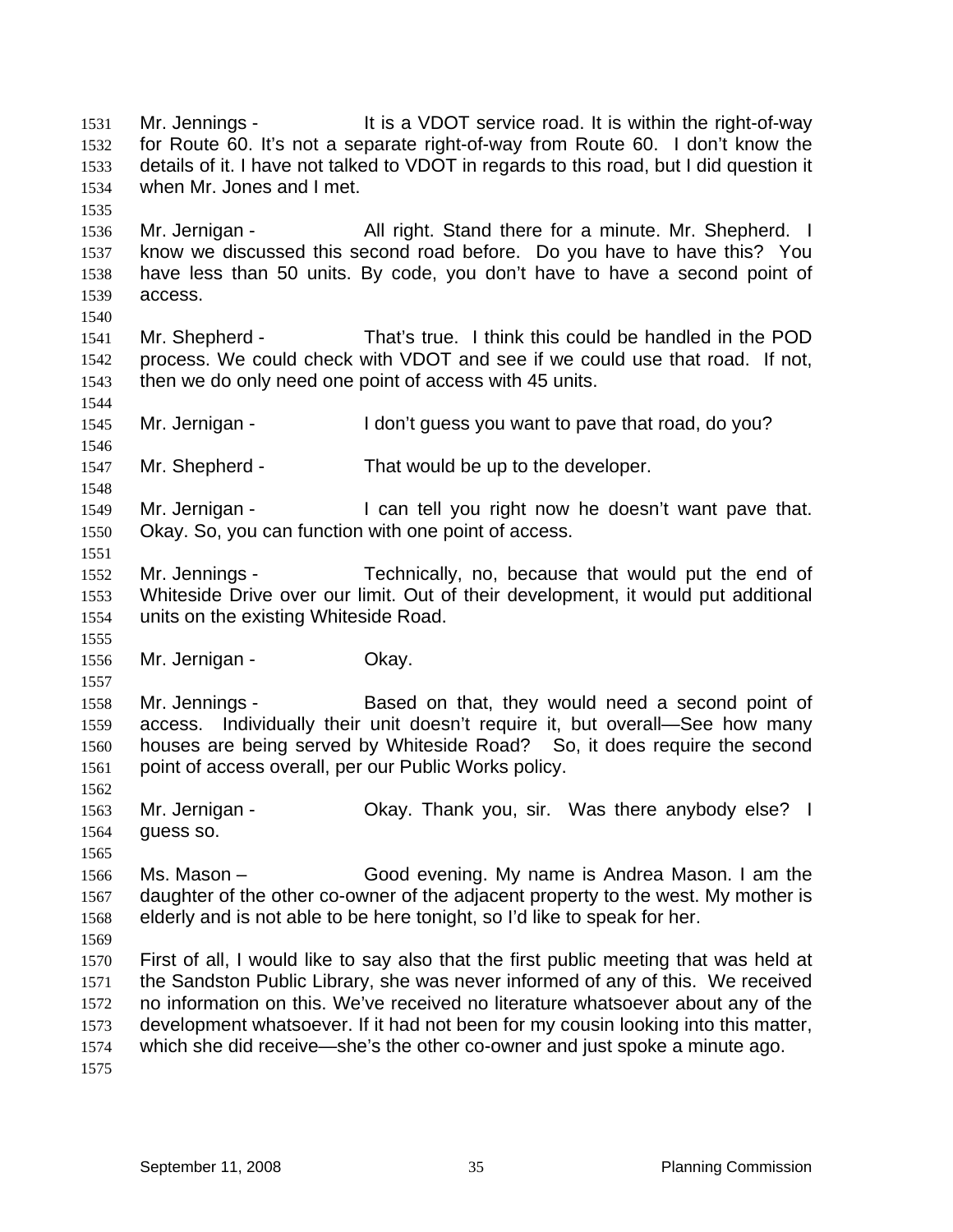Mr. Jernigan - Let me clear something up. What's your mother's name? 1576 1577 1578 1579 1580 1581 1582 1583 1584 1585 1586 1587 1588 1589 1590 1591 1592 1593 1594 1595 1596 1597 1598 1599 1600 1601 1602 1603 1604 1605 1606 1607 1608 1609 1610 1611 1612 1613 1614 1615 1616 1617 1618 1619 1620 Ms. Mason - The Lillian Pollard. Mr. Jernigan - Does she live in the rental house? Ms. Mason - No, she lives in Highland Springs. We are the coowners of the property to the west. Mr. Jernigan - Ckay. Ms. Mason - **It's the Taylor property, originally.** Many of the things that have just been discussed were my concerns also. I would like to emphasize about the fencing that Ms. Sharpe just talked to you about. The adjacent property of the housing development, the apartment development, the County did approve for fencing to be placed in that development, and that does adjoin this property. We feel that it's very imperative that if we are to maintain the integrity of our property with the agricultural develop that's going on on our property, we do need the fencing to be placed there by this development. We're very concerned about the drainage to the property, how it will affect us. In the information I have, it does not seem to be addressed that much. I'm sure that there is probably more detailed information than we've received, but we are very concerned about how the drainage will be handled at the back of the property. There appears to be a retention basin right at the back of the property in the design that we have. I would be concerned about the depth of the retention basin, whether there is going to be fencing around it. There are apartment complexes, a housing development with children in the area. Just wondered what safety precautions would be taken as far as this retention basin is concerned. Again, access by this service road we are very much concerned about, and you addressed that issue. I would like to emphasize that this is a gravel road. It is not maintained very well at all. Periodically, they come in and put more gravel down, but it is for two single-family dwellings. From the information we've received, they are projecting 326 vehicles a day using an access coming in and out of this development. This road really does need to be looked at very seriously as far as how they're going to handle it, if they're going to have a second access onto this road. These are basically my concerns, and I thank you for your time. Mr. Vanarsdall - Thank you.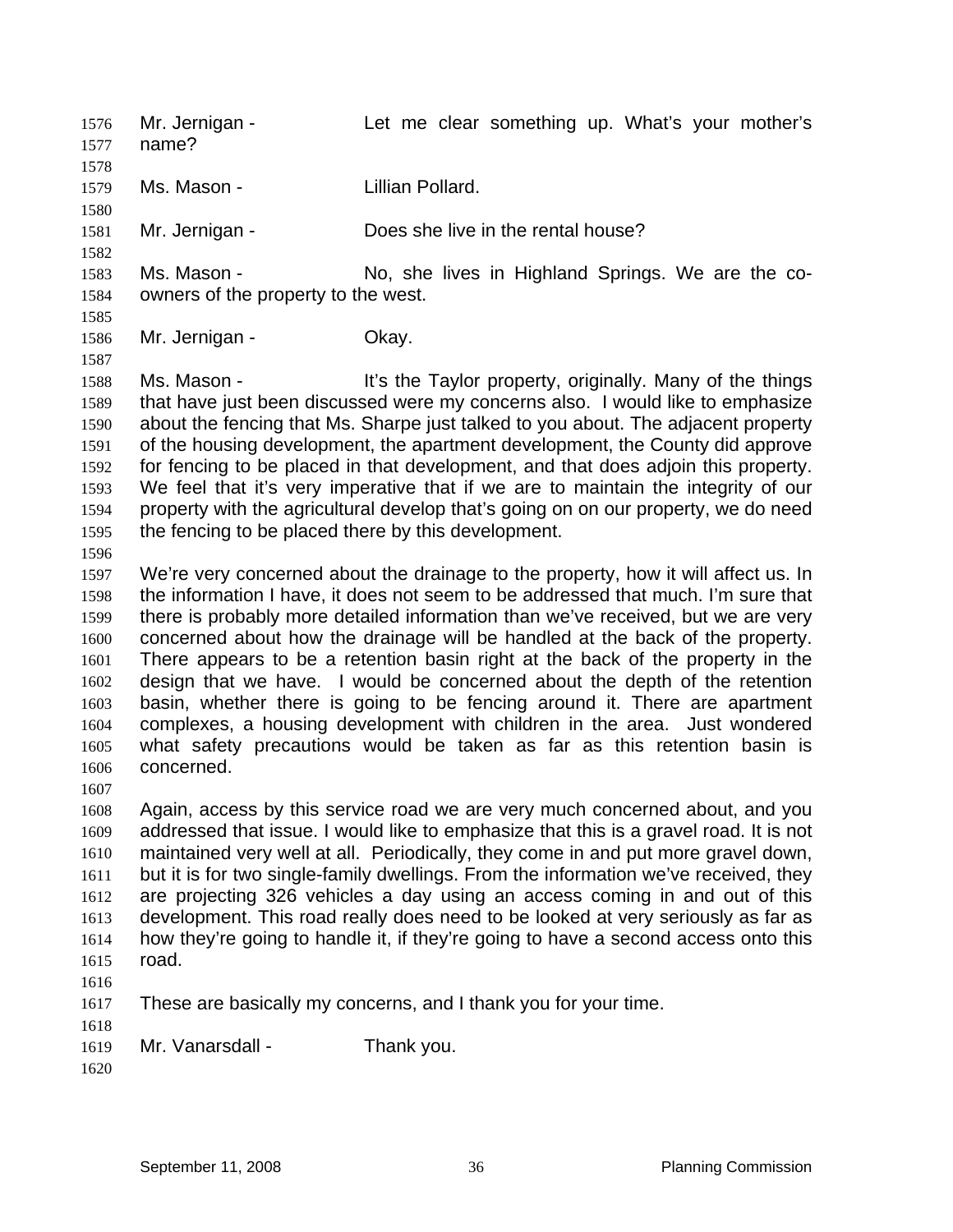Mr. Jernigan - There was something I wanted to ask you, but I'm trying to remember what it was now. 1621 1622

1624 1625 1626 1627 1628 1629 1630 1631 1632 1633 1634 1635 1636 1637 1638 1639 1640 1641 1642 1643 1644 1645 1646 1647 1648 1649 1650 1651 1652 1653 1654 1655 1656 Ms. Mason - Chay. Mr. Jernigan - Ch. The retention pond is regulated by Public Works. The engineers have to prove the water calculations as to what will be retained in there. By code, they can't put water on your property. Ms. Mason - Chay. There will be fencing around that area? Mr. Jernigan - That will be determined by Public Works, and at the time of POD. Ms. Mason - Thank you. Mr. Jernigan - The Are there any questions from the Commission? All right, thank you. I want to tell all of you that this is a tough piece of property, and I understand the position that you're in with the B-1, which I don't know why this property was ever rezoned B-1. Mr. Sehl has said it was because of the increase when Route 60 came through there to hopefully sell it off for retail property. Unfortunately, Route 60 is limited access. I don't like it because it really messes up things all the way from Seven Pines to Route 156. It's limited access all the way down, and it makes it tough for the area. Mr. Jones owns this property, and I don't know that I can hold him hostage until something happens with the B-1. Now, as far as the money that you all have discussed about what the property is worth, I don't know. I'm sure if it's zoned B-1, the property is based at more than it would be as residential property. I don't see any clear solution. If I turn this down, I don't feel like I'm being fair to Mr. Jones, but yet I understand that you all have a problem here. What I'm going to do is recommend approval and send it to the Board of Supervisors, and let them see what they want to do. Mr. Jones, do you want to say something?

1657 1658 1659 1660 1661 Mr. Jones - The Mr. Chairman, these people are my neighbors. I want to get along with my neighbors. I want the neighbors to support this project. I'd like clear up a couple of things first. I believe Ms. Mason and Ms. Sharpe are one in the same. You all are both co-owners of the same property?

| 1662 | Ms. Sharpe -               | [Off mike.] We co-own the property to the west. I own |  |
|------|----------------------------|-------------------------------------------------------|--|
| 1663 | the property to the south. |                                                       |  |
| 1664 |                            |                                                       |  |

| 1665 | Mr. Jones - | You own it by yourself. |
|------|-------------|-------------------------|
|------|-------------|-------------------------|

1666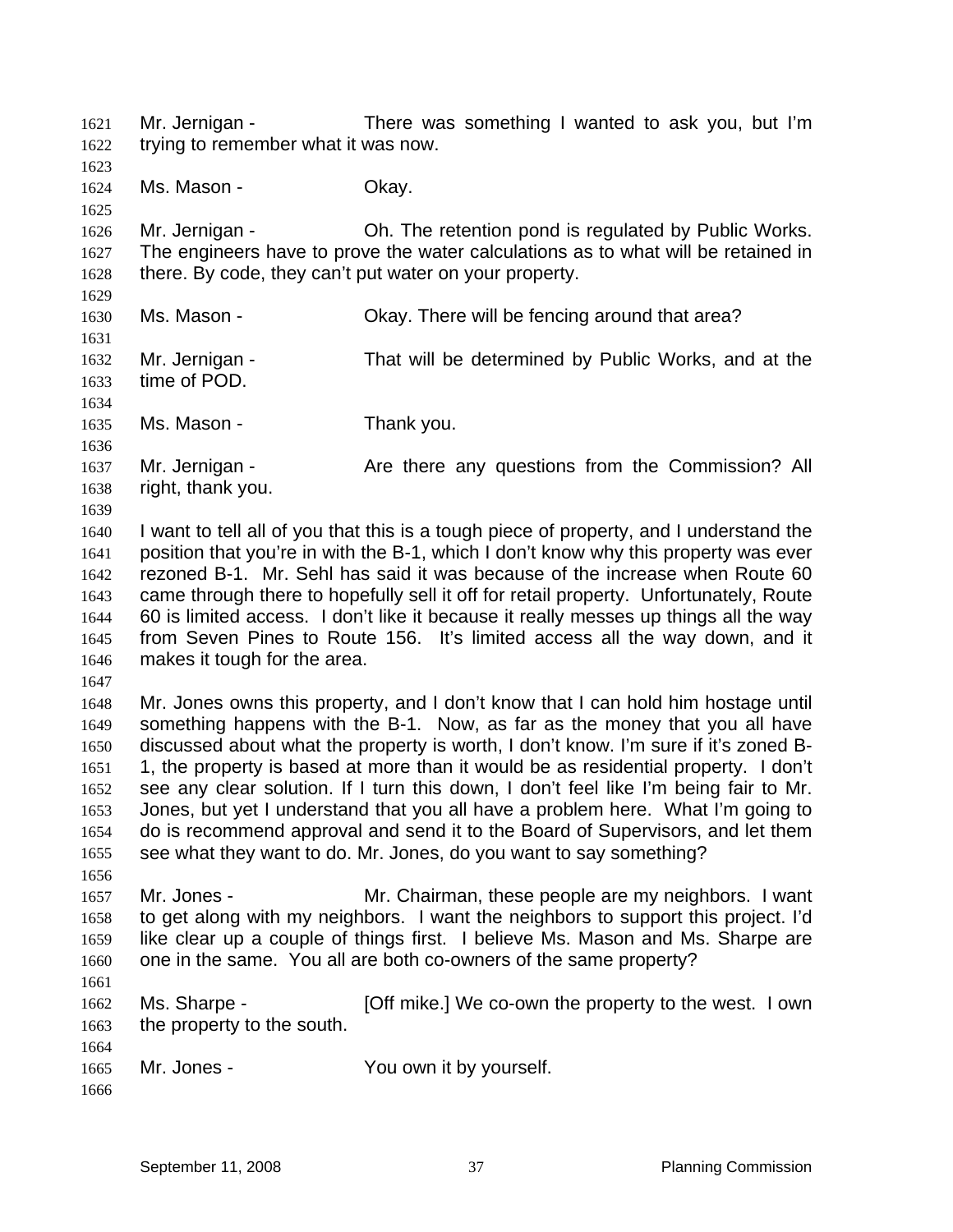1667 Female - [Off mike.] [Inaudible.]

1669 1670 1671 Mr. Jones - All right. You all are R-3 right now, I believe, but you're using it as agricultural, which is residential possibly in the future. They just haven't gotten it—

1672

1668

1673 1674 Mr. Jernigan - It is R-3.

1675 1676 1677 1678 1679 1680 1681 1682 Mr. Jones - The Solution State It is R-3. It's all residential neighbors. The one thing that this brings to them is home ownership, not apartments. There is a big difference. The apartments are a negative for this project, as well as for them. The apartments can have an impact. If you look at the way we laid out the homes, when you go into your home, you're coming into the driveway, you're going inside, and you're looking out onto a wooded area out of your kitchen and out of your backdoor and your deck. You're not facing the apartments. We thought about that.

1683

1684 1685 1686 1687 1688 1689 1690 1691 1692 1693 1694 1695 1696 1697 The other part is with Karen Hicks and her son, and Mrs. Phelps—and Mrs. Phelps owns the property. She's elderly. Her grandson will probably verify this, because I have not met Mrs. Phelps. I tried to call and meet her back in January. I talked to Karen Hicks, who was very nice. She came to the meeting in August, although at that meeting, she had not received notice from us. Her address got confused because I own the property all the way around her. Now, the lady who came and informed her about it is my tenant right here. She did not receive notice because she's my tenant. I'm not going to send notice to myself; the State Code doesn't require that I do that. I had called Mrs. Hicks, and I had told her that I would not be able to purchase her parcel back; it was too expensive; it did not work, that she would have to continue to live there as residential, and what we were putting in was residential. Mrs. Hicks told me that when her mother passed away, her intent was to relocate her family to King William. Is that correct?

1698

1702

1699 1700 Mr. Hicks - [Off mike.] No.

1701 Mr. Jones - King—

- 1703 1704 [inaudible].
- Mr. Hicks **[Off mike.]** Yes, that's where we're talking about
- 1705 1706 1707 1708 1709 1710 1711 1712 Mr. Jones - King William. Well, her intentions have changed then since she's spoken to me. She was probably going to move away when her mother passed away. Her father had died. So, there was no reason to try to not let her know what was going on. I called her again prior to the meeting. I have sent her e-mails, and I have sent her a copy, the most recent copy of the layout the day before yesterday. I want to keep her informed, just as I do the other neighbors. I want them to support this project. Change is always hard when you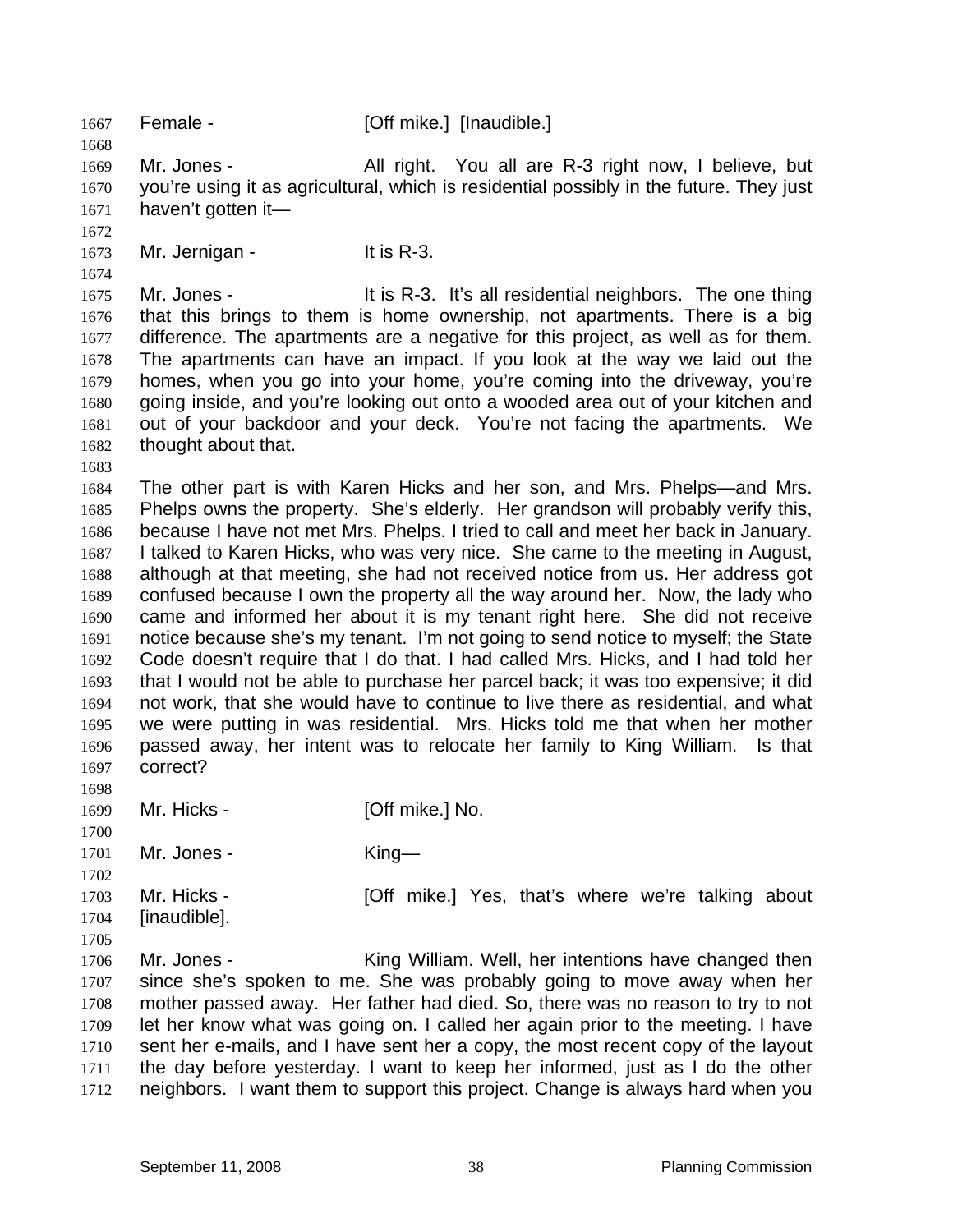get in these situations. It's been open. Nothing's been happening for 25 years. We're not creating sprawl here. This is good, urban development. This is sensible development. In the long run, they will all like each other. The houses are laid out so on the western boundary, no one is facing the boundary. There are three houses facing to the south. That's all Mrs. Sharp will see. If she's sitting in a trailer out in that field, she'll look and see three houses. That's a limited view, and it's a pretty view. She's seeing the front of the houses that are brick. If you ask me to go to 60%, I'm willing to do it. This is not a project that's being forced down someone's throat. This is a project that works, and is good for the Sandston community. It's expensive. It upgrades the community. I hope that as change comes about, that the neighbors will see that. Thank you for your time. 1713 1714 1715 1716 1717 1718 1719 1720 1721 1722 1723 1724

- 1725
- 1726 1727

1735

Mr. Jernigan - The Any questions from the Commission?

1728 1729 1730 1731 1732 Mrs. Jones - Thave one concern. Since the second point of access is an important element of this, and since that's a VDOT situation, is there enough time for this? Should this case move on, between now and the Board is a mighty limited amount of time to get that straight.

1733 1734 Mr. Jernigan - What will happen, then, is they'll have to defer it if it's not straight then.

1736

1737 Mrs. Jones - That's an essential part of this case.

1738 1739 1740 1741 1742 1743 1744 1745 1746 1747 1748 1749 1750 1751 1752 Mr. Jones - The Mrs. Jones, I'm sorry. I meant to address that issue. Whiteside Road on the right-hand side also stops. The County does not have control or ownership of it—that circle up there on the right. That's State property. On the left side, it's the same situation. When I contacted the State, the State is probably going to make the improvements to the service road. They would not put it in writing to me, but when I spoke with them at length several times, that's what they indicated. Now, Mr. Jennings will come up here and tell you that you don't own that other circle. So, whatever's going in on the other side can certainly come in on both sides. It really is to everyone's advantage. If Mrs. Sharpe's property and Mrs. Mason's property, if they ever pass away and their children decide they want to cash in, that road is going to be an important access for them, unless they want to create their own. I'm inclined to think they'd probably like to go along with what's there. If we can continue on this process of having both accesses, it will really benefit everybody, including the Phelps' in the B-1 portion.

1753

1754 1755 1756 Mrs. Jones - My only thought was that if this does not come about, you're going to be left with very limited options if you can't get permission, or if it can't be worked to the satisfaction of everybody.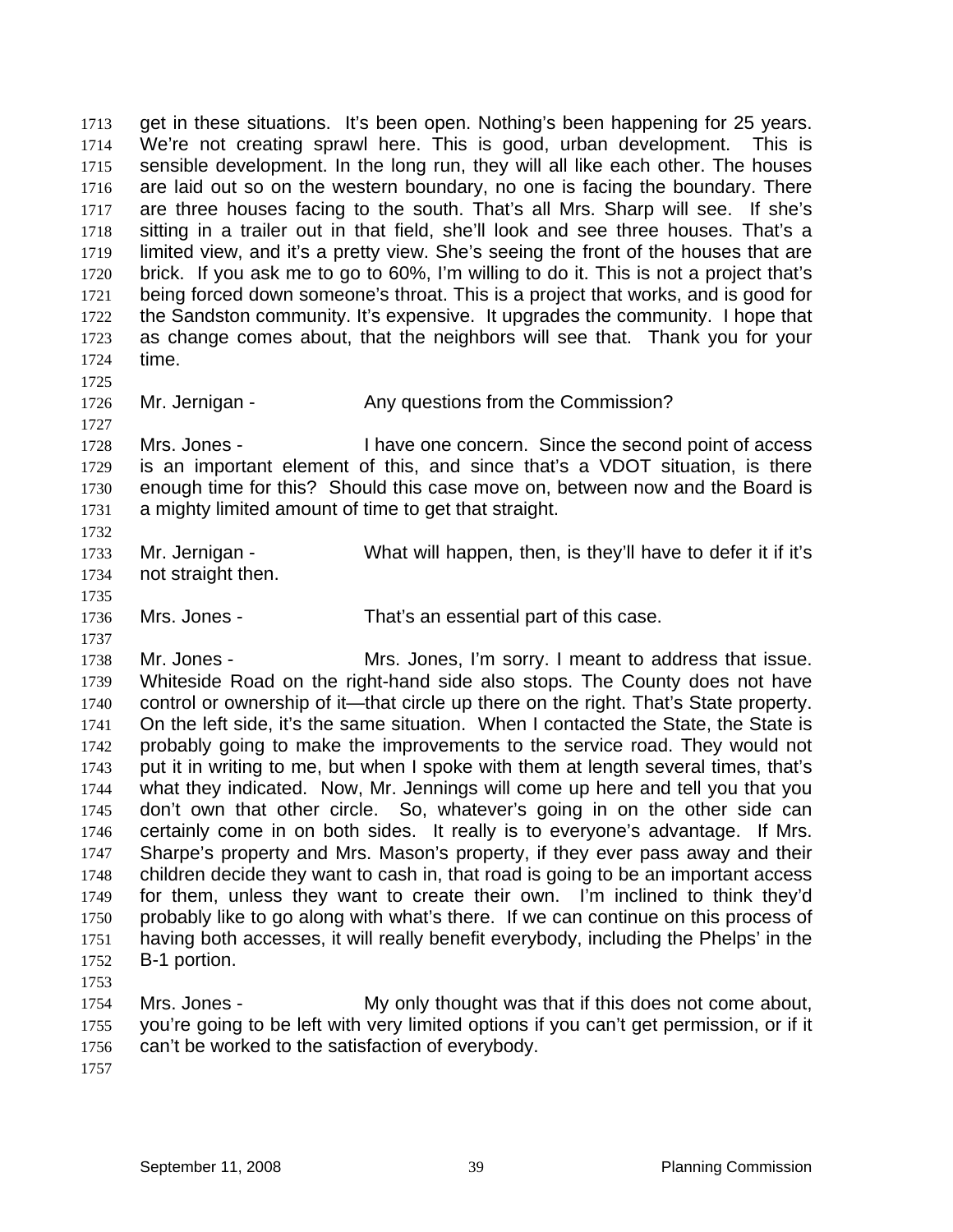Mr. Jernigan - Mr. Jones, you're going to have to get that straight before it comes to the Board. If it's not straight by the time it comes to the Board, you'll have to defer to the Board. 1758 1759 1760 1761 1762 1763 1764 1765 1766 1767 1768 1769 1770 1771 1772 1773 1774 1775 1776 1777 1778 1779 1780 1781 1782 1783 1784 1785 1786 1787 1788 1789 1790 1791 1792 1793 1794 1795 1796 1797 1798 1799 1800 1801 1802 Mr. Jones - By getting it straight, you want me to bring something in writing from the State or? Mr. Jernigan - We need something positive that we can pass along to Mr. Jennings. Mr. Jones - The State is going to tell me that budget concerns are—But I will try to get something. I will get something that— Mr. Jernigan - Well, by County code, Mr. Jennings is right. You have to have two accesses. Actually, on multi-family, it's 80 units, but we do have more than 80 units right now with yours coming in. It's 50 on single-family; it's 80 on multi-family for two points of access. When you add in the units on Whiteside Road, it would put it over the 80. Mr. Jones - The existing units are what you're talking about. Mr. Jernigan - Sir? Mr. Jones - The existing units. Mr. Jernigan - Yes sir. Mr. Jones - Right. Mr. Jernigan - The Show your project is only 45 units, but they look at the access road. They have to count the units coming down that road to get to you also. Mr. Jones - Right. Mr. Jernigan - Unfortunately, we had to change that a while ago. Some people would go in and build 49 houses, and then they'd extend the street on, and build another 49 houses. What happened is you end with 300 homes on one point of access. That's the reason that we have to be a little— Mr. Jones - The State may be willing to give Henrico County that land, the access on both sides. Mr. Jernigan - Mr. Jennings will take it now.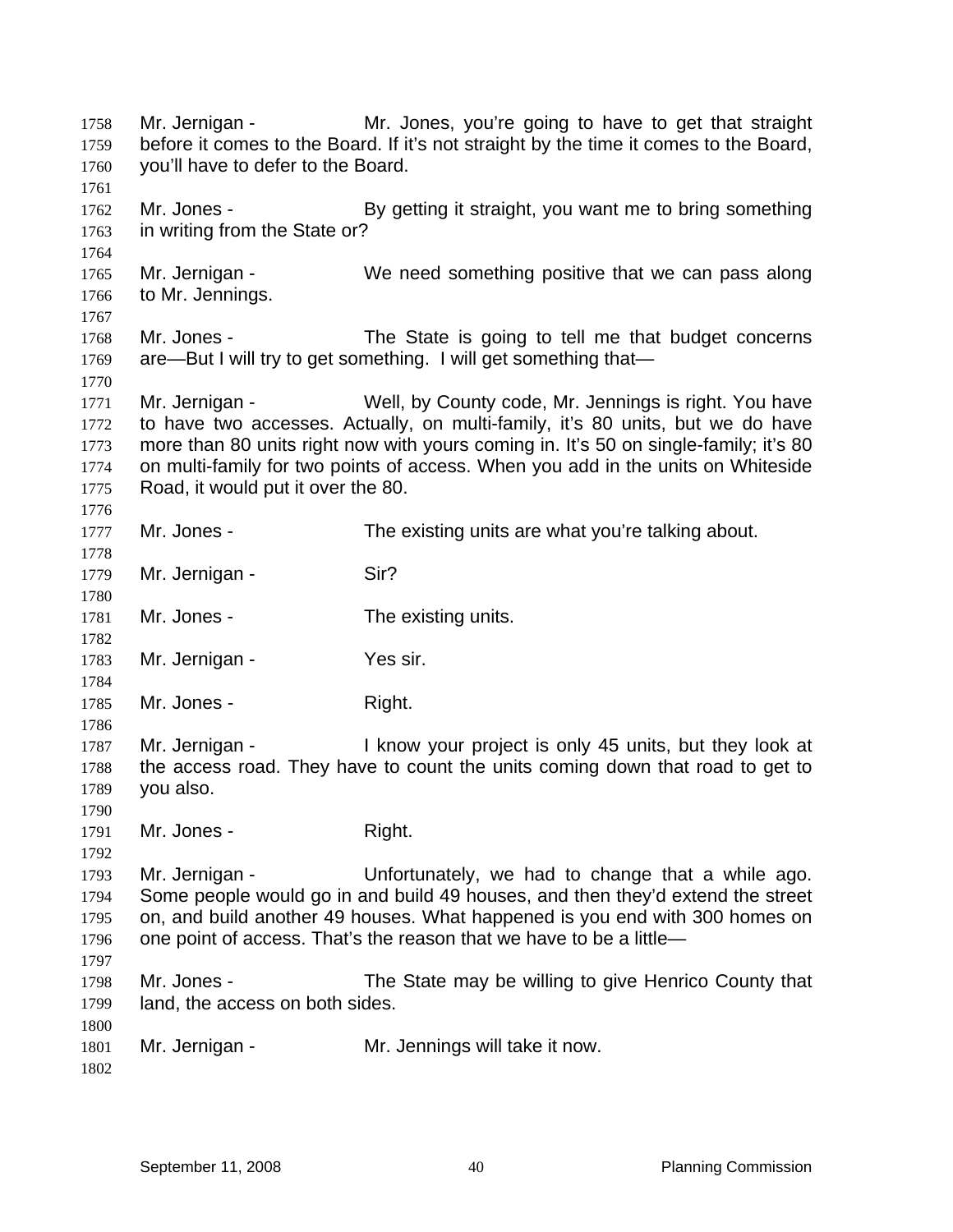Mr. Jones - I think Mr. Jennings probably would take it. I don't know if Mr. Jennings would take it because there needs to be some money in his budget to improve it. So, I'm not sure. We will find out. 1803 1804 1805 1806 1807 1808 1809 1810 1811 1812 1813 1814 1815 1816 1817 1818 1819 1820 1821 1822 1823 Mr. Emerson - Twould think we expect the developer to improve it. I would anticipate that. Mr. Jones - Yes sir, I anticipated that, but I wanted to put it off as long as I could. Mr. Jernigan - All right. Any other questions from the Commission? With that, I'm going to move for approval of C-31C-08, James F. Shepherd for UCP Limited Partnership, to send to the Board of Supervisors for their approval. Mr. Vanarsdall - Second. Mr. Jernigan - Motion by Mr. Jernigan, seconded by Mr. Vanarsdall. All in favor say aye. All opposed say no. The ayes have it; the motion passes. **REASON:** Acting on a motion by Mr. Jernigan, seconded by Mr. Vanarsdall, the Planning Commission voted 5-0 (one abstention) to recommend the Board of Supervisors **grant** the request because it is appropriate residential zoning at this location and the proffered conditions will assure a level of development not otherwise possible. 1824 1825 1826 1827 1828 *Deferred from the August 14, 2008 Meeting***.** 1829 1830 1831 1832 1833 1834 1835 1836 1837 1838 1839 1840 1841 1842 1843 1844 1845 1846 1847 1848 **C-26C-08 Andrew M. Condlin for Ethan and Elizabeth Krash**: Request to conditionally rezone from A-1 Agricultural District to R-3C One-Family Residence District (Conditional), Parcel 745-764-4296, containing 2.94 acres, located on the north line of Dublin Road approximately 250 feet east of its intersection with Belfast Road. The applicant proposes up to 6 single-family homes, an equivalent density of 2.04. The R-3 District allows a minimum lot size of 11,000 square feet and a maximum gross density of 3.96 units per acre. The use will be controlled by zoning ordinance regulations and proffered conditions. The Land Use Plan recommends Suburban Residential 1, 1.0 to 2.4 units net density per acre. Mr. Jernigan - Good evening, Mr. Props. Mr. Props - Good evening. Mr. Chairman, members of the Commission. This request is to rezone a 2.94-acre parcel from A-1 Agricultural District to R-3C One-Family Residence District (Conditional). Located on the north line of Dublin Road, the applicants propose to develop a six-lot, single-family subdivision.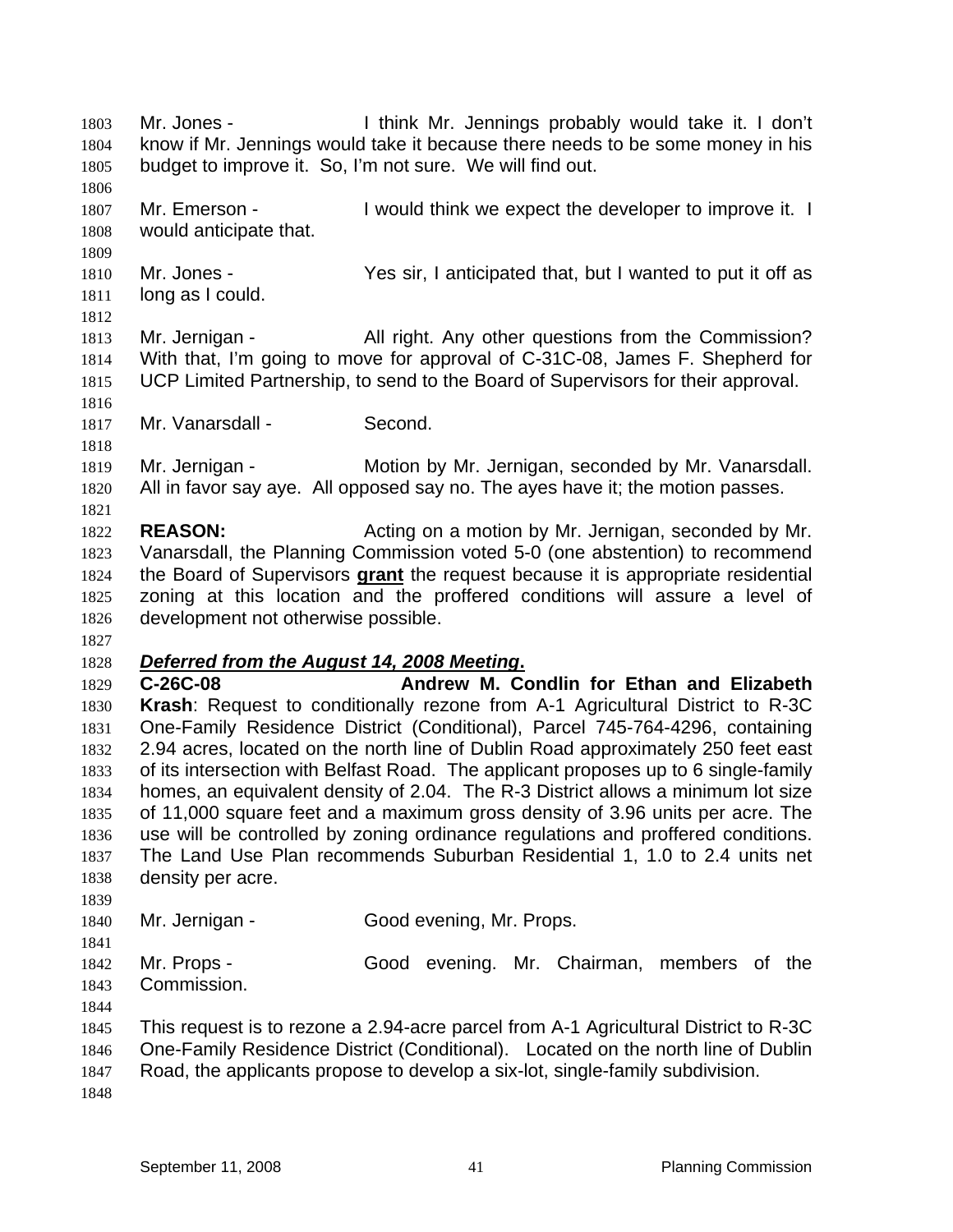Located in the McDonald's Small Farm subdivision, this area was once an expansive, large-lot, A-1 subdivision. Since 2001, a series of rezoning and subdivision applications have been approved to rezone sections of McDonald's Small Farm and other nearby acreage parcels to R-3C. Large acreage parcels are located to the east and are zoned A-1. 1849 1850 1851 1852 1853

1854

1855 1856 1857 1858 1859 The applicants submitted revised proffers dated September  $8<sup>th</sup>$  that include a proffered conceptual plan, a house size of 2,850 square feet, a minimum lot width of 85 feet, two-car garages with a minimum of 50% being side or rear entry, and 50% of the houses to have 100% brick or stone fronts. These proffered features are similar to proffers accepted with adjacent re-zonings.

1860

1861 1862 1863 1864 1865 1866 1867 1868 1869 The 2010 Land Use Plan recommends Suburban Residential 1 on the site and a single-family use would be consistent with this designation. Staff does have concerns with the piecemeal nature of the proposed development. Recently approved subdivisions in the area were developed from larger combined acreage, allowing for bigger lots, useable common area, and an inter-connected road network. In addition, due to the small development area and the presence of wetlands on the site, staff is concerned about the density and overall compatibility with surrounding subdivisions, and consideration should be given to incorporating adjacent properties.

1870

1871 1872 1873 1874 In addition, the proffered conceptual plan indicates a reserve area, and it is unclear who will own and maintain this land. The Department of Public Works has expressed concern about this reserved area and recommended its removal.

1875 1876 1877 1878 The applicants held two community meetings, and have attempted to address neighborhood concerns regarding density, site design, and overall compatibility. Staff believes this could be an appropriate request, if the applicant can address the outstanding issues.

1880 This concludes my presentation; I would be happy to answer any questions.

1881

1879

1882 1883 1884 Mr. Jernigan - I apologize. I didn't ask if there was any opposition to this case. Do we have opposition? Okay, we do have opposition. Are there any questions of Mr. Props?

1885 1886 1887 1888 1889 1890 1891 Mr. Branin - The I'm not going to ask any yet. Mr. Jernigan - Okay. Would you like to hear from the applicant? Mr. Branin - Yes.

1892 Mr. Jernigan - **Okay.**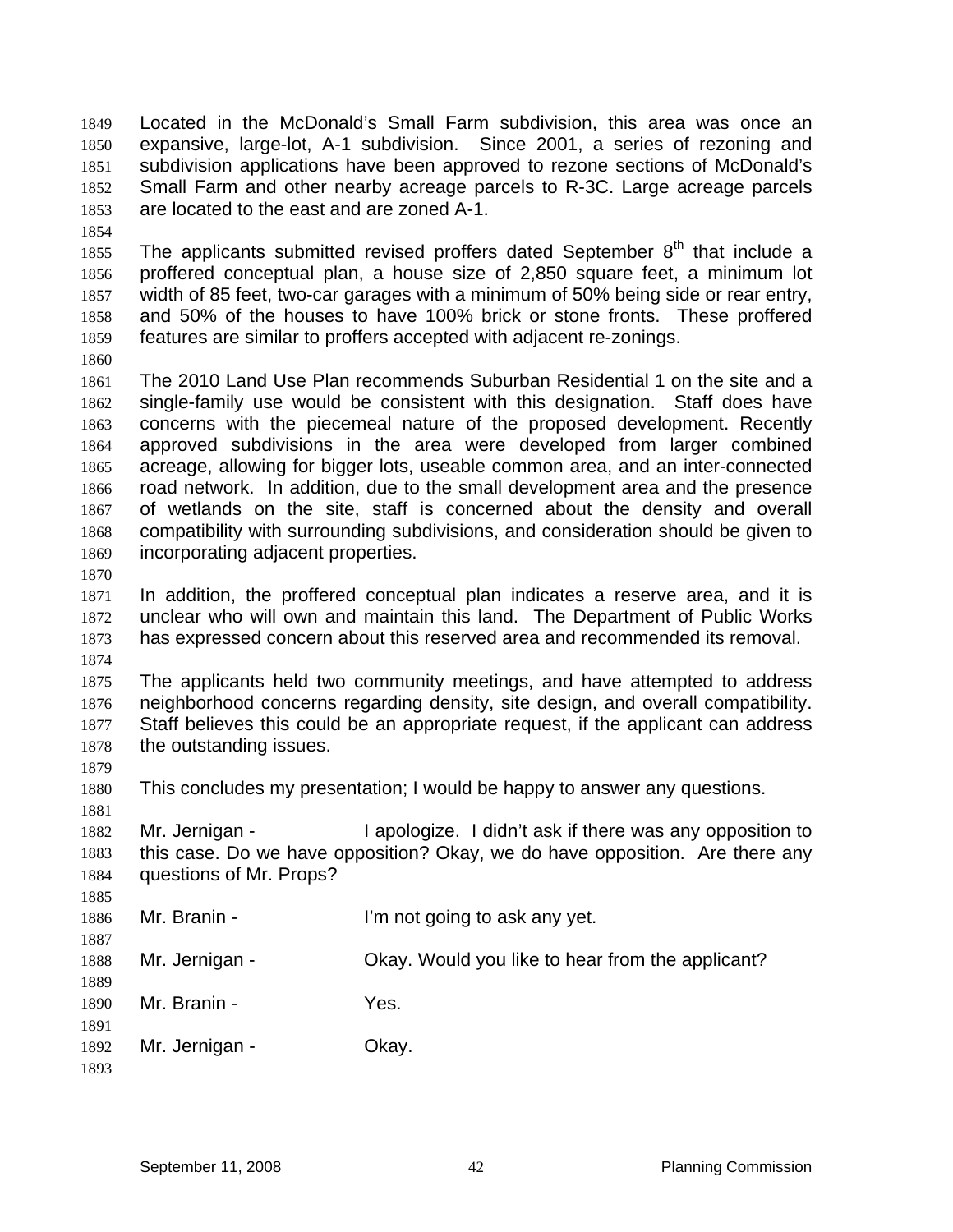Mr. Condlin - As long as you don't try to attempt too much on the technology; I just have one exhibit. 1894 1895

1896

1898

1897 Mr. Jernigan - Would you like to tell us who you are?

1899 1900 1901 1902 Mr. Condlin - Yes, I'll get to that. I was making my jokes first; I'm sorry. Andy Condlin from Williams Mullen here on behalf of Mr. and Mrs. Krash, who are not with us tonight. But I do have with me Stacy Burcin from McKinney and Company.

1903

1904 1905 1906 1907 1908 1909 1910 1911 1912 1913 1914 Just to mess things up a little, I think we'll go back to this one, if I may, just right here to start with. This is, obviously, an infill site, that if I can go to the zoning map, you can see what's happening around us. We're actually surrounded on two sides by existing subdivisions—over here and over here—on the third side by Dublin Road, and on the fourth side by a wetlands area, which is really the reserve area, which is why we show it there; no other reason. I'll address that in a little bit. We do think that this is a unique site. It's an infill site. I think it's critical to understand why it's an infill site because of the wetlands that are around here, going by this side of the property. I'm going to address how we've tried to accommodate that, and how that limits this development from that standpoint.

1915 1916 1917 1918 1919 1920 1921 1922 1923 1924 1925 1926 1927 One of the first things I'll say is that Mr. Props did say that we are similar to proffers around us. We actually looked at the other subdivisions that surround us in this area, went through them line-by-line, and compared ourselves to them. We meet them plus. One of the concerns is, for example house sizes. Currently, the house sizes are proffered to 2,200 square feet; we proffered 2,850 to rise up to the level of what's actually been built out there, both to the minimums and to the general averages. While not meeting those specifically, we've certainly gone well above and beyond those proffer sizes for the house sizes. We've also, obviously proffered things like brick fronts, the sidewalks, the curb and gutter, the garages. We went through line-by-line, so we feel like we've matched. Quite frankly, I think staff has done that as well. I don't think there are any specific proffers that have been proffered in the surrounding cases that we haven't met either.

1928

1929 1930 1931 1932 1933 1934 Mr. Props did mention we had an initial neighborhood meeting. To say folks were concerned would be an understatement. It was a very difficult case for the neighbors, and rightfully so for us as well. A lot of frustration. We worked pretty hard with a lot of folks that were in the room. Talked one-on-one with a number of folks. Had a second meeting. I've tried to accommodate, or at least address all the concerns, and I believe we have.

1935

1936 1937 1938 1939 I do have one critical point to discuss with you, which is the reason we brought this case at this time. It does seem a little odd. It is an infill site, but really the real reason is—and the best way to describe it is by using this. This is Oglethorpe Park. Same developers who have developed all around here, have also rezoned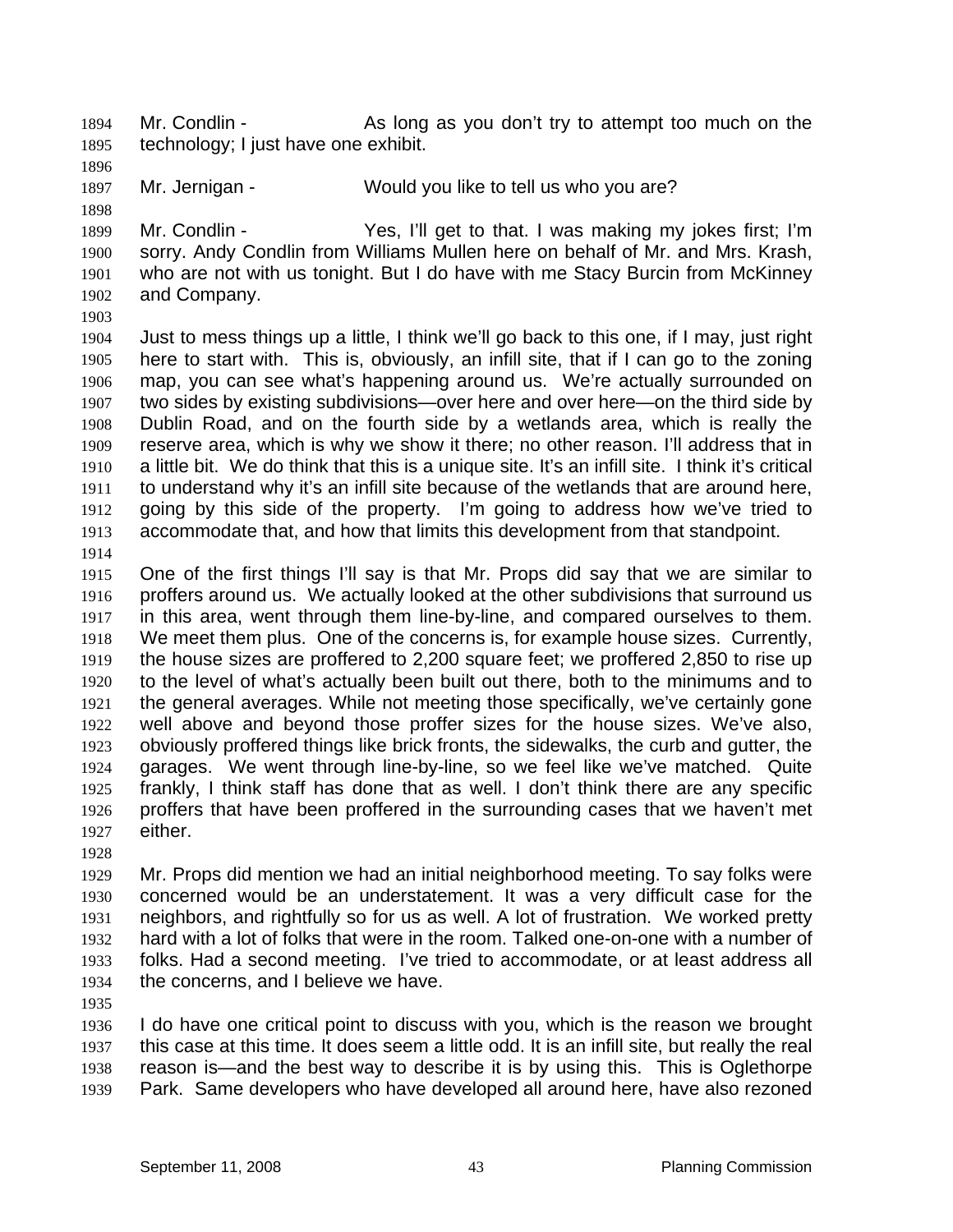this. They currently have 15 feet on our property going in the wetlands area maybe I can go to the concept plan to show that. They have 15 feet in our area, and 15 feet on the adjacent lot. So, 30 feet wide for a storm sewer easement that they need to get from Oglethorpe in order to serve theirs. They also need to connect a sanitary sewer easement, which I believe is a total of 30 feet for the easement, plus slope and construction easements about 50 feet wide that would go along entirely on this adjacent piece. 1940 1941 1942 1943 1944 1945 1946

1947

1948 1949 1950 1951 1952 1953 1954 1955 1956 I think this is critical to understanding why we brought the case now. Quite frankly, it was proposed to us by the developer of Oglethorpe, which is down here, that it would be cheaper for them and easier for them to go on our property in order to avoid the wetlands area—I will go back to the zoning map. You can see this wetlands area as it comes across. That actually goes quite a bit on this property here. They're going to be having to do a lot of mitigation within the wetlands, so it's easier for them to go onto our property. They actually have plans filed in the County currently to do this. They're ready to go, and they're going to clear this. This is a very well-treed area. All this area would be cleared.

1957

1958 1959 1960 1961 1962 1963 1964 1965 1966 1967 1968 1969 1970 Our point, ultimately, is that as we were asked by that developer, that we would actually be clearing this for a road. They'll be clearing that. We'd have twice the cleared areas. Plus, their plan shows that the utility actually doesn't go along our property line. We'd have to build a second parallel utility line in order to serve this area because they don't put it right to the property line for the sanitary sewer. It would actually be helpful to everybody. It would be cheaper for them because they don't have to pay as much wetlands mitigation. It would be better for the neighbors because there would be fewer trees cleared. It would be better for us because we'd have the actual utilities going onto our property. We thought that would be a win-win. We, of course, didn't want to grant the utility easement until we knew where the road was going. We can't tell you where the road's going until we do the zoning, until we know how many lots we're going to get, and where the road would be located.

1971

1972 1973 1974 1975 1976 So, it's really a chicken-and-the-egg at this standpoint. That's really why we brought the case at this point. If this case doesn't go through, if we can't come to an agreement, they will build this in any case, and at a future time, this property area will be developed. It's just that it will have to be served by separate utilities, and obviously served by different road systems. We'll go from there.

1977

1978 1979 1980 1981 1982 1983 1984 1985 I'd like to address some of the questions that have been raised by staff, quite frankly. I'm a little confused. I have to be honest. Don't always agree with staff, but I understand where they're coming from. I don't understand where they're coming from. Density, in this case, is at 2.04. The Land Use Plan in the County calls for up to 2.4 units an acre. We're square with that. The surrounding properties are at 2.2. We have four subdivisions around us. They are proffered at 2.2, 2.2, 2.2, and 1.94. We're at 2.04. We're right within the range, smack dab in the density areas.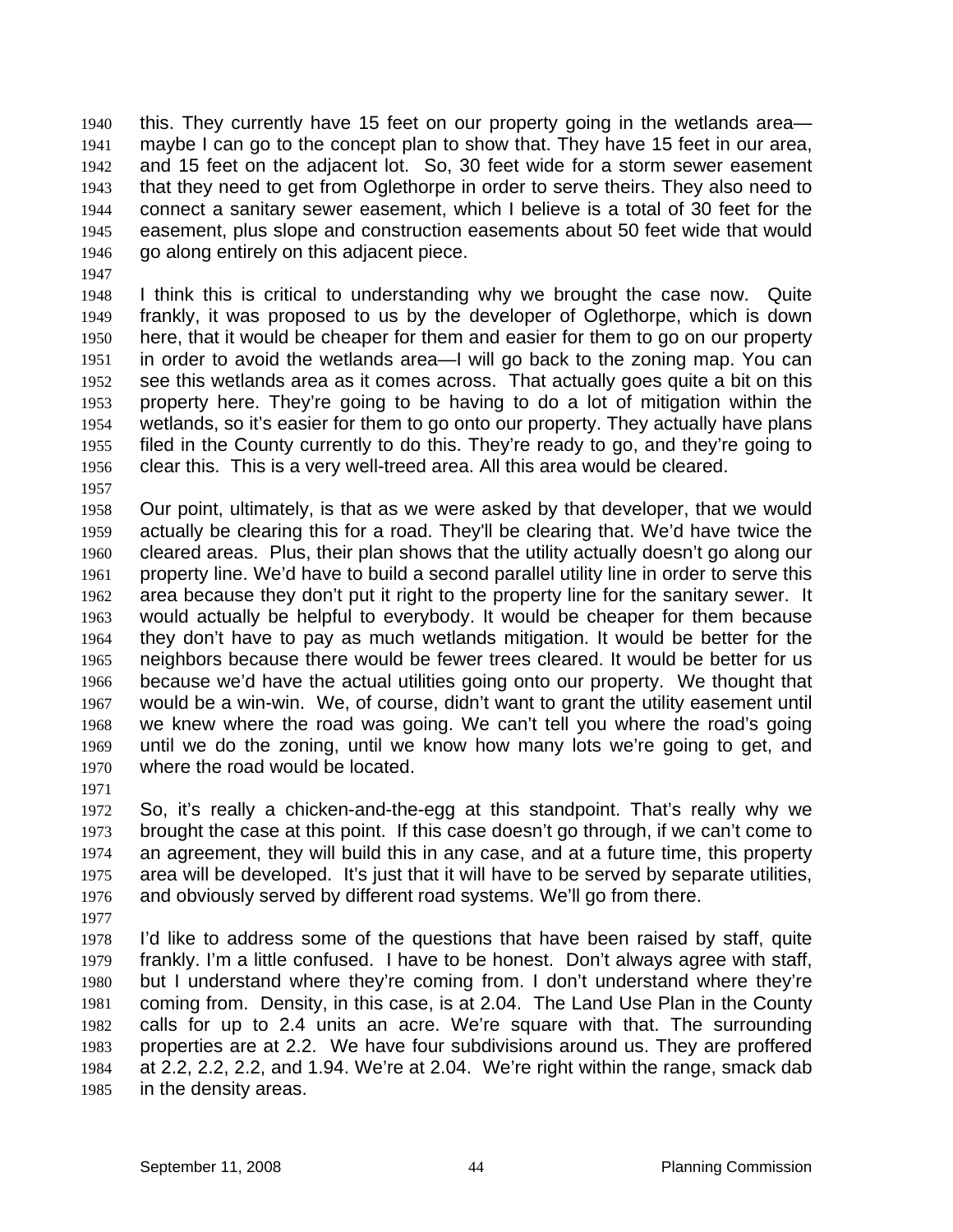1987 1988 1989 1990 1991 1992 1993 1994 1995 1996 1997 1998 1999 2000 2001 I was told that we'd be cramming in. They're concerned about the density because of the wetland. We did a quick little six-lot—how do I turn this. Since I turned 40, I can't do anything. There's a rotate thing here somewhere. There we go. I don't know if this one's going to be it. We did a six-lot study of the area. Since we have six lots, we thought it was fair to compare ourselves to six lots. In this, you'll actually see that in the six-lot study—this being Dublin Terrace (our proposal), Crawford Park, and Oglethorpe Park—our lots are very, very similar, and actually are larger, on average, than these two subsets of six lots. The smallest lot in this area is 11,475. That's our smallest lot. The smallest lot in this one is 11,454, slightly less than ours, but pretty much the same. We took the six lots and averaged them out. We're actually at a greater average than both of these. You can see they have Dublin Road. They have these lots here. We have these lots. Crawford Park actually exceeds it. It's a little bit bigger because they have two cul-de-sac lots you can see at 17,000 and 23,000, where we only have one.

2003 2004 2005 2006 2007 2008 2009 2010 2011 2012 2013 2014 2015 2016 2017 2018 2019 2020 2021 2022 2023 2024 2025 So, I'm little confused to say that we're more dense or we're too dense, because, quite frankly, the wetlands have absolutely nothing to do with it. This road would go here, and we have just as big lots. They're 85 feet wide. They're just as big of an area. The wetlands have nothing to do with the density. The wetlands are there, causing us to be, quite frankly, isolated from the rest of the property that surrounds us. To be quite frank, I would say that I'm a little surprised when they talk about providing for comprehensive development. This property should have been developed and designed with this property right here, but we can't now. We're right here. One of the concerns that was raised by one of the neighbors is you're backing up to other lots. Well, you can see that's common. We have backing-up to lots right here. The same thing in all the other locations that we have, quite frankly, where lots back up to the others. I don't think that's a concern. The problem, quite frankly, that someone raised with respect to the wetlands was, well, have a comprehensive development. Bottom line is, with this wetland area here, we can't connect to this area. If we were to connect to these other subdivision lots that are A-1, that are the large lots, we can't put a road across the wetlands. It would be a critical mitigation issue, it would be very costly, and I don't think the Army Corps would allow it. The County itself says we don't want wetlands on the front yard. So, I can't put lots on the other side of here. If I take this road and put it over here, I can't put our lots over here. This is the only way it could be developed. Now, we could put a road crossing the wetlands area, but this same road, in order to come across the wetlands would end up having to come out on Dublin Road.

2026

1986

2002

2027 2028 2029 2030 2031 Finally, I show that there are roads available for further subdivision. I don't think we're setting a bad precedent. I think we're a unique property because of the wetlands on our side. This same property over here would be able to be connected to these roads, as they've been stubbed in. They're not in the proffers now, but I'm willing to proffer—I have some language if you'd like to go over it—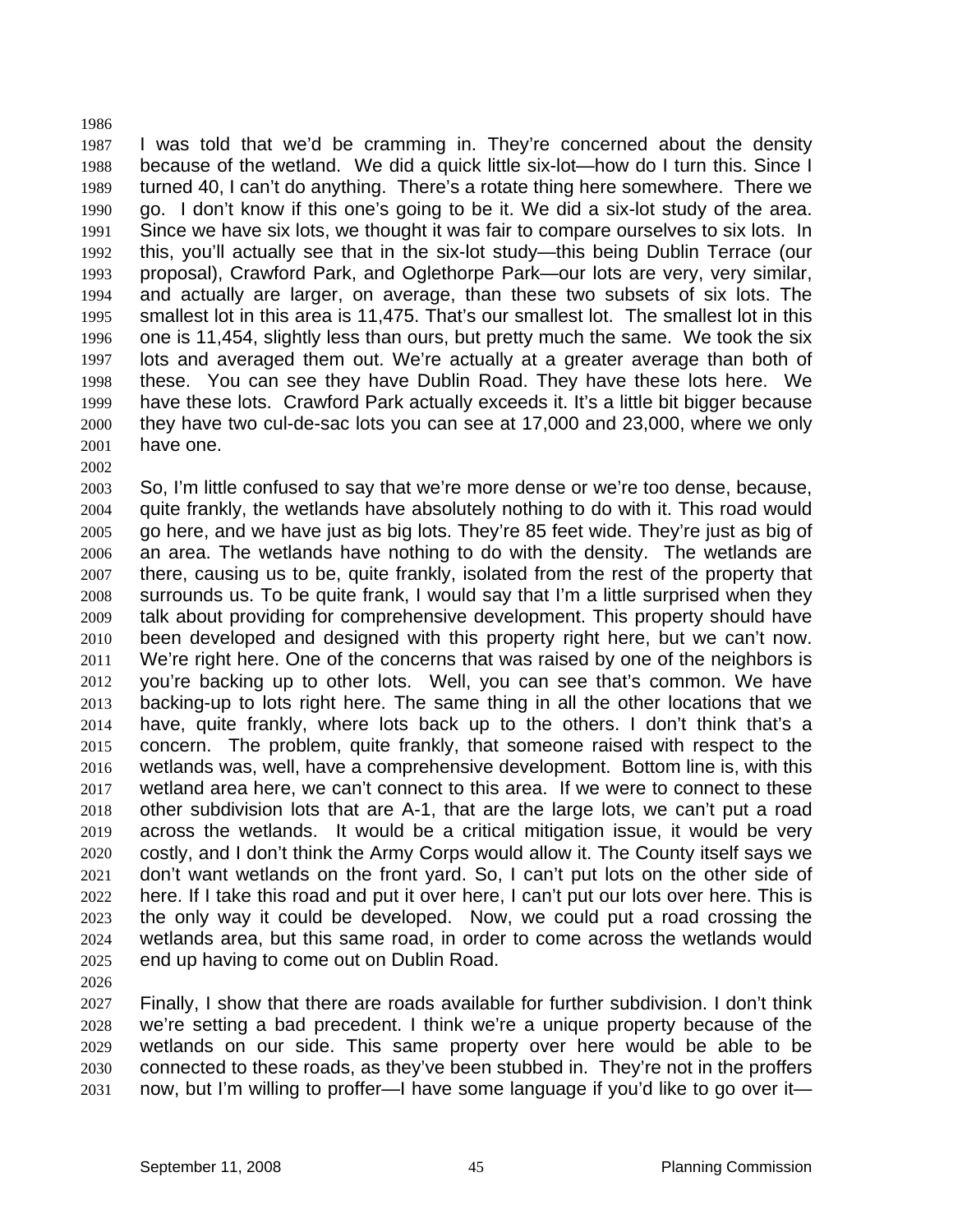to say that we would provide a stub road, a connection, a dedication of right-ofway as requested by the County upon development of these other areas. So, that would do away with having an isolated piece of property. If they want to pay for the wetlands mitigation, and if they get approved from the Army Corps of Engineers, then we will dedicate that land to the County, and allow them to use it so that they can connect to this road somewhere and make that same connection that we're being asked to connect to the others. That will provide a more comprehensive development, and make those interconnections of road networks. That was something that we just came up with and looked at. We, quite frankly, don't want to take the risk, and don't think we would get Army Corps approval, but if someone else can, then we can allow for that comprehensive development through all these properties. I think that's very beneficial. 2032 2033 2034 2035 2036 2037 2038 2039 2040 2041 2042 2043

2044

2045 2046 2047 2048 2049 2050 2051 I think we've met the house size requirements. I will say one other thing. Staff was concerned. I made a commitment, but I haven't put it in writing. We excepted out an existing home there from the 2,850 sq. ft. We're going to take that out, take out that exception. That home will have to come down, that existing home that's 2,200 square feet. We would have to adjust that proffer. I told that to Mr. Props, that I would make that commitment. Since he didn't raise it, I thought I'd least give him that.

2052

2053 2054 2055 2056 2057 2058 2059 2060 2061 2062 2063 2064 2065 2066 I know this is a difficult case; all infill zoning cases are. It's been frustrating for the landowners. Between a rock and a hard place, or more likely, between a subdivision and a wetland. This is where he is. This is his only resolution. We've tried to the best we can to make this look like a part of the surrounding subdivisions. We think this is a win-win situation, given the utility situation, to be able to help save this area, save these trees, put utilities on here, save the other developer money, as well as help us with our utilities. We met the lot size requirements of the surrounding zonings. We meet the Land Use Plan density recommendations. We match the density of the surrounding subdivisions. We match the lot sizes. We're not cramming lots in here. We're just as big as all the lots around us, and we're providing for other access. I'll commit to you that we can provide—and I'll put together a proffer to provide for access to the properties to the east, upon the County's request. If the County requests it, we'll dedicate that land necessary for a right-of-way to get connected to our proposed road.

2067

2068 2069 2070 2071 2072 2073 As to that reserve area, it'll either be common area, or it will be part of Lot 6—Lot 6 being in this area. This is the wetlands area. We called it a reserve area. Quite frankly, I didn't notice that it was a concern until we read this last staff report. I don't know what else to call it. We'll call it part of Lot 6, if that will make everyone feel better, but that's obviously the area in which we'll have the access road come across.

2074

2075 2076 2077 I feel like we've matched and exceed all of the standards in the surrounding properties. We've met the requirements of the Land Use Plan. We're in a very difficult situation with the wetlands area, so I would have to propose to you that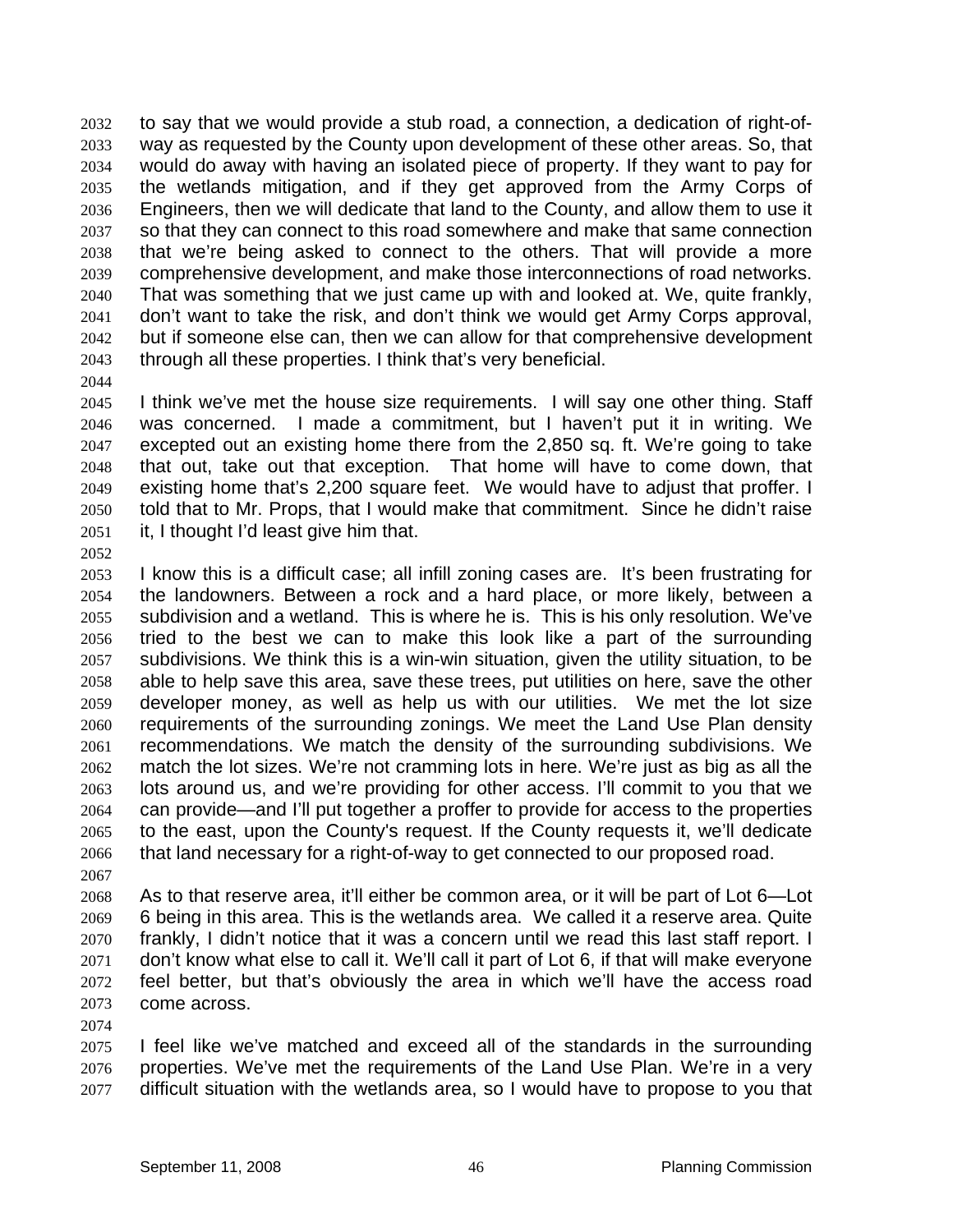we've met all jurisdictional prerequisites for approval. I would ask that you recommend approval to the Board of Supervisors. I've covered a lot. There are a lot of issues, given the wetlands here, but again, I think given the situation that this is an appropriate use, and an appropriate subdivision for this property. 2078 2079 2080 2081

2083 2084 2085 2086 Mr. Jernigan - The Are there any questions for Mr. Condlin from the Commission? Okay. Would you like to hear from the opposition now? All right. Folks, you who are in opposition can come on down. Good evening. Would you state your name for the record please?

2087

2082

2088 2089 2090 2091 Mr. Russo - Good evening, yes. My name is John Russo. This is my wife, Debbie. We are residents of 4605 Brookmere Drive in the Crawford Park subdivision. Mr. Chairman, members of the Commission, good evening. Thank you for hearing us.

2092

2093 2094 2095 2096 2097 2098 In regard to the six-home subdivision on the Krash's presently agriculturallyzoned property, myself, my wife, and a group of a few other concerned neighbors in the Crawford Park and Sadler Grove subdivisions wholeheartedly object to the development of any houses on our neighboring property. We strongly oppose the granting of the zoning change that will allow this to happen. We present the following concerns.

2099

2100 2101 2102 2103 2104 The high density of the smaller-sized homes that are planned on such a small parcel of property—six on 2.8 acres—is neither going to enhance or improve our property values. In fact, in our opinion, it'll bring down the values for our property. It will also bring down the prestige of our community, and lessen the desirability of our homes on the resale market.

2105

2106 2107 2108 2109 2110 2111 2112 2113 2114 In terms of nature, it will remove and destroy the natural landscape that we all coveted when we bought these lots from the Tomac Corporation and the sales agents. We all purchased these homes and lots in good faith with a firm understanding from the developer and his representatives that all of the property to the rear and sides of ours was wetlands and could not be developed. Many of us paid a premium for these lots based on that understanding. To come in now and undo that would clearly violate the premise of how or why we bought. We strongly value that natural landscape, both aesthetically and from an ecological conservation standpoint.

2115

2116 2117 2118 2119 Also, many of us spent additional money enhancing our backyards due to the privacy in a way that we would not have if we would have known there were going to be houses there. Clearly, this will forever change the privacy that we now enjoy with our families.

2120

2121 2122 2123 Current market. There's a glut of resale housing on the market in our area. Supply is clearly ahead of demand. The secondary or resale market is almost non-existent. Empirical data will support that very few resales are selling in this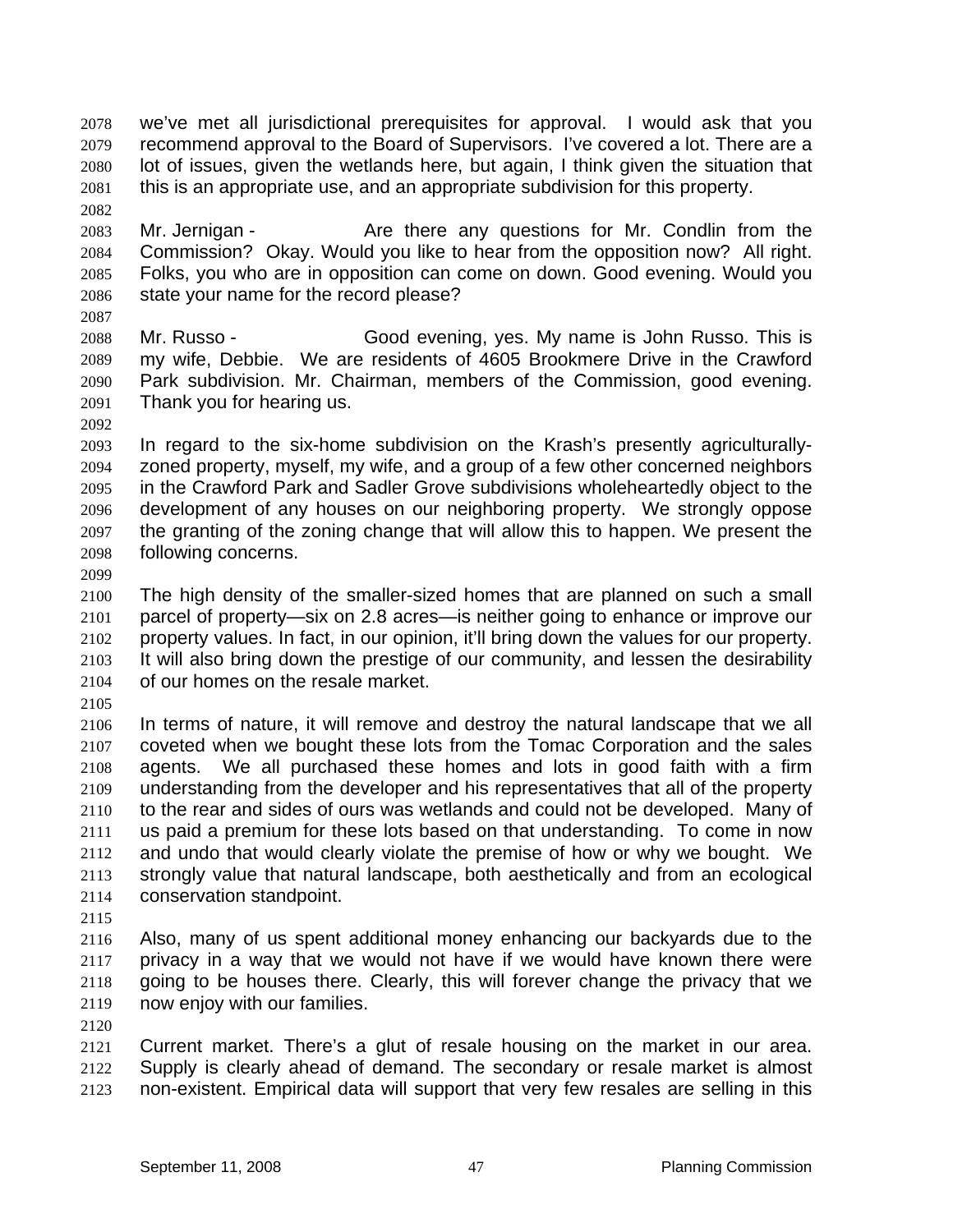area. Most contracts of sale that have been executed are by large builders like Tomac, Eagle, and others who have dropped their prices drastically to move a backlog of inventory. Into this market, this proposal is going to add more homes. How are we to compete with that as homeowners? Certainly, more new housing like the Krash's proposal will make it even harder for us to resell our homes. It will also continue to drop our price. 2124 2125 2126 2127 2128 2129

- 2131 2132 2133 2134 2135 2136 2137 2138 2139 2140 2141 2142 2143 2144 2145 2146 2147 2148 2149 2150 Negotiation of proffers. If this proposal is to be adopted against our wishes, then at the very least the proposed proffers, even with their latest enhancements, need to be modified yet again to bring size, quality, and design of these homes up to the standard of our adjacent neighborhood of Crawford Park. The look and aesthetics should also be up to the standards of Crawford Park. I have some suggested proffers. In terms of the density of the number of homes planned, which is six, we suggest going to four. Minimum house size of 2850 to 3500. Basing these on the actual specifications of the Crawford Park subdivision that I live in, and that, overwhelming, the bulk of this new proposed neighborhood will touch. We are 3800 actual square feet on average size in Crawford Park. Minimum lot width was proffered at 85 feet. We suggest 105 feet. Lot size was 11,000 square feet. We recommend 12,000 square feet or better. Stone fronts were proffered at 50%. We are 100% in Crawford Park. We suggest that this be the same. Natural buffers. There has been a recent proposal of 10 feet; we would ask for 25. One of the ladies earlier this evening said a length of 10 yards. We're asking for less than 10 yards. Minimum number of trees per yard is two. We would ask for at least five trees to be given per yard. They show a minimum size tree of 2.5 inches; we request 5 inches. It would take approximately 20 to 30 years to replace trees of the size that are being removed. Small caliper trees just do not make the grade with respect to our privacy or the landscape.
- 2151

2130

- 2152 2153 2154 2155 2156 2157 2158 2159 2160 2161 2162 2163 2164 2165 Intensions and precedence. This house was on the market for approximately one year prior to the Krash's purchase of it. It was clearly bought, in our opinion, not with the intention of residential usage, but for commercial purposes in development. If this proposal is granted, it will allow an undesirable precedent to be set, perhaps the opening of a Pandora's box. What is to stop any other neighbor on Dublin Road, or in the McDonald Farm subdivision to apply for the same zoning change? We could potentially have a series of small, strip subdivisions with individual entrepreneurs creating a choppy landscape. That certainly is not in anyone's best interest, including Henrico County. When Mr. Condlin said they were between a rock and a hard place, I would like to point out that it was their choice to buy that property, and that's why I mention that, in our opinion, it was the intention to develop that and never to use it for residential use. So, they have created the situation that they find themselves in now, which is a difficult one.
- 2166

2167 2168 2169 Lastly, concerns regarding completion of the project. Mr. Krash is an individual entrepreneur. He could run out of money, even with surety bonds. Look at Crawford Park itself. You'd look no further than where we live, where you can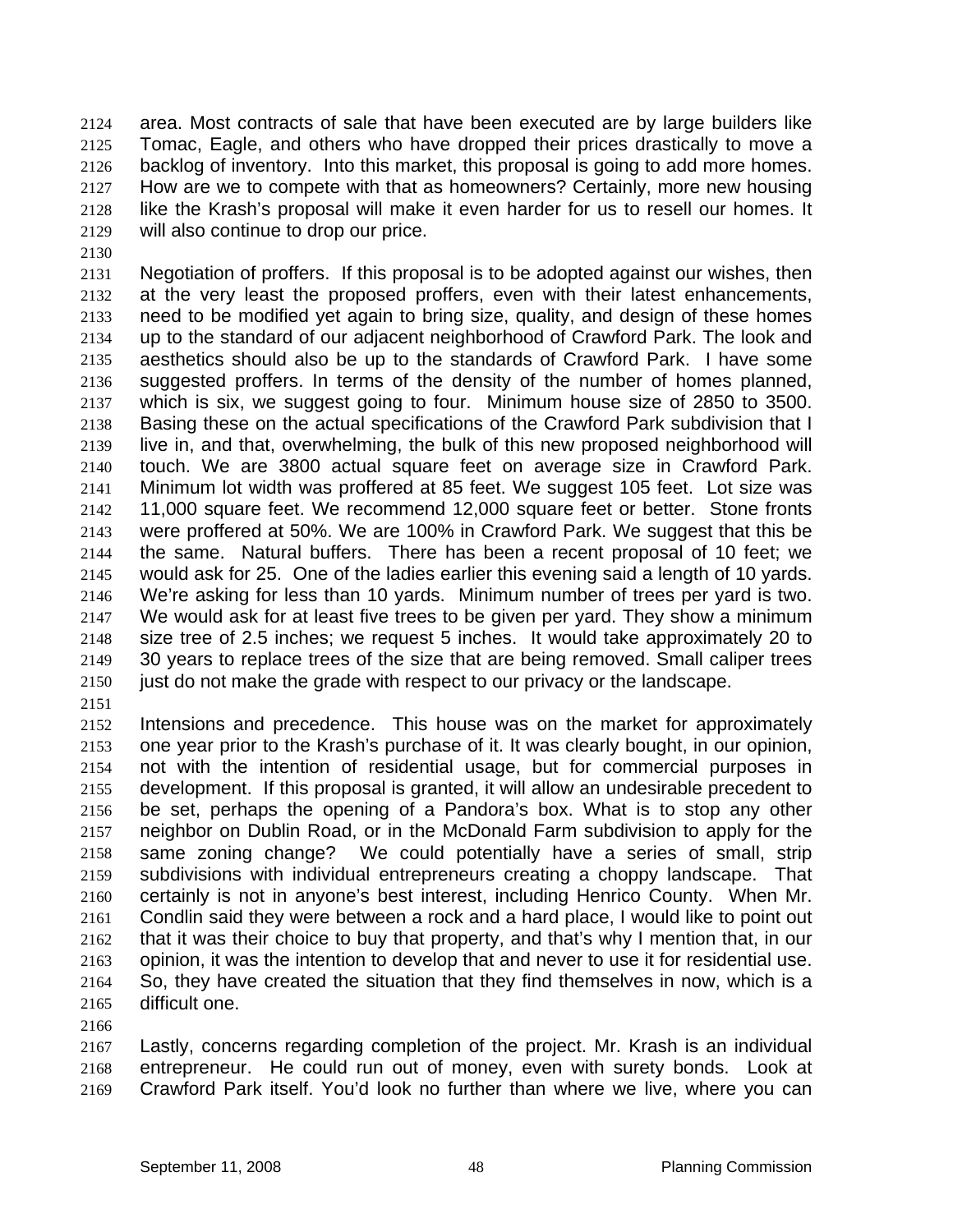look at the Covington subdivision. There are still many open lots, many un-built lots. Spec houses are still unsold. Even with the best of intentions and with proper funding at the outset, and insurance bonding, subdivisions often do not turn out as planned due to changing economic and market factors. This will be right in our backyard. 2170 2171 2172 2173 2174 2175 2176 2177 2178 2179 2180 2181 2182 2183 2184 2185 2186 2187 2188 2189 2190 2191 2192 2193 2194 2195 2196 2197 2198 2199 2200 2201 2202 2203 2204 2205 2206 2207 2208 2209 2210 2211 2212 2213 2214 2215 In closing, speaking for myself, my wife, and some other concerned neighbors, we strongly object to this proposal. It's clearly not in our best interests of our property values, or our quality of life. We strongly urge the Henrico County Planning Commission to support us in this action. I thank you for your time. Mr. Jernigan - Any questions for Mr. Russo from the Commission? Mr. Archer - The Mr. Russo, in arriving at the average home size of 3841, I believe it is, do you know what the largest and the smallest square footages are? Mr. Russo - The I do not know that. Mr. Archer - Okay. Mr. Russo - It came out in one of the meetings at the school that that was the size. I had asked that question in one of the civic meetings. Mr. Archer - Okay. Mr. Branin - Mr. Archer, I think Mr. Props may have that for you. Mr. Jernigan - Mr. Russo, I have a question. When you bought your house, this was a real estate agent that told you that this property would never be developed. Mr. Russo - The Mussic Heagent for the builder and the developer, and many other neighbors besides myself. That was brought out in the earlier meetings as well. All of us, in fact, on that street, on that side of Brookmere Drive. All stated that at the meetings. Mr. Jernigan - We hear this, not just in your case, but quite a bit, where the agents fluff it up a little bit. Mr. Russo - Sure. Mr. Branin - I wouldn't even refer to it as fluffing. Mr. Jernigan - Well, I'm being nice.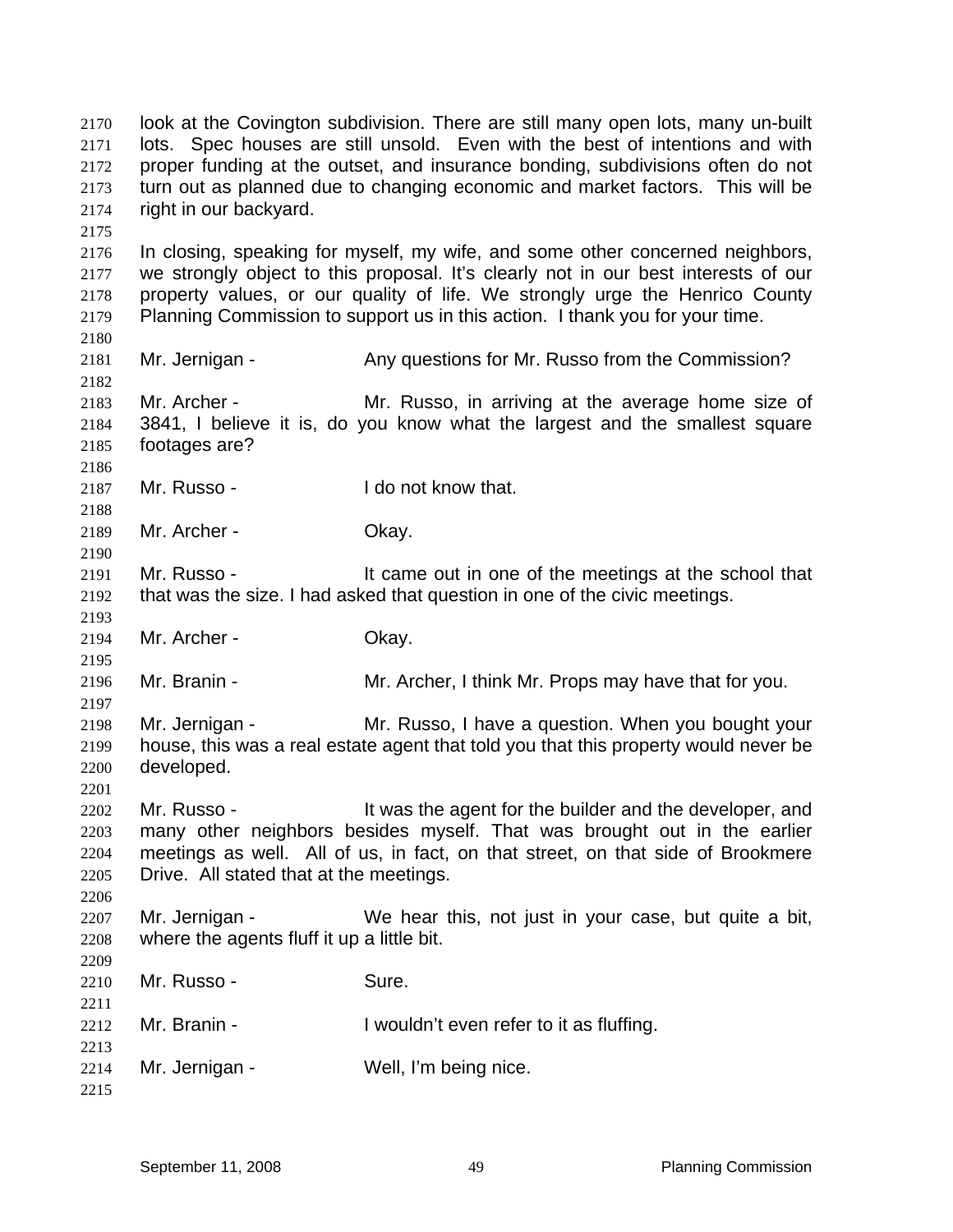Mr. Branin - I would say they blatantly lied. Mr. Jernigan - I was being extremely nice when I say it that way. Anyway. I thank you so much. Mr. Russo - Thank you for hearing us. Mr. Branin - The Mr. Props, can you help answer Mr. Archer's question? Mr. Archer - Do you have that, Mr. Props? Mr. Props - Yes sir, I do. In Crawford Park, the range is 2,888 sq. ft. up to 4,356 sq. ft. Mr. Archer - Okay. Mr. Props - Sadler Place is 2,922 sq. ft. up to 4,266 sq. ft. Sadler Grove is 2,684 sq. ft. up to 4,460 sq. ft. I may add, too, that in a lot of homes in each of those subdivisions that this is finished floor area. There are a lot of unfinished floor space areas in these homes as well. Mr. Archer - Chay. Mr. Vanarsdall - I'm sorry, Roy, what did you say Crawford Park is? Mr. Props - In Crawford, the range was 2,888 sq. ft. up to 4,356 sq. ft. The average, just taking all the homes and averaging them came to 3,841 sq. ft. Mr. Vanarsdall - Thank you. Mr. Archer - Thank you, Mr. Props. Mr. Jernigan - The proffer was 2,800 sq. ft.. Mr. Props - Twenty-eight fifty (2,850). Mr. Jernigan - Twenty-eight fifty (2,850). All right, sir, how are you? Mr. Aparicio - I'm doing great. How are you? I'm Sergio Aparicio. I live at 4812 Greenbrooke Drive. We're kind of in agreement with Mr. Russo there, and a lot of the things he said, but I do want to point out that on the other side of—I know the gentleman over there focused on the lot sizes on Crawford Park, but the lot sizes on the Sadler Grove side are larger than Crawford Park. The other thing is, one of my concerns is as these subdivisions are coming up on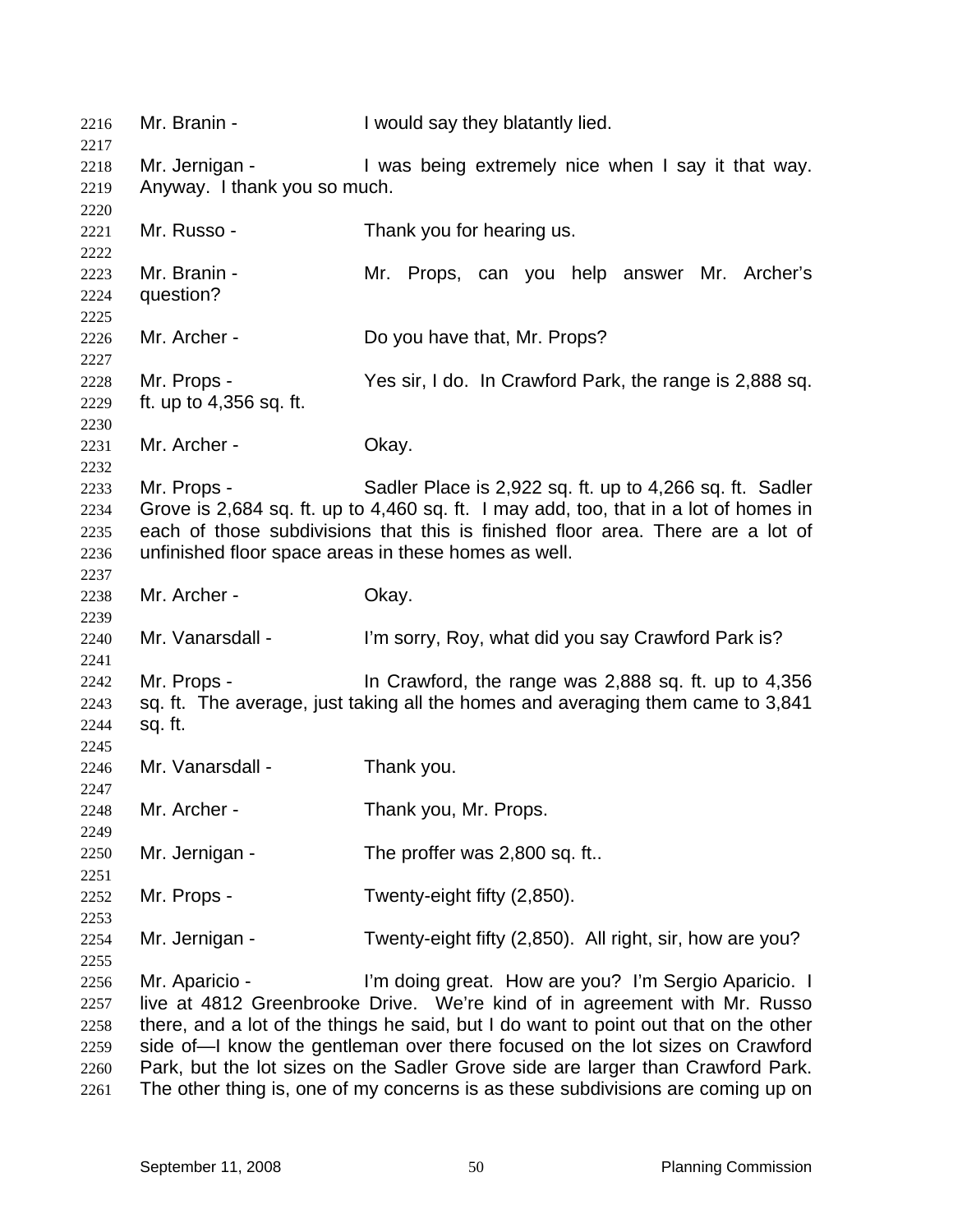Dublin Road, Dublin Road is a circle right now. It has two feeds going in. If you know, it's Ireland and Scotland Road that feeds it. From the other side, it's basically Sadler Place, which is the entrance to Sadler Grove subdivision. Right now, without all the construction that's going on, we're seeing a huge amount of traffic going through that one intersection. I do know there's future development on Sadler Road that will come at some point. As you see more and more of these houses, Crawford Park popping up, and then we see Oglethorpe, my concern is the infrastructure, how much of this traffic is going to be coming through our neighborhoods right now. Today, I almost got into an argument with a gentleman who flew through a stop sign in front of my house with kids on the street, who lives on Dublin Road. His argument was, "Well, I've lived here 40 years, and basically, I can do whatever I want." There is more and more traffic going through there on a day-to-day basis. 2262 2263 2264 2265 2266 2267 2268 2269 2270 2271 2272 2273 2274

2276 Mr. Branin - That couldn't have happened in Henrico County.

2278 Mr. Aparicio - It probably resulted from the [unintelligible].

2280 Mr. Branin - Not in the Three Chopt District.

2282 2283 2284 2285 2286 2287 2288 2289 2290 2291 2292 2293 2294 2295 Mr. Aparicio - Just one of the things that was left out is the infrastructure. I'm concerned that Dublin Road can't support this type of traffic. My friend and I walk on Dublin Road, and it's narrow now. With just us walking on it, traffic goes through there—It's not built for two lanes right now. So, if consideration could be made there to make sure that it's widened, you know. That is a concern of mine. Again, we agree with mostly everything that John Russo said about the numbers of houses. Being that this is my house right here—well, I don't know if this works. Does it work? Yes. This one right here. Right now, I enjoy looking at a lot of trees in the back of my house; so does Mr. Mike Starr and Mr. Robins right here. One of the things we like to look at is, if this does get approved, is that we can maintain a little bit of some of the trees here, and this cul-de-sac can be reconsidered. I think they're considering that right now, maybe reducing that to maybe just a dead end type of street where you won't have to cut down as many trees.

| 2297         | Mr. Jernigan -                     | You can't do that.                                  |
|--------------|------------------------------------|-----------------------------------------------------|
| 2298<br>2299 | Mr. Aparicio -                     | I didn't know what. Those are our concerns. Thank   |
| 2300<br>2301 | you.                               |                                                     |
| 2302<br>2303 | Mr. Jernigan -<br>Okay, thank you. | Any questions for Mr. Aparicio from the Commission? |
| 2304<br>2305 | Mr. Archer -                       | I see he just renewed his USGA membership.          |
| 2306<br>2307 | Mr. Jernigan -                     | Do we have one more? Okay.                          |

2275

2277

2279

2281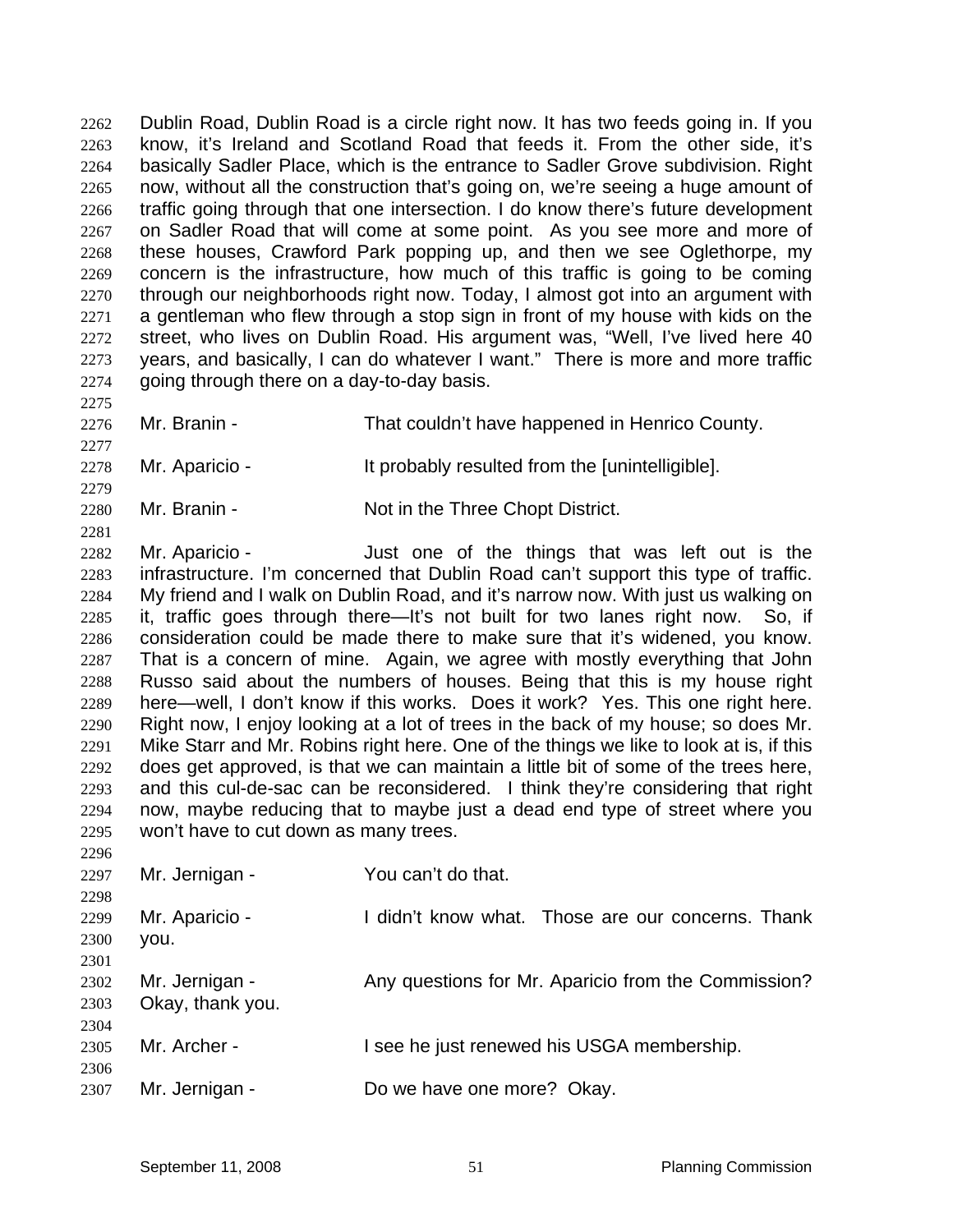2308 2309 2310 2311 2312 2313 2314 2315 2316 2317 2318 2319 2320 2321 2322 2323 2324 2325 2326 2327 2328 2329 Mr. Starr - The Unit want to take up a lot of time. My name is Mike Starr. I am Mr. Aparicio's neighbor to his right. We own the property directly at the bottom of where the cul-de-sac would end. My primary concern, in addition to what Mr. Russo has said, is really the runoff of all the water that comes off Dublin Road. I have tons of pictures here. I was out last week when we had the big storm, and the water just floods down there. Now, I know, granted, yes, you might want to put a drainage area in there, but we also have drainage that comes from the other side that comes into that there, and runs right across my backyard. We do have wetland areas back there that I'm very concerned will be eliminated. It's just a ton of water that comes in the back, and it only has to be an inch of rain for us to have a bunch of water back there. That's really what I'm concerned about. What you don't see right here is this whole area goes downhill. So, everything that comes down Dublin Road flows right down where the proposed road is going to go. That's my one main concern. I didn't really want to bring anything formal tonight. I was hoping for another meeting later on, a delay for the next meeting where we would bring in our president of our homeowners' association. Apparently, we own part of the land in the back there, a common area. We were going to address that, the concerns from the homeowners' association the next time through. I just wanted to mention that for tonight. I know there is very limited time. Thank you for your time.

2330

Mr. Jernigan - Thank you, sir.

2332 2333 2334 2335 Male - [Off mike.] Can I ask one more thing? A gentleman mentioned that there's another [comes to mike] something approved that is running on this property. Can somebody give us some more detail on that one? We're not familiar with that proposal and how that one affects us.

2336 2337

2338

2331

Mr. Jernigan - The State Mr. Burcin is coming to podium.

2339 2340 2341 2342 2343 2344 2345 2346 2347 2348 2349 2350 2351 2352 2353 Mr. Burcin - Greetings. My name is Stacy Burcin and I'm here on behalf of Ethan and Elizabeth Krash. I do have a plan here. It's a plan that's been at various neighborhood meetings. It's not our plan. It's the plan that's been filed with Henrico County. It is for Oglethorpe Park. It shows what they're going to do with draining their water and their sewer, if we don't work a deal out to get it onto our site. [Off mike.] It's like [inaudible]. [Came back to mike.] I took it off the board so it would be easier to see. Sorry about the delay there. We have been discussing this with the gentleman from Oglethorpe Park who approached me months ago, and suggested a way to look at our drainage and our sanitary in a more comprehensive manner with the development that's going on, and also to help him out with the issue that he has in. He does not have adequate outfall to handle the drainage on his site. He has 70 acres of drainage that goes to Dublin Road. It's underneath Dublin Road, and then falls into this valley, if you will, behind these gentlemen's houses, and adjacent to us. There is a 10-foot drainage easement on our property line that he can use. If you look to the first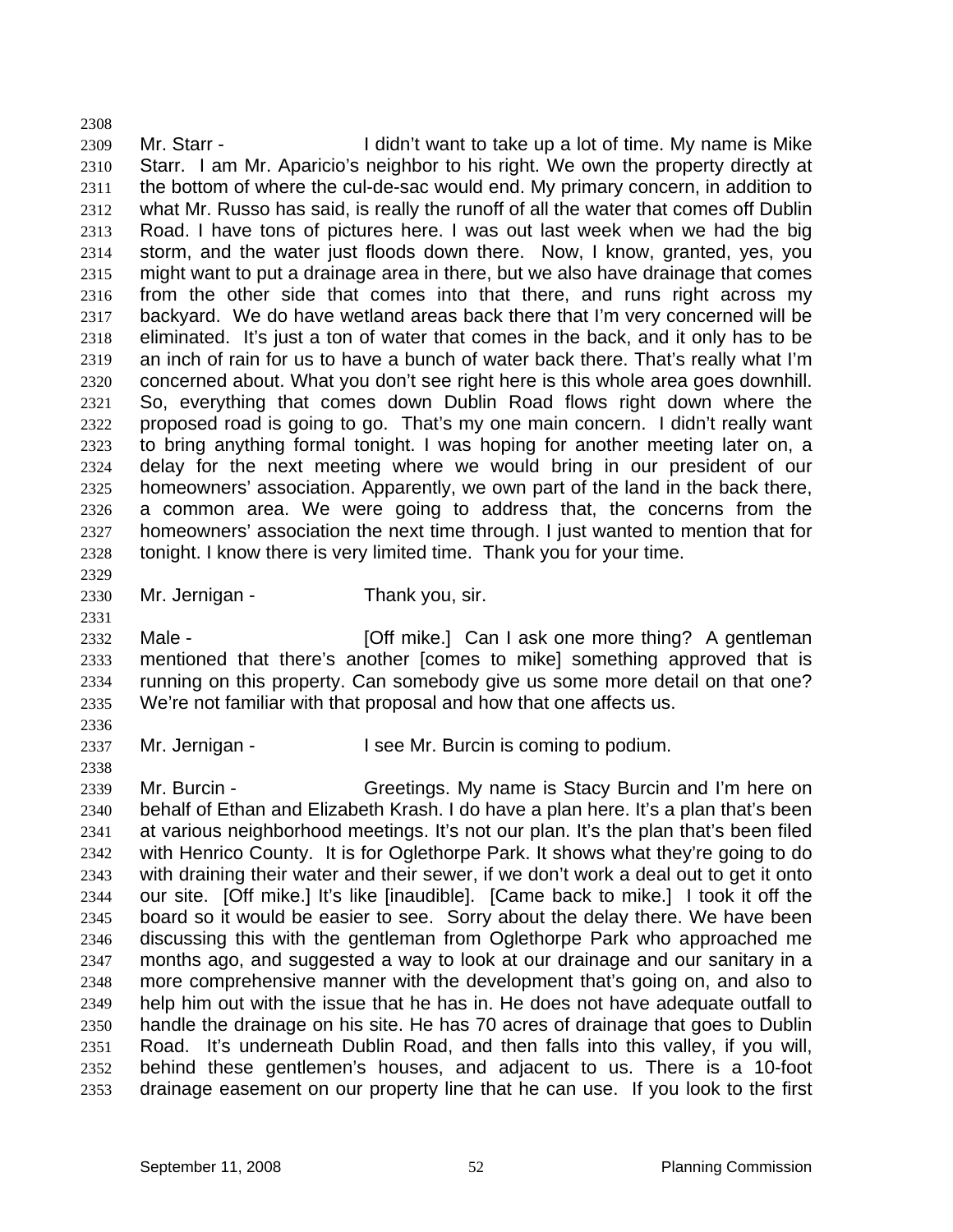yellow solid line that's immediately on our property, that is a piece of elliptical pipe about 350 feet long, 33' by 54' thick. It is being proposed to take all of his drainage along our property line. Next to that on this property line is the sanitary sewer that he intends to construct along the adjacent neighbor's property, and work around here. 2354 2355 2356 2357 2358

2359

2360 2361 2362 2363 2364 2365 2366 2367 2368 2369 2370 2371 2372 2373 2374 2375 2376 I did ask him why are we doing this, why didn't he work with this property before. The previous owner before Mr. Krash bought it from a Mr. Baumgartner. Mr. Baumgartner and the developer of this adjacent property couldn't see eye-to-eye. We're a new face. We said, well, we'll see eye-to-eye. Let's figure out a way to make this happen. That's kind of what's driving this whole boat. People talk about the economy being bad, that it's not a good time for selling houses. I absolutely agree. We had no intention to sell houses, but we're not in the position to grant an easement for future development on our property unless we have an idea that the zoning's going to be there. It doesn't do us any good, and actually hurts our property, if we grant it to them and we don't have the subdivision. There is also some risk involved. There is about at least threequarters of an acre of wetland impacts that the adjacent developer would have to endure, and he's asked us to move it over. You see these dashed lines moved over to the left. Those are where he was going to put it. That's ultimately where our road's going to be. So, again, it's like Andy indicated, we'll do one clear swath that's going to be our ultimate road location, and we'll put the storm and sanitation there.

2377

2399

2378 2379 2380 2381 2382 2383 2384 2385 There are still issues. Yes, we still have to work stuff out with the Corps. I had a very long meeting today with the Department of Public Works. Fortunately, it went well. I think we came out of that with a good understanding that can actually make it work. There are still some risks, and between us two gentlemen, we need to figure out how to make this work. The end result is you get one set of infrastructure, and you save some trees, and you save some wetlands. That's kind of where that goes. This is the plan that the gentleman's referring to. Again, it's not my plan; it's from the engineer across the street.

2386 2387 2388 2389 2390 2391 2392 2393 2394 2395 2396 2397 2398 Mr. Branin - Mr. Burcin, can I ask you a question? Mr. Burcin - Certainly. Mr. Branin - With this map that you have here, can you show me that position of the current house? Mr. Burcin - The Contract Contract Contract Ves. Mr. Krash's house? Mr. Branin - Yes. Mr. Burcin - Yes. It is approximately-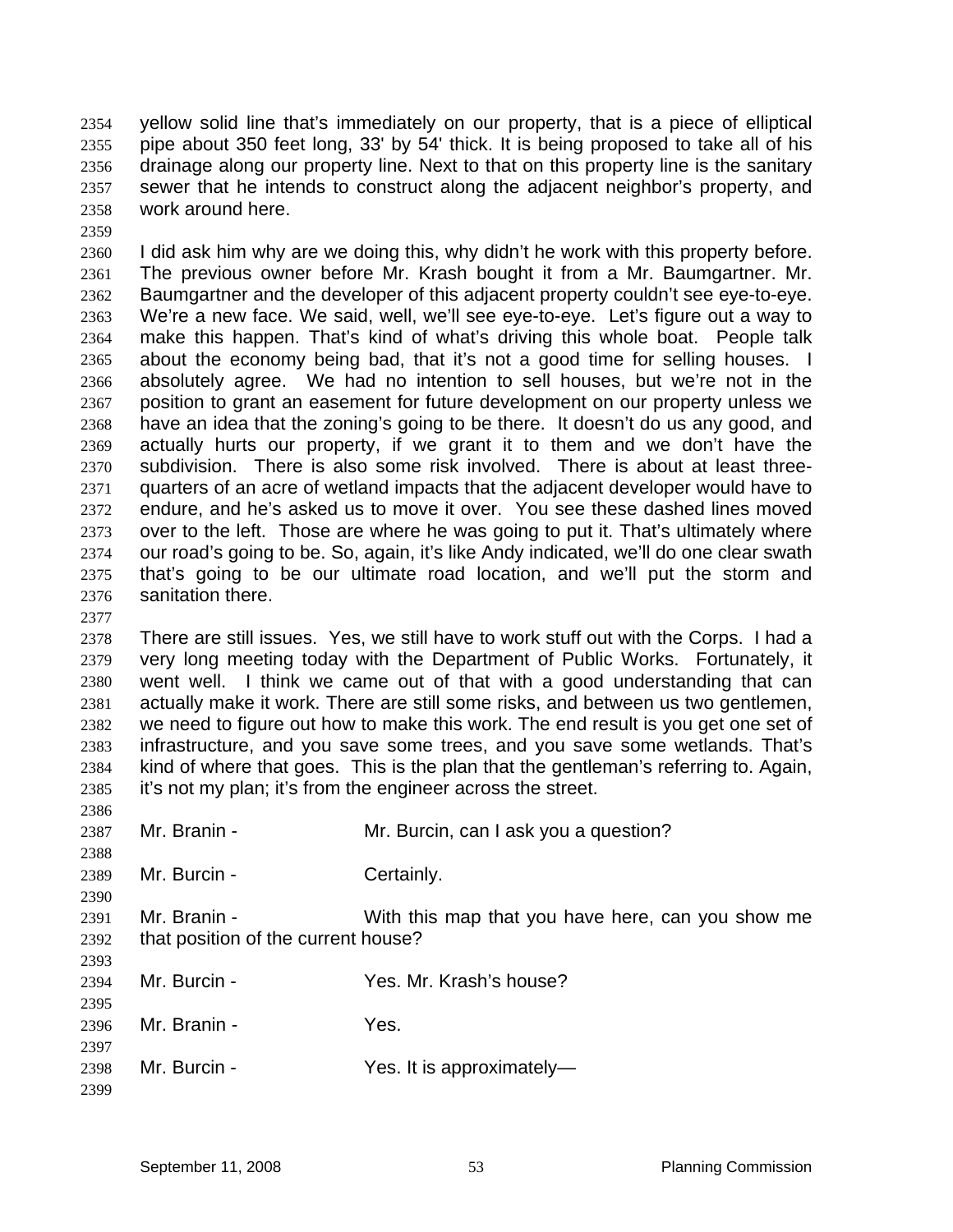2400 Mr. Branin - You're going to have to go over. 2401 2402 2403 2404 2405 2406 2407 2408 2409 2410 2411 2412 2413 2414 2415 2416 2417 2418 2419 2420 2421 2422 2423 2424 2425 2426 2427 2428 2429 2430 2431 2432 2433 2434 2435 2436 2437 2438 2439 2440 2441 2442 2443 2444 Mr. Burcin - **[Off mike.]** [Inaudible] in there. Now, the [came back to mike] intent with that house is to either tear it down in its entirety—but the first goal is to take it, jack it up, move it, move it onto one of the proposed lots. We have found that that looks like a feasible solution. Now, I understand there was some proffered height differences in the area. This one is 2200 square feet; we've proffered larger. We have agreed that, yes, once we move it onto the new lot, we'll have to make it bigger. We'll finish the third floor, or do the things like other houses have done in the area to bump the square footage up. Mr. Branin - How old is that house? Mr. Burcin - The Muslim Con't know. I don't have that particular information. I think it's in the eighties, but I don't know that for a fact. I think, currently, the cost that we're looking at to jack it up and move it onto a new lot is about \$20,000 to \$40,000, so it's still a feasible thing to do to move it on site. Mr. Branin - All right. Mr. Condlin. Do you have some comments? You are out of time, but I'll be happy to request some more time for you, sir, because I know you have more comments. Mr. Condlin - Well, as usual, I only wanted to limit my comments to rebuttal of a couple of points. Mr. Branin - So, the answer would be yes? Mr. Condlin - Cassette Chay, yes. Mr. Branin - Thank you. Mr. Chairman, would you give Mr. Condlin a couple more minutes? Mr. Jernigan - Yes sir. Mr. Condlin - The Later of Promise to be brief. Mr. Jernigan - I'll give you five minutes Mr. Condlin? Mr. Condlin - The Letter of Letter and Mr. Condlin -Mr. Jernigan - I'll give you three. How about that? Mr. Condlin - **All right.** One of the reasons we asked for a deferral was because we did have a number of property owners in the surrounding area that support the case. Whenever I have that, I like to use it, but it's back-to-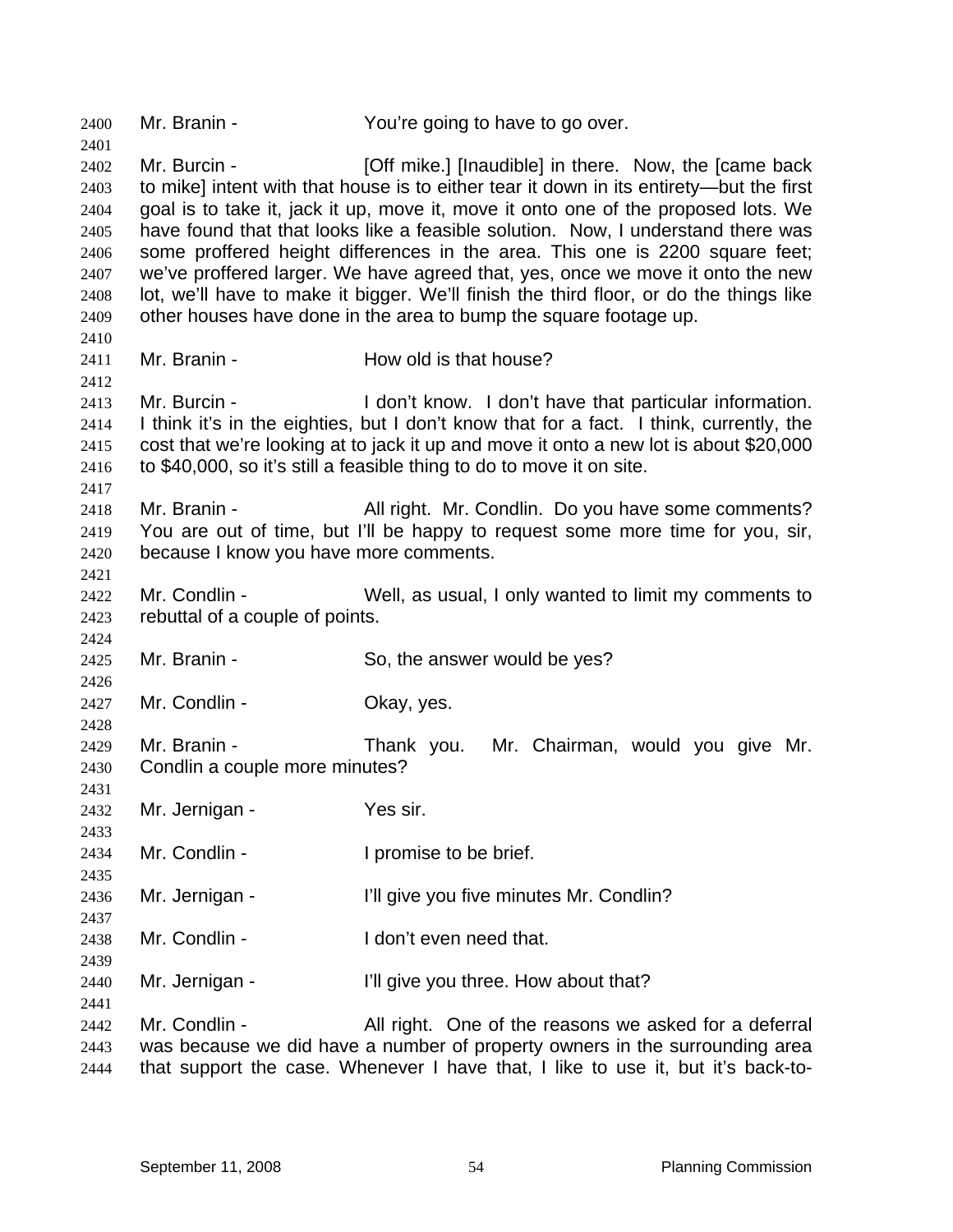school night, and they aren't here. We have a letter in the file from some of the neighbors that do support this case. 2445 2446

2447

2448 2449 2450 2451 2452 2453 2454 2455 2456 2457 2458 2459 2460 A couple of points. Again, I stress our density is less than or almost exactly equal. This density is the same as the Land Use Plan calls for, so our density is no different. The one thing I will point out is that the suggested proffers that were made, quite frankly, you heard the square footages of the homes. We proffered 2850, but the minimum house sizes are 2888, 2922, and 2684. That's with a proffer of 2200. You always build larger, and I understand those are the minimums. There are quite a few larger homes in here, and we think the same thing, obviously, would happen here. Ask us to put in 105-foot-wide lots when everything around us is proffered and built to 85 I think is a little unfair. I will disagree—I've always been proven wrong, but the proffers actually don't call for 100% on 100% of the homes in the adjacent subdivision. I'm looking at the proffers now, and it's the exact same as ours—a minimum of 50% of the homes shall have brick or stone fronts. That's what that says.

2461

2462 2463 2464 2465 2466 2467 2468 2469 Again, we've tried to hit the precedent of the quality of both what was built and what was proffered, as well as try to accommodate. The one thing that I do think rings through is the concern about having a single-lot subdivision as the line that goes down it. I do think that this is not setting a bad precedent for that because we are in a very unique situation given the wetlands, given the fact that we can't join with the other property, and given that we are willing to give an access road if they can work it out, figure out how to convince the Army Corps of Engineers, and make it all work. I think we really have tried to resolve all the issues.

- 2471 I think I was under five minutes. I'll conclude at that.
- 2472

2470

2473 2474 2475 2476 Mrs. Jones - I just thought of a question. You're going to have six homes, potentially, in this subdivision, and yet you're going to have a lot of area that's open, and it's going to at least need to be tended in some way. That's a fairly difficult thing for just a small number of homes, isn't it?

2477

2487

2478 2479 2480 2481 2482 2483 2484 2485 2486 Mr. Condlin - That's why we thought it would either be with one lot, or quite frankly, we would just work with the adjacent homeowner—it's just wetlands anyway—and give it to them if they want, so that they can go right up to our property line. Really, I didn't know what else to do with it because we want to keep our road. The Army Corps says you have to avoid and minimize impacts on wetlands, so that's why we're moving our road away from there. That's wetlands. There's nothing I can do about that. We could put a road overtop of it, but it's going to cost that much more, and it's really adverse to the policies of both the County and the U.S. Army Corps of Engineers.

2488 2489 2490 Mr. Branin - Mr. Condlin, how much acreage would it be—or Mr. Burcin, you might be answer this one. How much is the total acreage of wetland?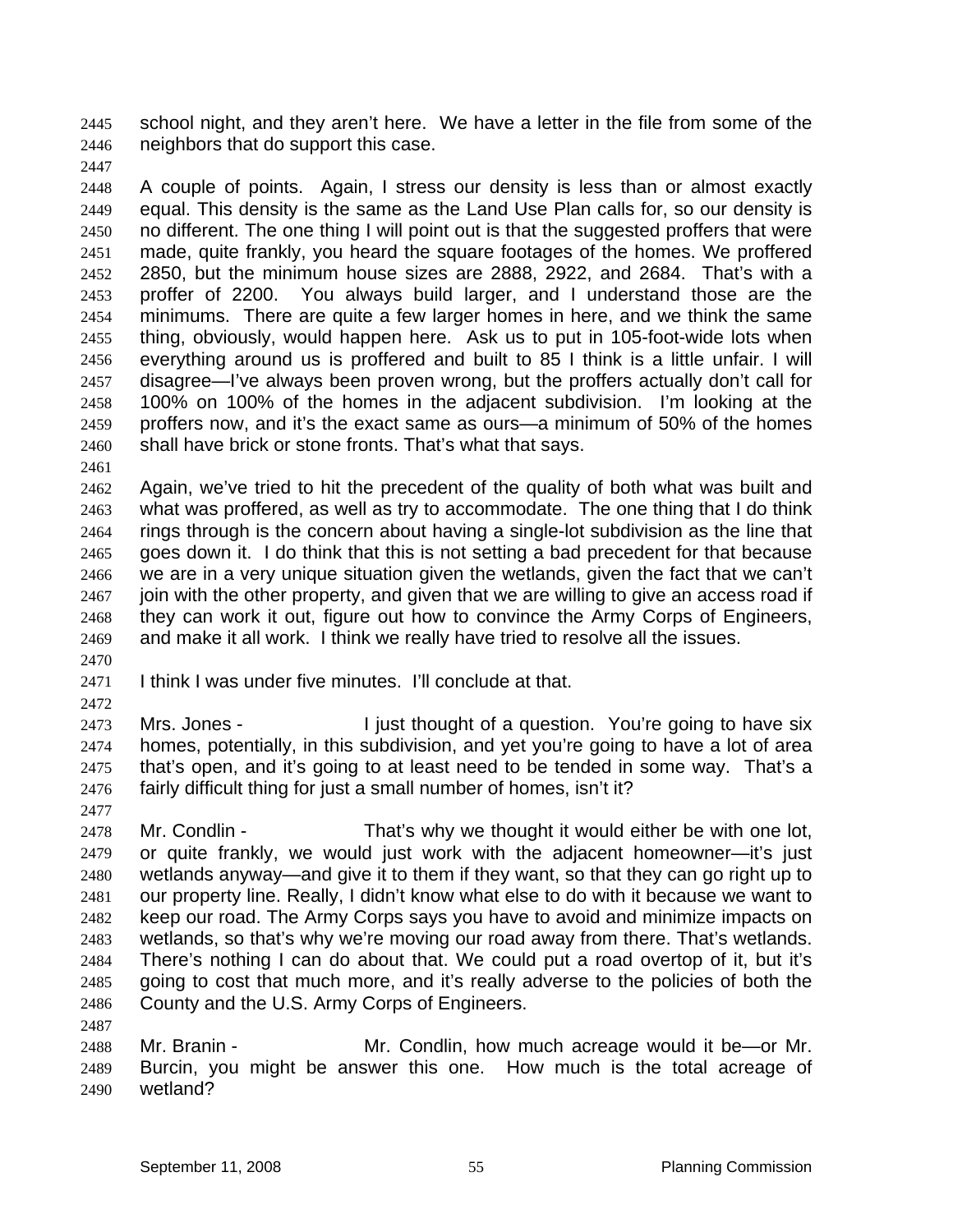2492 2493 2494 2495 2496 2497 2498 2499 2500 2501 2502 2503 2504 2505 Mr. Burcin - **[Off mike.]** [Inaudible.] Total number of acres for the wetlands, I haven't looked at that for a while. As far as that little strip, one of the things that we're doing is we set it that way because the developer of Oglethorpe Park has a larger homeowners' association, has lots of common areas. He has agreed as part of this swap, you know, where he could put his easement on our land and he gets to minimize his wetland impacts, he wants us to take it over as an option. That's why I have set that strip of land separate from Lot 6. If he decides he doesn't want it, fine, it can legally be part of Lot 6; it won't be an orphan lot. So, to answer Mrs. Jones' question about how do you get a homeowners' association of six people to keep up with this common area—we know you can't. You're trying to avoid homeowners' associations for small developments. That's how we're going to address it. We'll give it to somebody else who has the means to take care of it, or we'll just put it as our lot and it won't be common area anymore.

2507 Mr. Condlin - That reserve is about .36 acre.

2509 Mr. Burcin - .36 acre.

2511 Mr. Condlin - The wetland is more than that.

2513 2514 2515 Mr. Burcin - That's on the plans as .36 acre. The wetland area is—I think it's right around .4 acre. It's a substantial savings for the impacts from the adjacent developer. He had to impact .74 acres on his.

2517 2518 2519 Mr. Branin - The State Mr. Krash also is aware that if this isn't improved, he has every right whatsoever to still sell that easement to the adjoining developer.

2520

2491

2506

2508

2510

2512

2516

2521 2522 2523 2524 2525 2526 Mr. Condlin - That's true. It's a question of where to place it so that you can actually use the property for the future. That's the problem. That's why we're here, quite frankly. He's not going to build for a while. It's going to be two or three years plus before the market comes back, before we get all the approvals necessary. He would just as soon wait anyway, but this is the right time to benefit everybody, he thought.

2528 2529 Mr. Branin - The Again, if this isn't approved, Mr. Krash can certainly sell to the developer exactly where he would want that easement to go.

2530

2527

2531 2532 Mr. Condlin - I would respectfully disagree in that it would be very difficult for him because he doesn't know what's going to be approved there, as

2533 2534 2535 2536 to how many lots and what the road design would be, and it's best to put the utilities where the road would go. If you don't know where the road's going, you've basically designed it, but we don't have the zoning for it, you know, to tell us how many lots we're going to get. That's why we're doing the zoning now.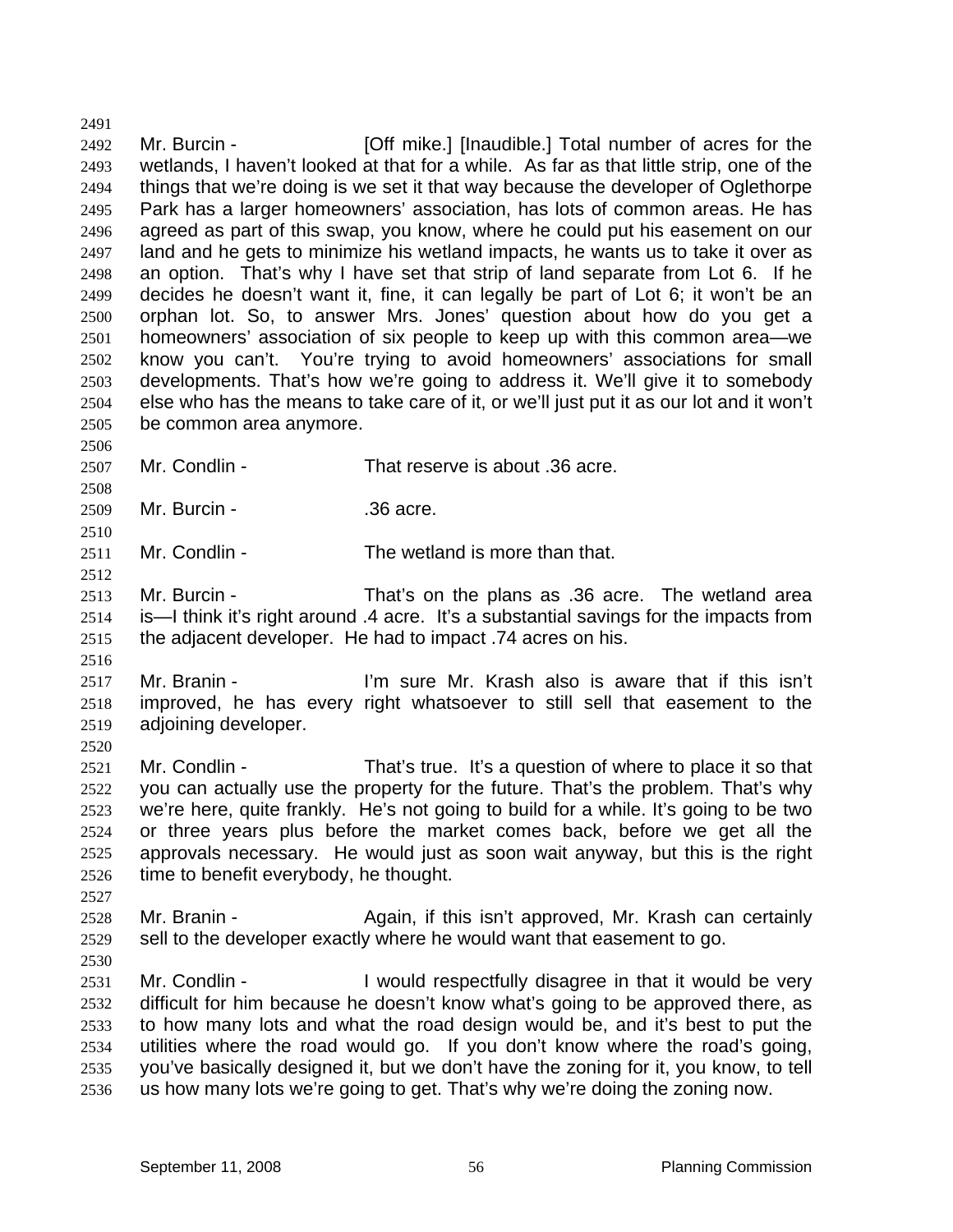| 2537                                         |                                                                   |                                                                                                                                                                                                                                                                                                                               |
|----------------------------------------------|-------------------------------------------------------------------|-------------------------------------------------------------------------------------------------------------------------------------------------------------------------------------------------------------------------------------------------------------------------------------------------------------------------------|
| 2538<br>2539                                 | Mr. Branin -                                                      | He could do a pretty good guess, Mr. Condlin.                                                                                                                                                                                                                                                                                 |
| 2540<br>2541<br>2542                         | Mr. Condlin -<br>what I know.                                     | I don't know. I'm not an engineer; I'm just telling you                                                                                                                                                                                                                                                                       |
| 2543<br>2544                                 | Mr. Branin -                                                      | Okay. Do you guys have any other questions?                                                                                                                                                                                                                                                                                   |
| 2545<br>2546                                 | Mr. Jernigan -                                                    | Any questions for Mr. Condlin from the Commission?                                                                                                                                                                                                                                                                            |
| 2547<br>2548<br>2549<br>2550                 | Mr. Branin -<br>correct?                                          | Mr. Condlin, you're aware that the previous owner of<br>this came to the County, and had a proposal of four lots that was turned down,                                                                                                                                                                                        |
| 2551<br>2552<br>2553<br>2554                 | Mr. Condlin -<br>That's my understanding, that they came forward— | When you say turned down, we talked to that<br>previous owner. He told us a different story, but you were there, so I don't know.                                                                                                                                                                                             |
| 2555<br>2556<br>2557<br>2558                 | Mr. Branin -<br>Does that sound better?                           | Let me rephrase that, Mr. Condlin. It was strongly<br>advised to him not to proceed forward because it would probably be denied.                                                                                                                                                                                              |
| 2559<br>2560                                 | Mr. Condlin -<br>good.                                            | That sounds a whole lot better, yes. I think that's                                                                                                                                                                                                                                                                           |
| 2561<br>2562<br>2563<br>2564                 | Mr. Branin -<br>wanted to make sure you knew that.                | Okay. It was never formally applied for. Okay. I just                                                                                                                                                                                                                                                                         |
| 2565<br>2566<br>2567<br>2568<br>2569<br>2570 | have had a lot of hurdles.                                        | You guys have done a great job in trying to come forward and meet the<br>standards, and have come a long way. Anytime you have infill, it is difficult, at<br>best, because of surrounding areas, and precedents that you may be setting, and<br>with this one, concerns with environmental, concerns with wetlands. You guys |
| 2571<br>2572<br>2573<br>2574<br>2575         |                                                                   | In regards to the opposition, ladies and gentlemen, like you heard, we cannot<br>help what real estate agents sell you lip service on. We hear it every day. I<br>apologize for that. As for your property being devalued, I don't know of much in<br>Henrico County that loses its value, for what that's worth.             |
| 2576<br>2577<br>2578<br>2579<br>2580         | recommendation of denial.                                         | This is a recommendation; it's not a final decision. As Mr. Condlin will tell you,<br>cases that I have recommended denial in the past have gone forward and were<br>approved. With that, Mr. Chairman, I'd like to move that this case, C-26C-08,<br>Andrew M. Condlin for Ethan and Elizabeth Krash, move forward with a    |
| 2581<br>2582                                 | Mr. Archer -                                                      | Second.                                                                                                                                                                                                                                                                                                                       |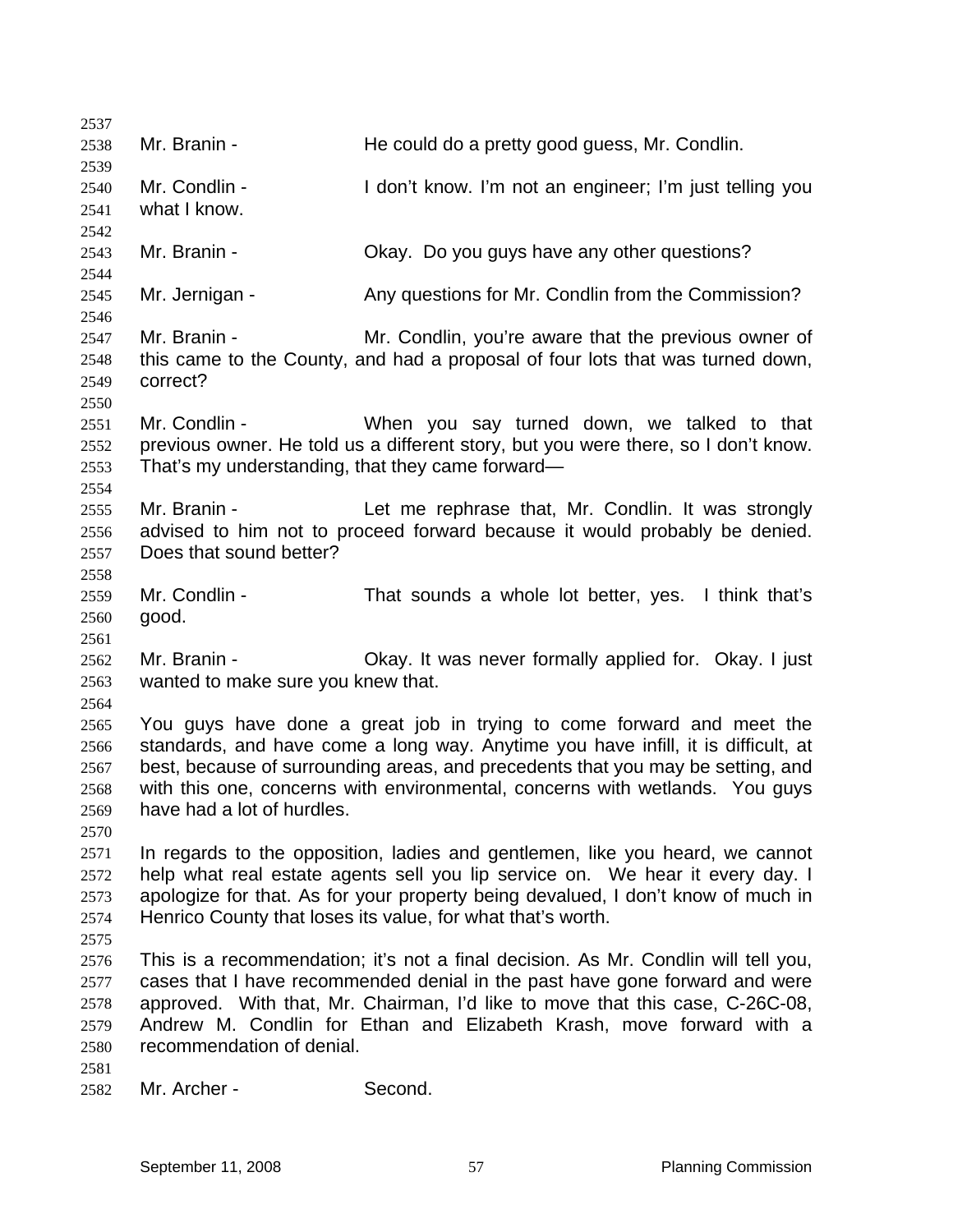2583 2584 2585 2586 2587 2588 2589 2590 2591 2592 2593 2594 2595 2596 2597 Mr. Jernigan - Motion by Mr. Branin, seconded by Mr. Archer for denial on case C-26C-08, Andrew M. Condlin for Ethan and Elizabeth Krash. All in favor say aye. All opposed say no. The ayes have it; the motion passes. The vote was as follows: Mr. Jernigan - Yes Mrs. Jones - No. Mr. Archer - Yes Mr. Branin - Yes Mr. Vanarsdall - Yes **REASON:** Acting on a motion by Mr. Branin, seconded by Mr. Archer, the Planning Commission voted 4-1 (one abstention) to recommend the Board of Supervisors **deny** the request because it would introduce and promote piece meal development, limit future road connectivity and create limited design and layouts for adjacent property in the future. 2598 2599 2600 2601 2602 2603 2604 2605 2606 2607 2608 2609 2610 2611 2612 2613 2614 2615 2616 2617 2618 2619 2620 2621 2622 2623 2624 2625 2626 2627 2628 Mr. Emerson - The Mr. Chairman, that takes us to the final item left on your agenda, or the next to the final item, the approval of the minutes of August  $14<sup>th</sup>$ , regular meeting, and your work session. Mrs. Jones - I move approval of the minutes of the August 14, 2008 meeting. Mr. Vanarsdall - Second. Mr. Jernigan - Motion by Mrs. Jones, seconded by Mr. Vanarsdall to approve the minutes of August 14, 2008. All in favor say aye. All opposed say no. The ayes have it; the motion passes. Mr. Emerson - Now to your final item, your motion to adjourn. Mr. Jernigan - Ch, I thought you had something else. Mrs. Jones - Do we need to approve the minutes of the work session? Mr. Emerson - I think you're fine approving it with a blanket motion to approve the minutes from the  $14<sup>th</sup>$ . Mr. Archer - **Mr. Chairman, I will move for immediate adjournment.** Mr. Jernigan - **Meeting's adjourned.**